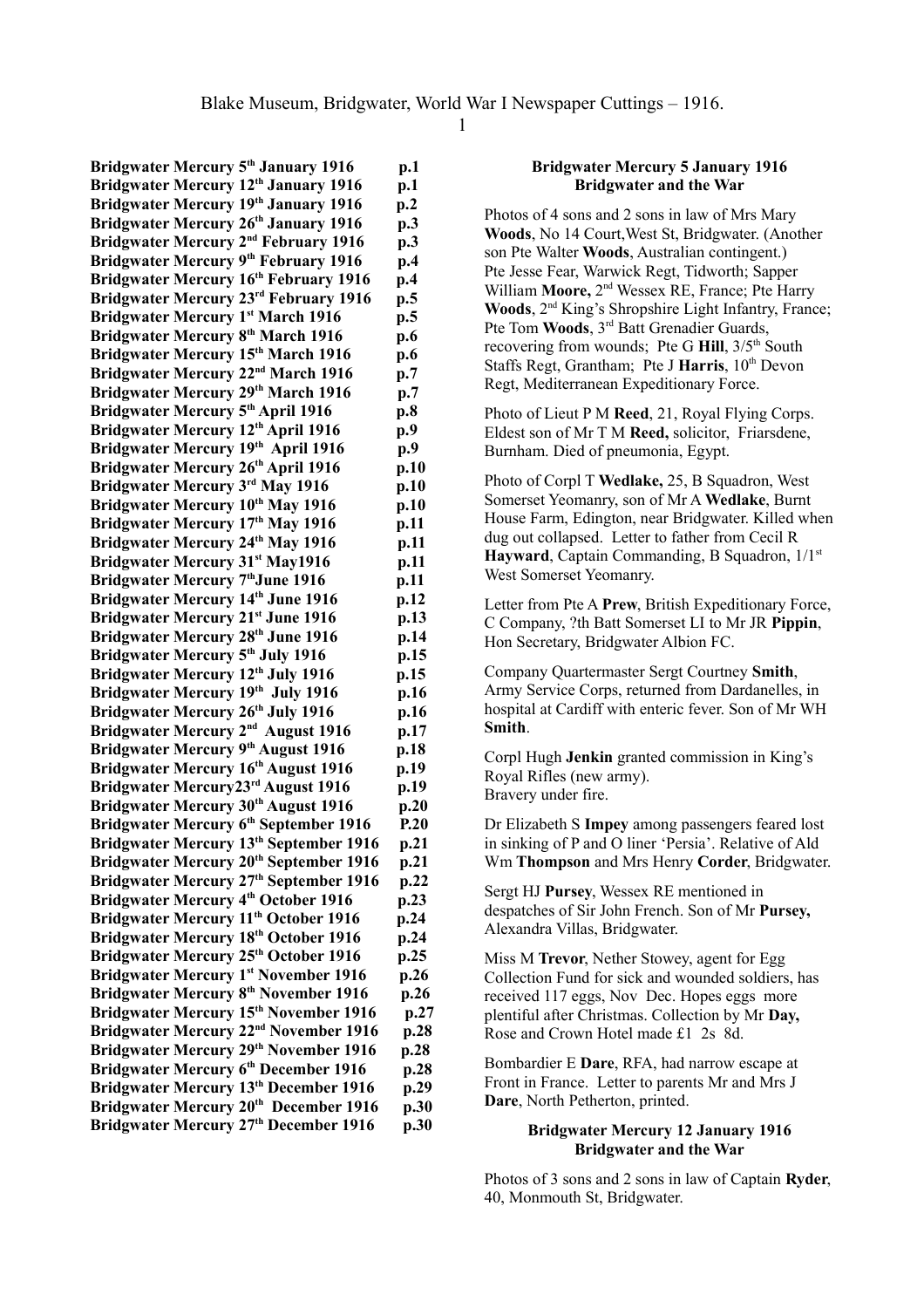Seaman W J **Ryder**, HMS *Talbot*; Seaman G H **Ryder**, HM Trawler *Rialto*; Seaman Gunner B **Ryder,** HMS *Valiant*; Sapper C **Gray**, RE, Rochester; Trooper E **Jenkins**, West Somerset Yeomanry, East Coast.

Photo of Driver J **Lovell**, ASC (SW Brigade), 13 Bailey St, Bridgwater. Home from Dardanelles with enteric fever. Account of his experiences printed.

Trooper W C **Eames**, West Somerset Yeomanry, in hospital in Malta, dysentery and scarlet fever. Extract from letter to parents Mr and Mrs J W **Eames** , Stringston Farm, describing Gallipoli.

Letter printed from former pupil at Front received by Mr J R **Churchill**, Burnham. Disappointed by France.

Photo of Pte Victor **Pitman**, 18, British Mediterranean Expeditionary Force, Gloucestershire Regt, killed in Dardanelles, 6 Dec. News received on Friday by father Mr Tom **Pitman**, 17 Blacklands, Bridgwater. 3 brothers on active service in Army. (Photo)

Sub Lieut C A R **Routh** promoted to lieutenant. On active service on HMS *St Vincent*. Son of Dr R H F **Routh**, Bridgwater. Another son at Front in France.

Photo of Pte Alfred Payne, 21, 8<sup>th</sup> Somerset LI, killed in France. Son of Mr and Mrs Alfred **Payne**, Lime St, Stogursey. Letter printed from cousin Pte Ernest **Binding** with news of wounding and then of death from Sister in Charge, No 2 Casualty Clearing Station. 2 more sons on active service, Pte James **Payne** and Pte John **Payne**, ASC, and son in law, Sergt Charles **Brown**, RFA.

Corpl Albert **Taylor**, Grenadier Guards, accidentally shot by comrade at Front in France. Letter from Corpl Robert **Rymer**, Grenadier Guards, to father, Mr J **Rymer**, asking him to break news to Mrs **Osband,** aunt, Stolford. Corpl **Taylor** from London, brought up by grandmother Mrs Sully, Stolford.

Lieut T B **Jenkin**, King's Royal Rifles, welcomed by 3<sup>rd</sup> Bridgwater Troop of Boy Scouts on Saturday. Formerly assistant scoutmaster to troop. Recently promoted, given commission. Related experiences in France.

Scoutmaster's letter with Lieut Jenkin's view that Somersets are considered amongst finest in British Army.

Muffled peal rung on bells of St Mary's Church, Bridgwater, on Sunday in memory of local fallen.

Mrs E **Keep**, 107 Chilton St, Bridgwater, informed

that husband Lance Corpl Edgar **Keep**,  $10^{th}$ Worcester Regt, has been killed at the Front. Letters printed. 2 brothers of Mr **Keep** and 3 brothers of Mrs **Keep** on active service.

Gold watch and chain to be presented in Town Hall, Bridgwater, to Sergt C **Willcox**, Somerset LI. Awarded Distinguished Conduct Medal for bravery in France.

#### **Bridgwater Mercury 19 January 1916 Bridgwater and the War**

Photos of family of Mr Edward **Culverwell**, 107 Chilton St, Bridgwater.Bridgwater on active service. Sergt E **Culverwell**, South African Police Force; Pte Cecil **Culverwell**, Royal Marines; Pte Arthur **Culverwell**, Royal Marines; Lance Corpl E **Keep**,  $10<sup>th</sup>$  Worcester Regt killed in action (son in law).

Photo of Sergt C **Willcox**. First Bridgwater man awarded dual honours of Distinguished Service Medal and St George's Cross. Public presentation of gold watch and chain by Mayor. Lieut **Peard**, Somersets, awarded Military Cross.

Sergt Maj George **Ennis**, Bridgwater, 5<sup>th</sup> Batt Somerset Light Infantry, presented with Meritorious Service Medal. Sergt Maj **Ennis**, 73, now in 34<sup>th</sup> year of service with regiment, on the Plain.

Corpl A **Page**, 9<sup>th</sup> Welsh Regiment, family at 3 Devonshire Street, Bridgwater, admitted to Tankerton Hospital with shell wound received in Flanders on 26 Dec.

Royal Naval Division Farewell Supper at Crystal Palace for Bridgwater boys about to leave for Blandford.. Organised by Bristol and Somerset boys.

Letter to Bridgwater Mercury from Gunner Wm **Giblett** on active service with O Battery, RHA. Has received paper for 15 months. Describes life and complains that only those on active service in county regiment mentioned.

DCM for Sergt Maj G A **Gravenor**, 3/3rd Batt Monmouthshire Regiment, TF, brother of Mr P A **Gravenor** of Wembdon Road.

Second Lieut H J **Cann**, Loyal North Lancashire Regiment, promoted to temporary lieutenant. Son of Mr J H **Cann**, Gothelney Hall, attached to motor machine gun section.

West Somerset Yeomanry 's experiences at Gallipoli described in letter from Trooper Dan Keirle, 1<sup>st</sup> West Somerset Yeomanry.

Photo of Corpl Albert **Taylor**, 20, Grenadier Guards, accidentally shot dead by comrade while on active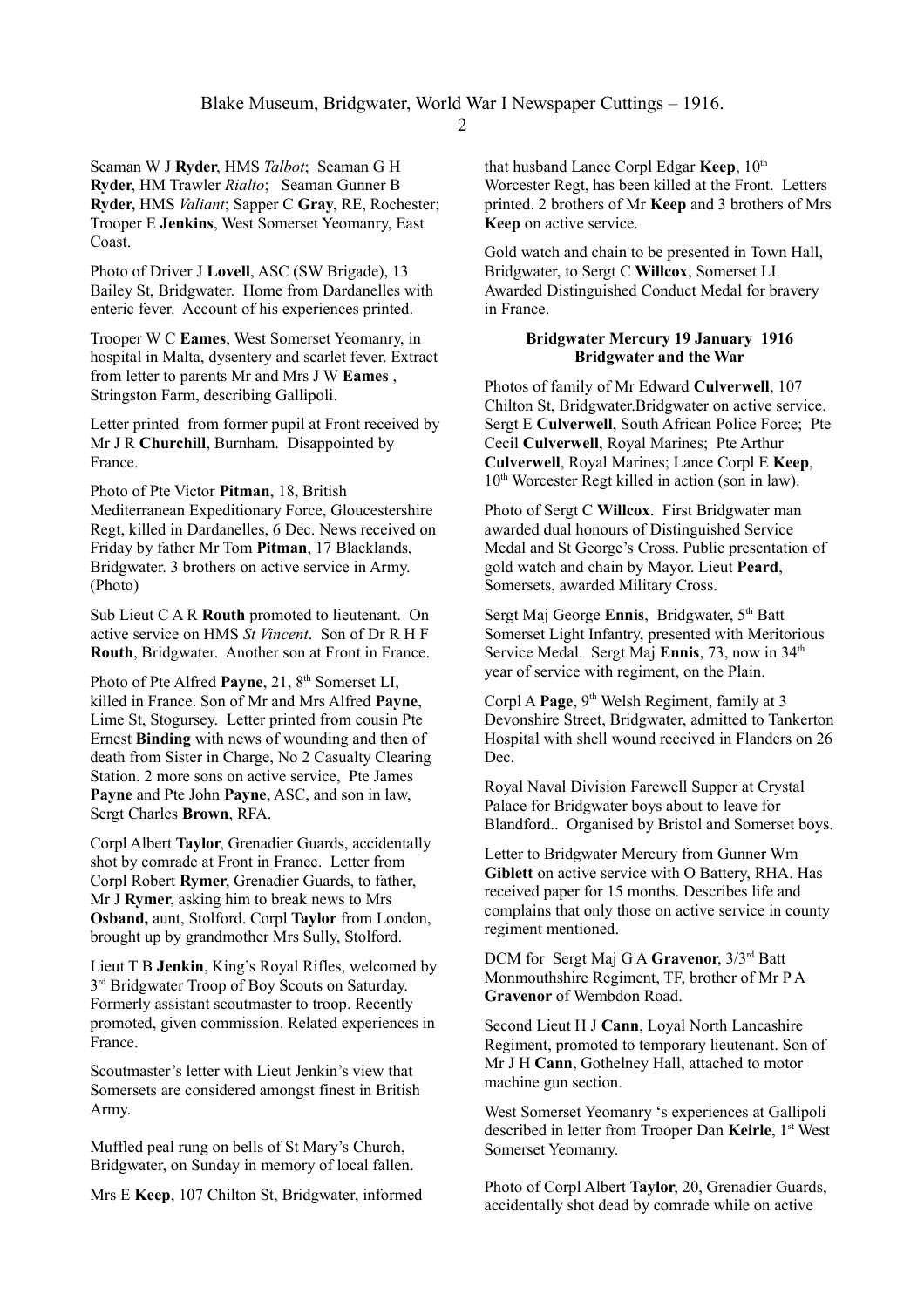service in France. Born in London, brought up in Stogursey.

Lance Corpl H **Holley**, Kilve, has died of serious wounds received in trenches.

Account of Christmas at the Front in letter from Bombardier J **Holcombe** of Bridgwater, headquarter staff, 2nd Welsh RFA, 53rd Division.

#### **Bridgwater Mercury 26 January 1916 Bridgwater and the War**

Photos of 5 sons and son in law of Mr G **Roman**, West Street, Bridgwater. Pte H **Roman**, 7<sup>th</sup> Gloucesters; Lance Corpl W J **Roman**, 1st Somersets; Corpl Geo **Roman**, Coldstream Guards; Driver W **Roman**, ASC; Sergt C **Roman**, Coldstream Guards; Seaman Amos **Martin**, RNS Mine Sweeping.

Photos of 2 sons and 2 sons-in-law of Mr John **Sellick**, Chilton Trinity. 3 still on active service in Army. Son-in-law F **Stockham**, late Lance Corpl, Som LI lost arm, captured at Mons, returned under prisoner exchange. Driver G **Sellick** ,ASC; Driver S **Sellick**, ASC, Driver J B **Jones**, ASC.

Photos of Ramsey family. Mrs **Ramsey**, Highbridge, on active service at Red Cross Hospital, Burnham. 3 sons in Army, 2 on foreign service. Sergt A R **Ramsey**, ASC; Corpl B J **Ramsey,** ASC; Sapper C H **Ramsey**, Wesssex RE.

Photo of Gunner George **Silby,** RFA, 27, died of pneumonia at casualty clearing station in France. Tributes printed. Brother on active service as Sergt with Royal Marines. Son of Mr and Mrs **Silby,** 77 Bailey St, Bridgwater.

Photo of Pte A J **Ford**, 23, "C" Company, 31<sup>st</sup> Batt, 2<sup>nd</sup> Canadian Division, killed in action in Flanders. Brother of Mrs J **Wilkins**, 65 Halesleigh Road, Bridgwater. Letter from C Co Sergt printed.

St Mary's Soldiers' Club at Halswell Hall very popular with men billeted in town. Whist drive held on Thursday evening..

Borough and rural tribunals for consideration of appeals under Lord Derby's recruitment scheme held in Bridgwater on Tuesday.

Mayor of Bridgwater has received acknowledgement of fundraising by carol singers on behalf of blinded soldiers from President of the National Institute for the Blind. Fundraising included £1 3s.from sale of poem by Pte W **Wright**.

Trooper A J **Holman**, Somerset Yeomanry, now in Nasrich Military Hospital, Cairo, has written to his team, Bridgwater Albion F.C. Injured at Suvla Bay.

Pte A **Gray**, 1<sup>st</sup> Somerset L I, prisoner of war at Doeberitz, Germany, after capture at Mons, has acknowledged Christmas parcels from home.

Association football match played on Wednesday afternoon on Dr Morgan's school ground. 607 M T Company, A S C, billeted in Bridgwater, and Company of same branch of service stationed at Wells.

Starting on Thursday last, local recruits in first 4 groups attested under Lord Derby's scheme left Bridgwater each afternoon for Depot at Taunton.

Report that Parliament plans to cut back wood pulp imports by 40%. Will affect size or price of newspapers.

### **Bridgwater Mercury 2<sup>nd</sup> February 1916 Bridgwater and the War**

Photos of sons and son-in-law of Mrs Stockham, Downend, Puriton, on active service. Driver Clifford **Stockham**, ASC (Mediterranean branch); Sergt W Harris, 6<sup>th</sup> Somerset LI; Sergt Robert Stockham, RE Regt Pioneers (Mediterranean); Driver Arthur **Stockham**, Wessex RE (Christchurch); Lance Corpl F **Stockham**, late of Somerset LI (wounded at Mons); Petty Officer G **Stockham**, RN; Driver T **Stockham**, Wessex RE (Christchurch).

Photos of members of Phillips family, Bridgwater, on active service. Sergt W **Phillips**,  $5<sup>th</sup>$  Somersets; Sergt Tom **Phillips**,  $11<sup>th</sup>$  Durham LI; Sapper H **Phillips**, South Midland RE; Seaman David **Boyle**, Canadian Navy; Pte R Ham, 5<sup>th</sup> Devonshire Regt; Sea Scout Arthur **Boyle**, Coastguard Duty.

Photos of Pioneer J J **Baker**, RE, 86 Friarn St, Bridgwater, and 6 relatives on active service. Driver W J **Baker**, ASC; Driver C H **Baker**, ASC, Pte F **Baker**, SW Borderers; Pte G **Crossman**, 5<sup>th</sup> Som; Pte T **Baker** 5<sup>th</sup> Som: Saddler Corpl **Baker**, ASC.

Nephew of Mrs T **Templeman**, 23 Bailey St, Bridgwater, Bandsman G **Bond**, has written that Bridgwater Mercury most welcome in trenches.

First Air Mechanic Ivan H H **Robinson**, Bridgwater, to be commissioned as second lieutenant in RGA, North Midland Brigade (Staffs).

Bridgwater and District Teachers' 15<sup>th</sup> contribution to War Aid Fund £2 19s 6d

Meeting of Bridgwater Division Parliamentary Recruiting Committee, Wednesday afternoon.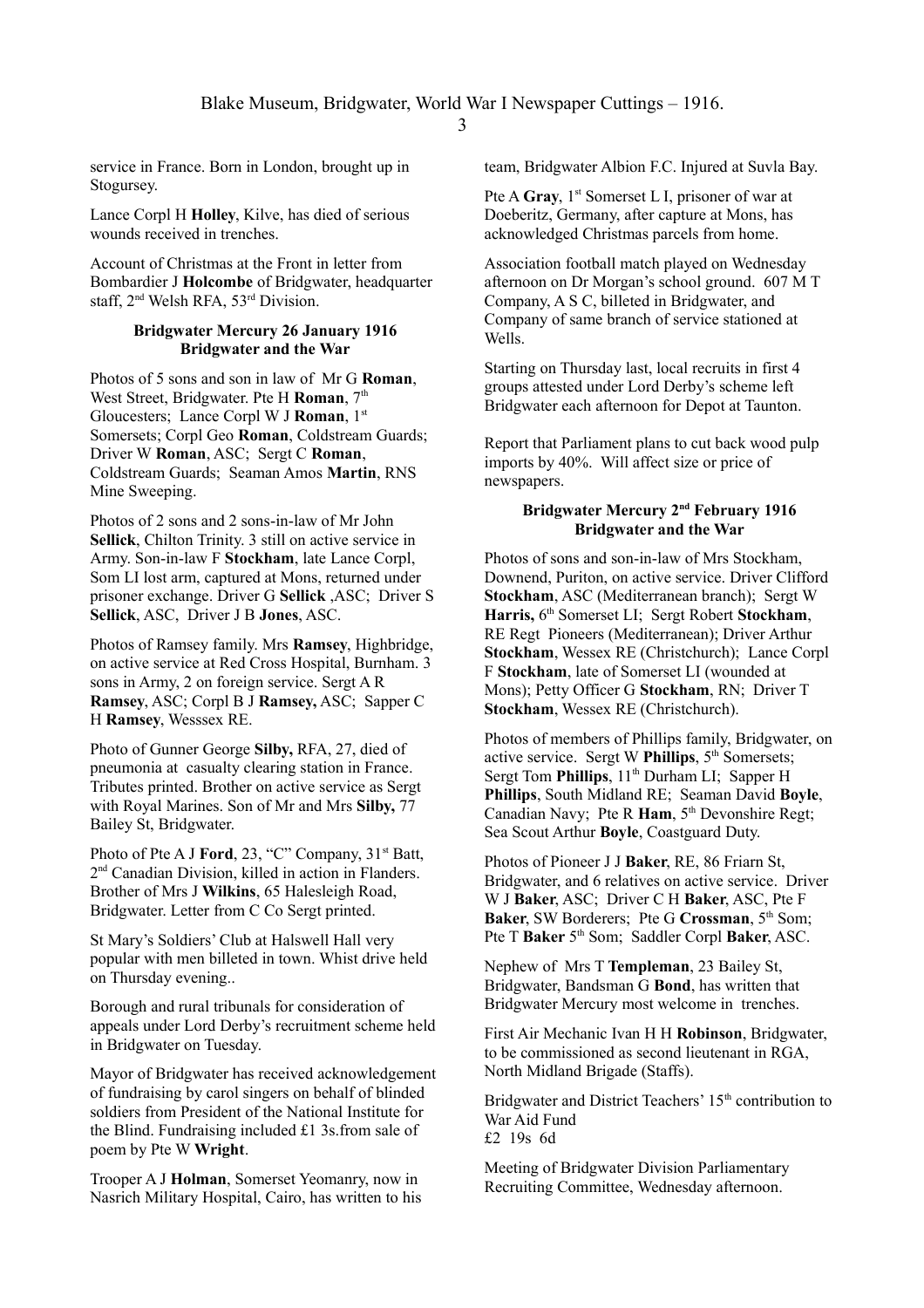Mrs J **Wilkins**, 65 Halesleigh Rd, Bridgwater, received further details of death of brother Pte A J **Ford**, 2nd Canadian Division, from Major E S **Doughty**. Printed here.

Further £35 donation by Mr W B **Broadmead**, J P, Enmore Castle, to Bridgwater Volunteer Training Corps for purchase of additional Service Rifles

Letter from Sergt W L **Barnett**, on active service with RAMC at Salonika, building and equipping No 28 General Hospital.

Joint Chairmen, Bridgwater Division Parliamentary Recruiting Committee have appealed to single men in the Bridgwater Division to attest voluntarily.

Mrs **Roberts**, Queen Street, North Petherton, officially informed that son Pte Thomas **Roberts**, Somerset LI, missing since 26 Aug 1914, is presumed dead.

Maj **Archer Shee** has suggested conscientious objectors useful for tasks such as cutting wire entanglements in front of enemy trenches to facilitate bayonet charges.

### **Bridgwater Mercury 9 February 1916 Bridgwater and the War**

Photos of 4 sons of Mr and Mrs Wm **Styles** of Huntspill on active service in Army. Trooper Charles **Styles**, North Somerset Yeomanry, BEF; Pte Fred **Styles**, 12<sup>th</sup> Gloucester Regt, BEF; Pte Reginald **Styles**, 12<sup>th</sup> Gloucester Regt, BEF; Pte Wilfred **Styles**, Durham LI, BEF. Another son still at home.

Photos of 4 sons of Mr Joseph **Hoyal**, 17 West Quay, Bridgwater, on active service in Army or Reserve. Operator O W **Hoyal**, RE Burford; Driver Hubert **Hoyal**, ASC, Codford; Air Mechanic Gerald **Hoyal**, Royal Flying Corps, France, Ordinary Seaman Ivor C **Hoyal**, Royal Naval Division, Crystal Palace. 2 more in Army Reserve.

Mr W J **Sharkey**, Queen St, Bridgwater, sold war poems to buy cigarettes for local men with ASC in Dardanelles. Letter of appreciation from Staff Sergt Maj P **Kendal**. Also thanked for donation to fund for gifts to men of Bridgwater Men's Own Brotherhood at Front.

Mr J **Clark**, Street, on active service with British Forces in France, has written home about Street ILP's condemnation of Military Services Bill.

Photo of Pte Harold **Guy**, Grenadier, British Columbia Regiment. Reported gassed, severely wounded, missing, now believed dead. Son of Mr H G **Guy**, Headmaster, Othery Council School.

Bridgwater Borough Tribunal heard appeals Friday afternoon.

Mr E N **Bell**, Charlynch Rectory, reports meeting in Rangoon members of the  $2<sup>nd</sup> 5<sup>th</sup>$  Somersetshire Light Infantry:

Lance Corpl H **May**, Lance Corpl **Haggett**, Corpl **Stone**, Ptes **Cames**, EG **Lanham**, C **Taylor**, **Winter**, **Parker**, **Vearncombe**, **Nurton**, **Snell**, FA **Hill**, **Frost**, **Clarke**, W **Bostock**, **Bradshaw**, **Baily**, **Goodman**, **Humber, Harper**, **Hubbard**, **Shapter**, C **Hurley**, G **Searle**, S **Durston**, W **Durston**, **Riddle**, **Pope**, **Webber**, **Woolcott**, **Philllips**, **Hayman**, **Jarvis**, A **Carey**.

Lieut W B **Foley** RAMC, son of Mr R Y **Foley,** J P, promoted to captain. In Salonica. 4 more sons of Mr Foley in Army. Pte F B **Foley**, Canadians, wounded in France, PoW..

Notice in Friday night's London Gazette – Bridgwater Borough prohibited area for residence of aliens.

607 MT Company, ASC, billeted at Bridgwater, played Association football match at Wells with 260 Company of same branch of service.

Photo of Pte T **Roberts,** son of Mrs **Roberts**, Queen Street, North Petherton, missing after Mons, now presumed to have died 26 Aug 1914 or since. (Photo)

Only 12 Derby recruits volunteered for preliminary training by Blundell's OTC. Proposal dropped.

Advert: Send Mackintosh's TOFFEE DE LUXE to Troops.

### **Bridgwater Mercury 16 February 1916 Bridgwater and the War**

Every team member, Bridgwater Rangers Association Football Club, on active service in Army all over world. Group photo: R **Turner,** Som LI; W H **King**, Som LI; A **Bevan**, ASC; A **Hill**, Som LI; F **Haysham**, Som LI; W **Redwood**, ASC; W **Cave**, ASC; R **Slocombe**, ASC; W **Creedy**, Somerset LI; B **Legg**, Derby Reserve; J **Foster**, ASC.

Photos of 3 sons of Mr and Mrs J **Rich**, Well Street, Stogursey, on active service in forces. Thomas **Rich**, Navy, Pte William **Rich** and Pte John **Rich**, 8<sup>th</sup> Somerset LI. Pte John Rich wounded at Loos, home on leave.

Letter from Bombardier W **Rich**, Bridgwater, on active service, No 2 Section, 28<sup>th</sup> DAC, British Forces, Salonika. Appeals for games, music and cigarettes for his section.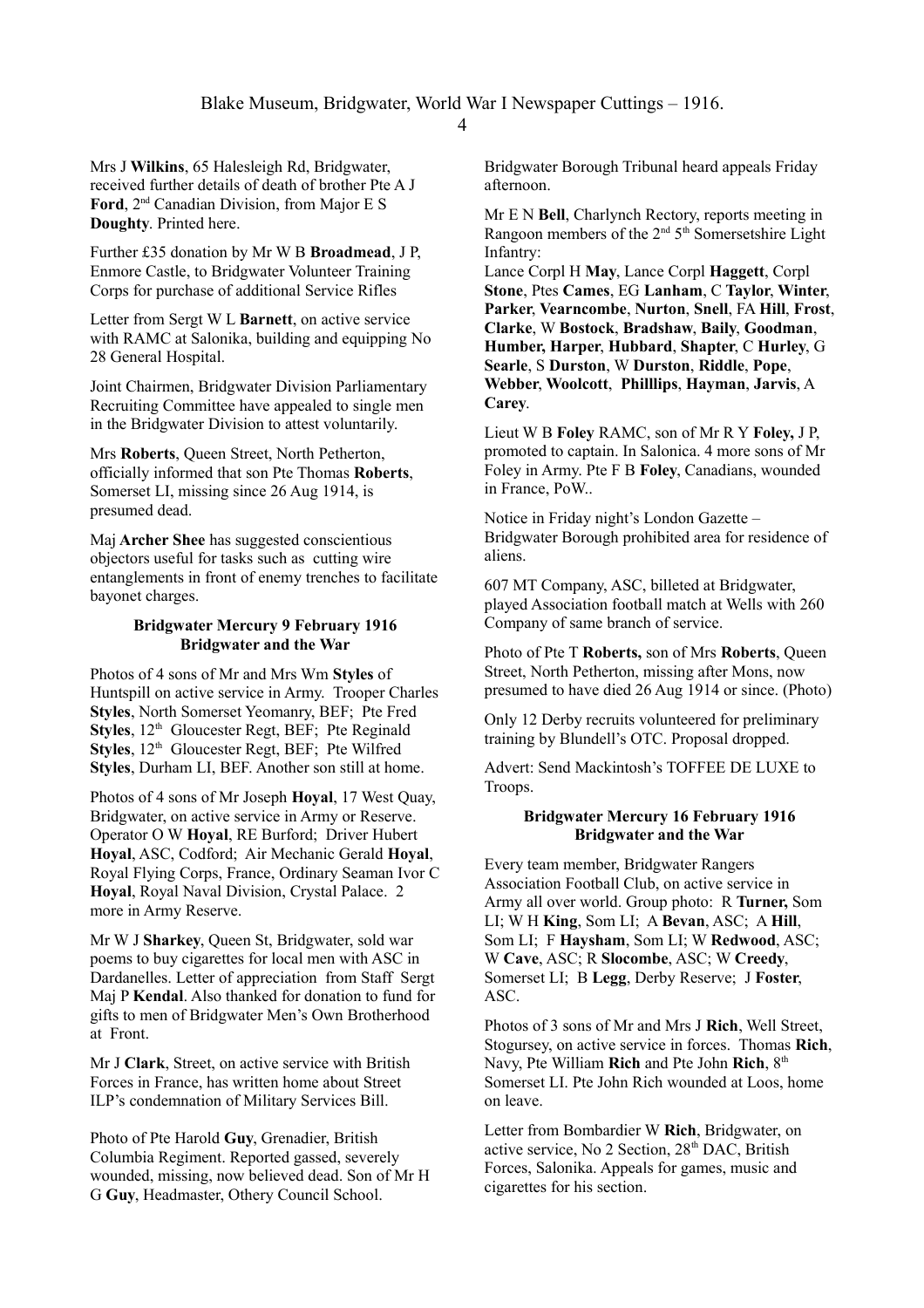Sergt Maj Henry **Dalton**, 1<sup>st</sup> King's Own Scottish Borderers, recovering in hospital from accident, recounts experiences during Gallipoli evacuation in letter to wife Mrs **Dalton** of Othery.

Letter from Harold L **Jones**, 1**st** Air Mechanic, Royal Flying Corps, to father Mr W G **Jones**, 47 Wembdon Road, Bridgwater, on active service at the Front near the River Yser. Describes conditions.

Brothers Sergt A J **Foley** and Corpl G R **Foley**, 6<sup>th</sup> Somersets, gazetted as  $2<sup>nd</sup>$  Lieutenants in  $7<sup>th</sup>$ Somersets. 4 sons of Mr R Y **Foley** JP, Somerset Trading Co Ltd, Bridgwater, on active service as officers. Fifth son, Pte E B **Foley,** Canadians, PoW in Germany.

Local Derby recruits, groups 6,7,8,9 left Bridgwater for Taunton depot this week.

Proclamation posted Monday night, calling up all remaining single men attested under Derby scheme and those liable under Compulsion Act.

Football Association match played Saturday afternoon. 607 Co MT, ASC v third line West Somerset Yeomanry.

#### **Bridgwater Mercury 23 February 1916 Bridgwater and the War**

Photos of Mr J **Wellman**, 14,BarclayStreet, and 3 sons on active service. Mr **Wellman** in Bridgwater Volunteer Training Corps; Drivers Wm and Eric **Wellman**, Sapper Fred **Wellman** with British Mediterranean Force.

Photos of Mr O **Fudge**, Wellington Road, and 5 sons who have all been on active service. Mr **Fudge** was in Coldstream Guards. Eldest son, Pte W G **Fudge**, at Front in France with  $1<sup>st</sup>$  Somersets now discharged; Pte Arthur **Fudge**, Royal Marine Light Infantry, died during sinking of HMS *Goliath* off Gallipoli; Pte C H **Fudge** with 1<sup>st</sup> Somersets in France; Pte Thos Henry **Fudge** and Pte Fredk Herbert **Fudge**,  $2/5$ <sup>th</sup> Somersets, India.

Photo of Corpl Owen W Berry, 6<sup>th</sup> Batt, Somerset Light Infantry. Further news about his severe wounds, Western Front. Son of Mr Alfred **Berry**, Cannington Park, assistant surveyor, Bridgwater Rural District Council. 3 more sons in Army. One wounded, in hospital. Another in hospital through illness.

Mr W.J **Sharkey**, Queen Street, Bridgwater, received thanks in postcard from France for 1,000 cigarettes purchased with proceeds of sale of war poems and sent as part of consignment by Mr W H **Allen**, tobacconist, St Mary Street, Bridgwater.

Relatives of Mr and Mrs W **Perry**, Goodregraig, Swansea Valley, formerly West Street Bridgwater, on active service at present. Brother, Pte Walter **Perry**, Somersets; 4 sons: Pte Fred Perry, 1<sup>st</sup> Sportsmen's Batt, Gunner Stanley **Perry**, RFA, F A, Pte James **Perry**, Pembrokeshire Yeomanry (since discharged as medically unfit) Pte William John **Perry**, Somerset LI ; 3 sons in law: Pte E **Partridge,** Brecknock Batt, Driver H **Gardner** ASC, Driver W **Carpenter** RFA (since discharged as medically unfit). 6 nephews on active service with colours. Mr W J **Perry** senior volunteered, rejected on age grounds.

Bridgwater Borough Tribunal held last Friday. Appeals mostly turned down.

Large batch of Derby recruits left Bridgwater this Tuesday afternoon for Taunton.

Mrs Gillespie, 75 Chilton Street, Bridgwater, received 2 cheerful letters from husband Corpl D J **Gillespie**, Somerset LI. PoW at Lager Hammelburg, Germany. Previously on staff of Bridgwater Post Office.

Petition to Prime Minister signed by persons of influence regarding thrift in population as whole. Recommended appointment of War Savings Board.

Flight Commander J R W **Smyth Pigott** D S O appointed acting squadron commander from February 1<sup>st</sup>. DSO awarded. Son of Mrs **Smyth Pigott**, lady of manor of Weston, Brockley Hall.

#### East Brent:

Mrs **Say** reports collection of 5,715 eggs since April last for wounded servicemen. Mrs **Wickham** and helpers to collect information on female farm labour, required by District Agricultural Committee.

#### Langport:

Popular Whist Drive in All Saints' Room, Wednesday evening. Substantial sum raised for British Red Cross Society.

#### **Bridgwater Mercury 1 March 1916 Bridgwater and the War**

Photos of 3 sons and a nephew of Mr and Mrs Henry **Turner**, 18 Albert Street, Bridgwater, on active service. Driver Henry **Turner**, RFA, France; Pte Arthur **Turner,**  $3/5$ <sup>th</sup> Soms, Bournemouth; Pte Ernest **Turner**, 3rd Welsh, Barry; Pte Chas **Parsons**, 2/5th Somersets, India. 11 more relatives of Mrs **Turner** also on active service.

Photos of 3 sons and son-in-law of Mr John **Frost**, No 2 Court, Albert Street, on active service. Driver J **Frost** Wessex ASC, Codford, Wilts; Pte Clifford Frost, B Company,  $25<sup>th</sup>$  Somersets, Upper Burma;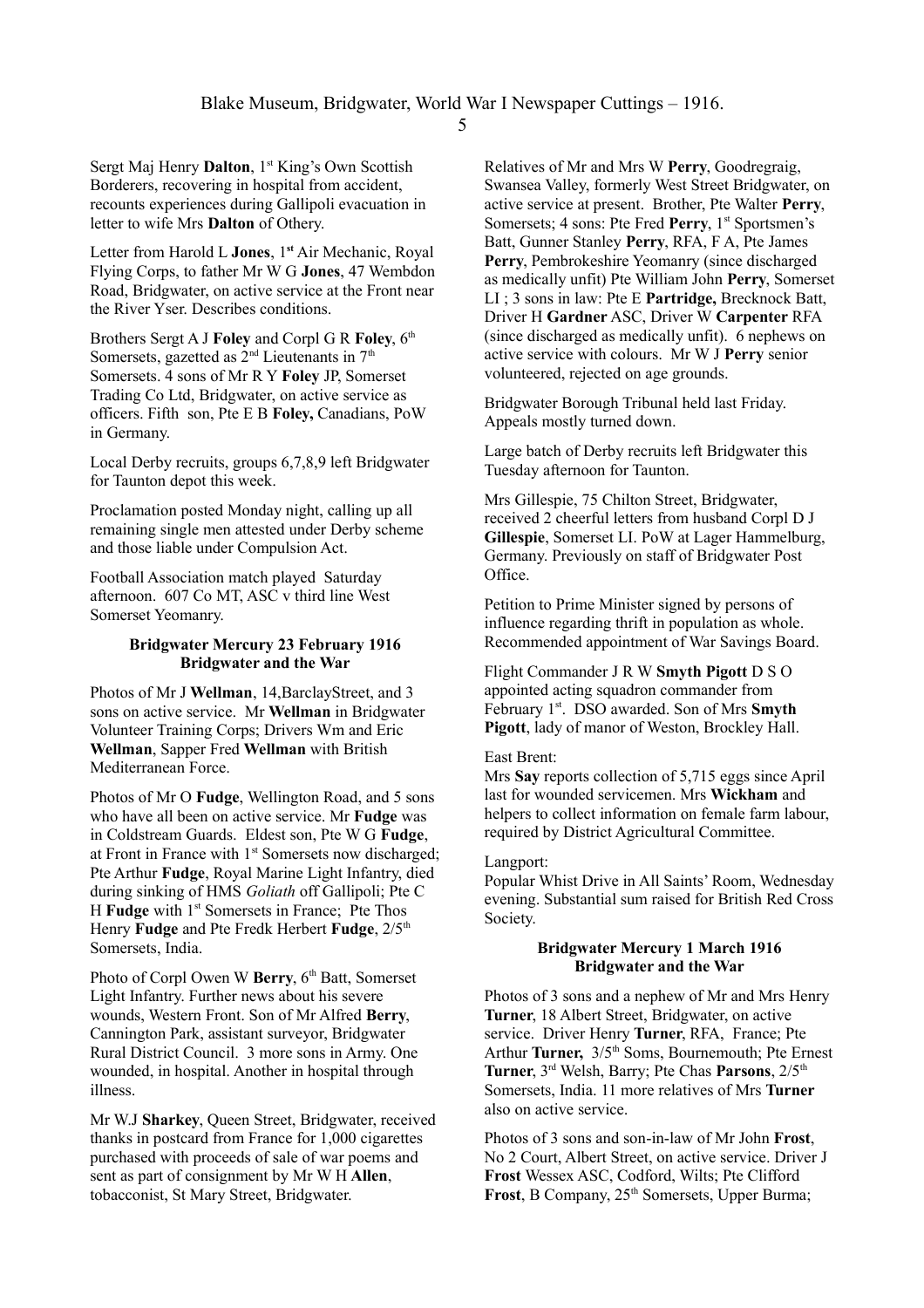Pte Harry **Frost**, D Company, 5<sup>th</sup> Somersets, Amballa, India; Pte Wm **Hurford**, machine gun section,  $6<sup>th</sup>$  Somersets, France.

Another letter to Mrs S. **Akerman**, Ashcott, from son, Edward John **Hawkins**, Royal Fusiliers. 17 days in trenches. May be home soon. Mrs **Akerman**'s husband to come on shore leave.

Decision made to insure St Mary's Parish Church, Bridgwater, against damage during Zeppelin raids.

Bob **Barnard** and Joe **Margetts**, Camden United A F C, left to join their groups last Tuesday. All team except one (ineligible) now taking part in 'great game'.

Letter to tobacconist, Mr T W **Markham**, Fore Street and High Street, from Sergt Arthur **Howell**, Somerset Light Infantry, British Expeditionary Force. Thanks for cigarettes for Bridgwater boys and for those from Dr **Routh**. About to go into the "International Trench".

Bridgwater Sergt G **Hill**, RAMC, presented with DCM gained as Pte at 3<sup>rd</sup> Northern General Base Hospital, Sheffield, Monday.

Mr E J **James**, Harrah, Washington, USA, has renewed subscription. Bridgwater man, glad to see how Bridgwater boys are responding to call of country.

Bridgwater Rural District Tribunal heard 50 – 60 appeals on Tuesday.

Pte Edwin John **Elver**, 1<sup>st</sup> Somerset Light Infantry, North Petherton postman, missing since  $26<sup>th</sup>$  August 1914, presumed dead. Widow and 2 children.

Corpl Owen **Berry**, Somerset Light Infantry, son of Mr Alfred Berry, Cannington, now recovering from severe wound.

Mr Edwin **Bryant**, baker, Eastover, now sending regular supply of bread to Bridgwater PoWs in Germany. Thanks received from Sergt Arthur **Howell**, Somerset LI, British Expeditionary Force, Pte A **Gray,** 1st Somerset LI, PoW Doeberitz; Pte J **Hughes**, No 9 Co, 1<sup>st</sup> Wiltshire Regiment (Doeberitz); Pte Herbert Marchant, 1<sup>st</sup> Scots Guards 9 (Altengrabow); Lance Corpl S **Southwood**, Corpl **Rainey**, Corpl **Gillespie**, Lance Corpl **Cooze**, Pte **Coombes**.

Debut on Sunday of brass band formed by 607 Company MT, ASC, billeted in Bridgwater. Trained by ex-Bandmaster **James**, Devon Regiment.

Dr Emmott **Graham**, US citizen, house surgeon , Bridgwater Hospital, left on Monday to serve with French army.

Bridgwater Volunteer Training Corps to be armed and equipped. Fund raising includes grand military concert at Town Hall, Thursday evening, 16 March.

### **Bridgwater Mercury 8 March 1916 Bridgwater and the War**

Borough Tribunal Friday afternoon heard smaller number of appeals.

Letter to the Editor from A DISGUSTED TOMMY arguing that conscientious objectors should serve in own special unit.

Letter from A BUSINESS MAN regarding inconsistencies in Tribunal decisions.

### **Bridgwater Mercury 15 March 1916 Bridgwater and the War**

Photos of 3 sons of Mr Wm **Haysham**, builder, 7 Wembdon Road, Bridgwater, on active service. Driver Hubert **Haysham**, Army Service Corps, Hants; Frank **Haysham** and Harold **Haysham**, drummers in "D" Company,1/5 Somerset L I, now at Ambala, India.

Photos of sons and grandson of Mrs **Wright**, 12 Liberty Place, Bridgwater, 3 of whom on active service. Sergt Harry **Gilbert**, 85th Provisional Battalion, Northumberland; Philip **Gilbert**, late Naval Petty Officer, now in Govt work, Whale Island; Gunner Geo **Gilbert**, late Garrison Artillery, Malta, now invalided out; Pte Philip **Wright** (grandson) Monmouth Regiment, Bedford, former bugler, Territorials, Bridgwater.

Army aeroplane mishap at Stawell on Thursday. Guarded by Bridgwater soldiers until Royal Flying Corps detachment arrived Friday.

Letter from Corpl. I. **Richards** 248 Co, ASC, 29**th** Div Train, in Egypt with Mediterranean Expeditionary Force. Enclosed photograph found in Gallipoli dugout. Photo of Miss Beatrice **Pitman**, No 5, Dyke's Buildings, Eastover, now returned to her. Had been in possession of Driver H. **Barnett,** ASC, Londoner, last heard of in Egypt some time ago.

Letter from HMI, Preparatory and Industrial Schools Dept, Home Office, to Mr **Harding**, Superintendent, Cannington Technical School. Congratulations on amount of help with military mail by boys.

Mrs **Harris**, 44 West St, Bridgwater, received copy of *The Balkan News* from husband, Pte J **Harris**, 10**th** Devon Regt. Interesting war news including Battle of Salonika. Also sent tiny live tortoise, arrived safely at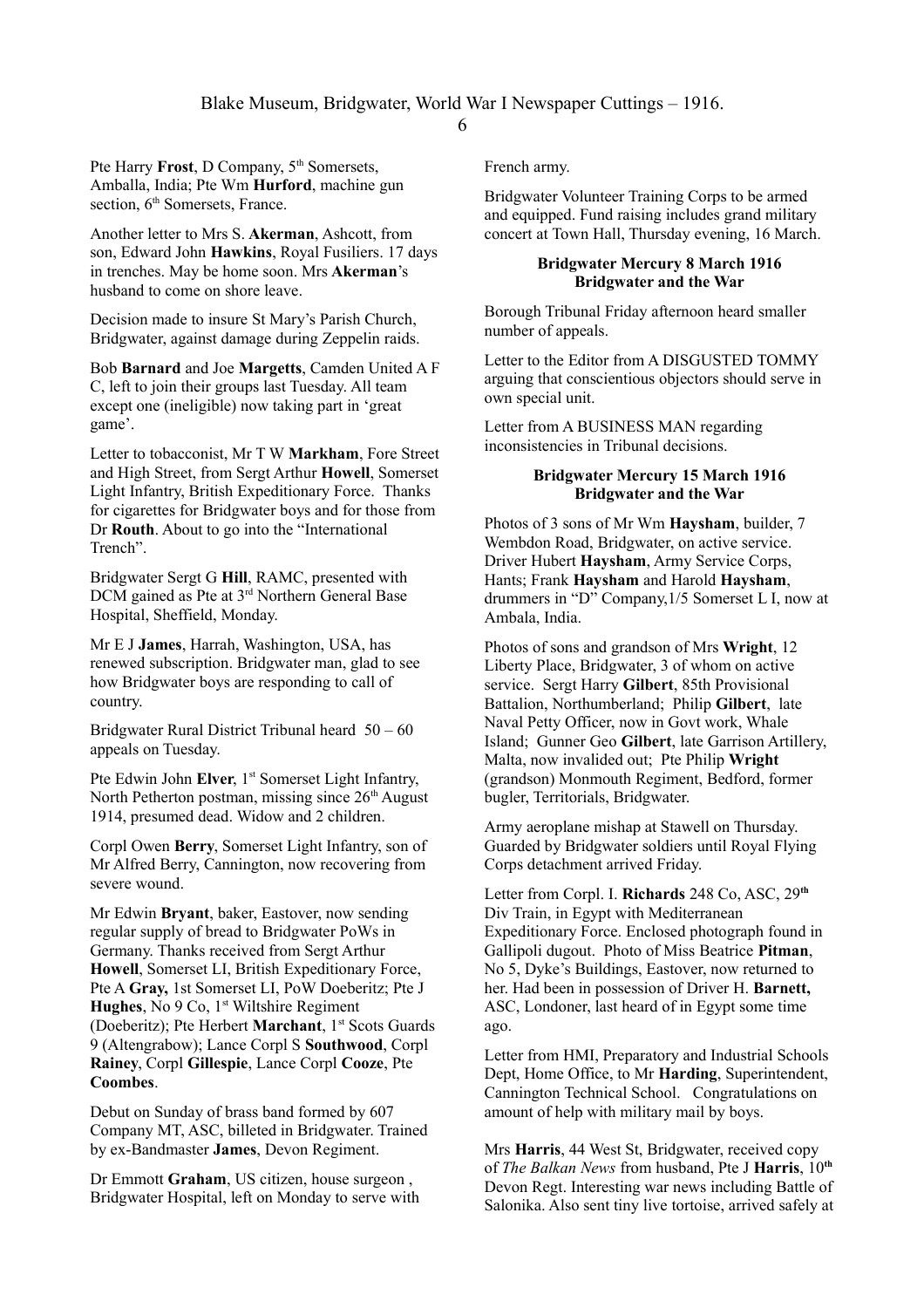station.

Lance Corpl Frank **Hughes** late of  $2^{nd}$  Devon Regiment, former Bridgwater resident, received DCM.

Letter to parents from Bridgwater member of Royal Flying Corps describing thrilling adventure in France in as much detail as allowed.

Letter thanking Mr J Sharkey, Bridgwater, for another large consignment of cigarettes. Company Sergt Maj A **Hucker,** ASC, writes of appreciation for first parcel. Letter of thanks also from Farriers R **Edward** and F C **Clark**, Corpl A **Fowler**, Corpl W **Sealy**, Drivers S H **Thyer**, AW **Bevan**, W W **Murch**.

Out-of-work builders ask Mr Lloyd George for munition work.

Bridgwater Borough Tribunal heard more appeals on Friday.

Post Office conscripts to receive same pay and privileges as group men.

### **Bridgwater Mercury 22 March 1916 Bridgwater and the War**

Photos of 9 members of Bridgwater family, 6 sons and 3 sons-in-law of Mr Ernest **Palmer**, Valetta Place, on active service: Driver E **Palmer**, Tidsbury; Lance Corpl T **Palmer**, 2<sup>nd</sup> Batt Coldstream Guards, France; Driver C **Palmer,** ASC, invalided home from Dardanelles, now at Grantham; William **Palmer, making munitions; Trooper Jesse Palmer, 1st** Somerset Yeomanry; Dardanelles; Driver H **Palmer,** Wessex Regiment, Codford; Pte L Ferris, 29<sup>th</sup> Vancouver Batt, Canadian Expeditionary Force, France; Pte E J **Ferris**, 8<sup>th</sup> Batt Somerset Light Infantry, France; Corpl A **Browning**,  $3/5<sup>th</sup>$  Somerset Light Infantry,Taunton.

Photo of Bugle Band of  $1/5<sup>th</sup>$  Somersets, India: Ptes **Howard**, **Morris**, **Manchip**, J **Best**, **Prescott**, **Haste**, F **Haysham**, H **Haysham**, **Pitman**, **Mardon**, C **Best**, **Durant**, **Wills**, **Hamblin**, J **Manchip**, **Slocombe**, W **Parry**; Lance Corpl **Anstey**, Bugle-Maj **Turner**, Ptes J **Manchip**, **Slocombe**, W **Perry**.

Letter from Bridgwater Petty Officer W H **Tucker** on active service on HMS *Snaefell* in undisclosed location.

On Monday over 500 former members of 607 MF Company, ASC, under Capt GM **Gibson**, left Bridgwater for ?. Approx 150 remaining under orders to go overseas under Maj H P **Raymond**.

Sec Lieut A W **Forbes**, 1<sup>st</sup> Royal North Lancashire Regt, nephew of late Mr R W **Chapman**, solicitor, Bridgwater, promoted to lieutenant from August 1915.

Corpl J **Clitsome**, Army Cycle Corps, son of Mr and Mrs Clitsome, Padnoller, Charlynch, received DCM for meritorious conduct in field.

Description of life in trenches by Pte A W **Turner,** RAMC (Field Ambulance) on page 2.

Sergt Maj G A **Gravenor** 1<sup>st</sup> 3<sup>rd</sup> Monmouthshires presented with DCM at Oswestry last week. Also awarded Croix de Guerre by President of French Republic. Brother of Mr P A **Gravenor**, Wembdon Road, Bridgwater.

Second Lieut G R **Foley**, 7<sup>th</sup> Somersets, severely wounded in France. Son of Mr, **Foley** JP, Dodington.

Bridgwater Borough Tribunal heard small number of appeals Friday 17 March.

### **Bridgwater Mercury 29 March 1916 Bridgwater and the War**

Photos of 4 sons of Mr and Mrs James **Besley**, 42 Northgate, Bridgwater, on active service in Army and Navy. Jas **Besley** HMS *Blake*; Pte Walter **Besley,** 2/5th Somersets, Burma; Pte Wm **Besley**, Royal Scots Fusiliers, Salonica,; Wallace **Besley,** AB, Royal Navy, now in France.

Photos of Somerset Bridge father and 3 sons on active service. Pte John **Parker**, until lately with Somersets, Pte Chas **Parker,** 1<sup>st</sup> Somerset LL France: Pte Bert **Parker**, Canadian Expeditionary Force, Toronto; Sapper F **Parker**,1/3rd Wessex RE, Canterbury. Eldest son, Mr W **Parker**, rejected for Army, engaged on munition work, Barry.

Pte F J **Davis**, 23, Canadian contingent, missing, now officially reported killed after 11 months. Parents dead. Half brother Mr Wm **Taunton**, Bath Rd, received report of death on 24<sup>th</sup> April 1915. Confirmed by Pte **Lucas**, same Battalion in letter forwarded through Red Cross, France, describing heroism under fire, despite being gassed.

Letter from PoW, Doeberitz Camp, Pte H **Gillard**, Somerset LI to wife Mrs H **Gillard**, 64 Union St, Bridgwater. Thanks for bread received from Mr Fry.

20 more Derby recruits left Bridgwater for Taunton last week. Big send off.

Mr Harry **Seward** killed in action 11 March in German East Africa. Youngest son of Mr G U Seward, formerly grocer of Bridgwater.

Quartermaster S **Redwood**, Bath Rd, Bridgwater, member of crew of Dominion line steamer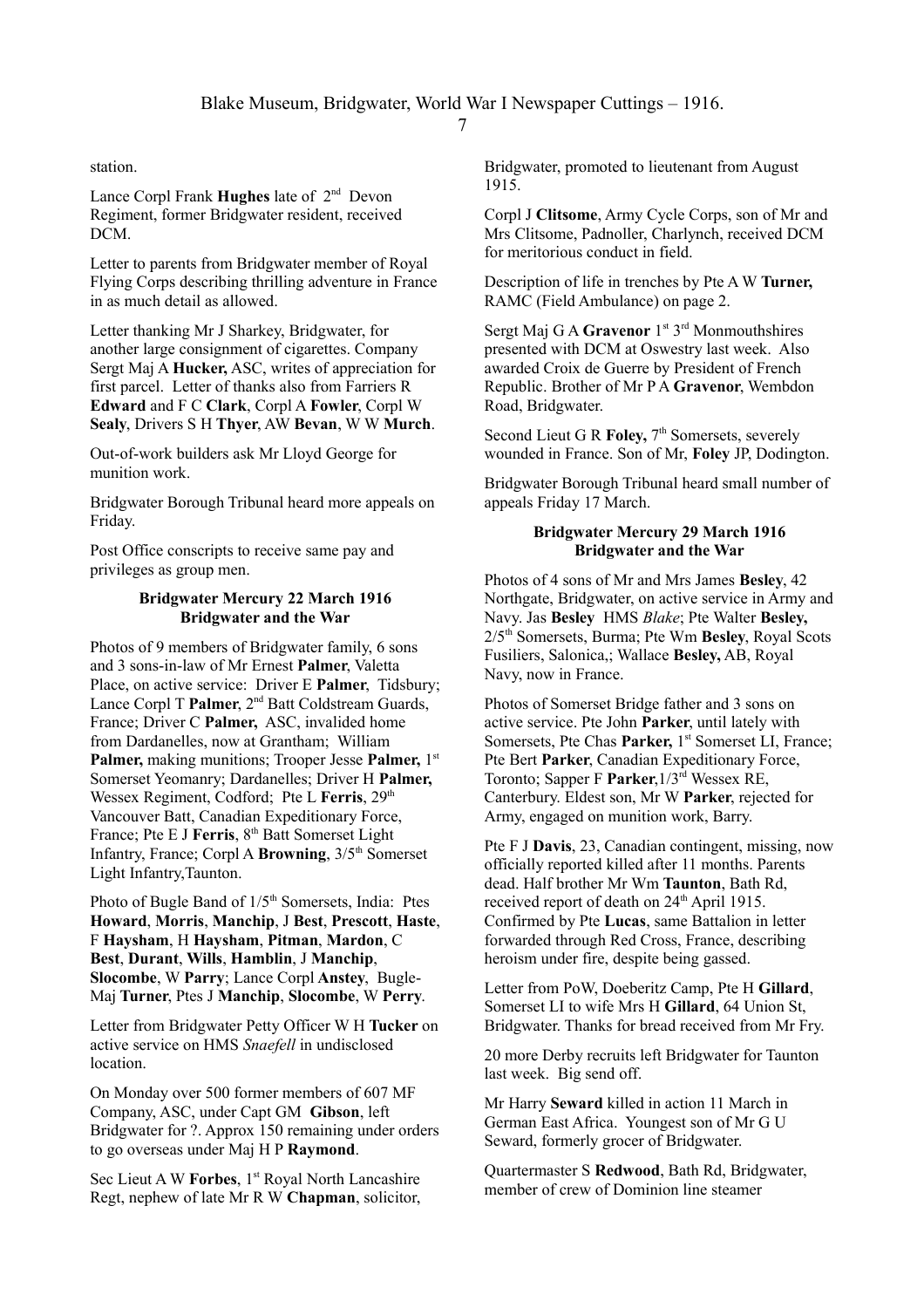Englishman, saved when torpedoed.

Wembdon: School has collected 12s 8d for RSPCA fund for wounded war horses.

Rev P T **Pryce Michell** of North Petherton gazetted from  $21^{st}$  March as lieutenant,  $12^{th}$  Observation Company, Territorial Reserve General List.

Brentford Tribunal granted 4 months exemption for applicant said to be suffering from multiple ailments but considered 'the poor creature' could be useful though not at the Front..

Bridgwater Borough Appeals Tribunal held Friday 24 March.

Board of Agriculture v Military at first sitting Denbighshire appeal tribunal.

Central News understands that War office to call up all married men immediately.

### **Bridgwater Mercury 5 April 1916 Bridgwater and the War**

Photos of 7 members of family of Mrs E **Marker**, widow, 166 John St, Bridgwater on active service. Driver C R **Marker** ASC ( Field Ambulance) Mediterranean Force; Sergt Maj ? **Marker** RFA (Ammunitions Column) France; Pte T A **Marker**, ASC, Home Guard, Canada; Driver J A **Marker** ASC ( Field Ambulance) Mediterranean Expeditionary Force; Sergt A **Holmes** (son in law) served 3 years, now Army Instructor; Lance Corpl G Bird, 4<sup>th</sup> Batt, Devon Regiment; Quartermaster Sergt C **Bird,** 4th Batt, Devon Regiment (nephews). Mr Harry **Marker**, son, son in law and a nephew have joined under Lord Derby's scheme.

Photos of members of family of Mr and Mrs **Ruckley**, North Petherton, on active service. Pte W. **Parker** (Mrs R's brother) with Somersets in France; Pte W **Ruckley**, 10<sup>th</sup> Devons, transferred from France to Eastern theatre; Pte E **Ruckley,** in training with Welsh Guards; Pte Arthur **Ruckley,** RFA; Pte Fred **Ruckley,** ASC; Mr H **Ruckley**, awaiting call up. Mr **Ruckley** (father) volunteered but rejected on physical grounds.

Photo of Bridgwater Canadian killed in action 24 April 1915. Pte F J **Davis**, 15<sup>th</sup> Batt of Canadians, well known in Bridgwater. Death reported after 11 months to half-brother Mr W.**Taunton**, Bath Road.

Letter from Pte H A Kirk to Mr W **Belcher**, Fore Street, Bridgwater: life at the Front, in France with Wessex Field Ambulance

Pte Sidney D **Hook**, second son of Mr W G **Hook**,

tailor, Monmouth Street, seriously wounded on active service with regiment with British Expeditionary Force. 25 March. To return to England. Eldest brother William, went with regiment to India. Now in Bombay awaiting throat surgery.

Lieut Gerald Wood, 10<sup>th</sup> Durhams, awarded Military Cross, visited Bridgwater. Previously clerk in National Provincial Bank, Cornhill.

Appeal for subscriptions to fund for games, comforts and smokes for serving men from Second Lieut Hugh B Peace, 92<sup>nd</sup> Machine Gun Company, "A" Lines, Belton Park, Grantham. Bridgwater man.

Attested married men in Bridgwater called up.

Lieut **Brandon**, famous for dropping bombs on a Zeppelin, was pupil of Mr Cecil **Hall**, Bridgwater, at Mr Hall's flying school, Hendon.

Mr Tom **Kelway**, Bridgwater, has received letter from Lieut S M J **Woods** in the Sudan, asking that cricket be kept going in Bridgwater.

Military wedding at Cannington parish church on Wednesday. Pte Francis H **Porter**, Worcester Garrison Batt, only son of Mr and Mrs F **Porter**, Spaxton, and Miss Flora A **Evans**, daughter of Mr and Mrs W H **Evans**, Cannington.

Letter re Board of Guardians and Separation Allowances. Writer glad that 2 members of local Board protested against resolution by Exeter Guardians that 20% of allowance for wives and families of servicemen should be withheld until after the war.

Following correspondence about relief, Mercury brings to readers' notice case of genuine distress. Mrs **Western**, No 13 Court, Albert Street, says her husband served 12 years in Army until invalided out. Now in sanatorium. Separation allowance stopped and family living on 10s a week State insurance.

Stoke St Gregory wedding. 2**nd** Lieut Arthur Valentine Noble, 12<sup>th</sup> Suffolk Regiment, son of Mr W **Noble,** London, and Miss Victoria May **Pullen**, youngest daughter of Mr **Pullen**, Headmaster, Stoke St Gregory School.

Mackintosh's Toffee de Luxe sold almost everywhere except Germany.

Interesting letter from Bombardier J **Holcombe**, Artillery Division, Egypt, of Bridgwater. Describes journey from Northern France to Egypt.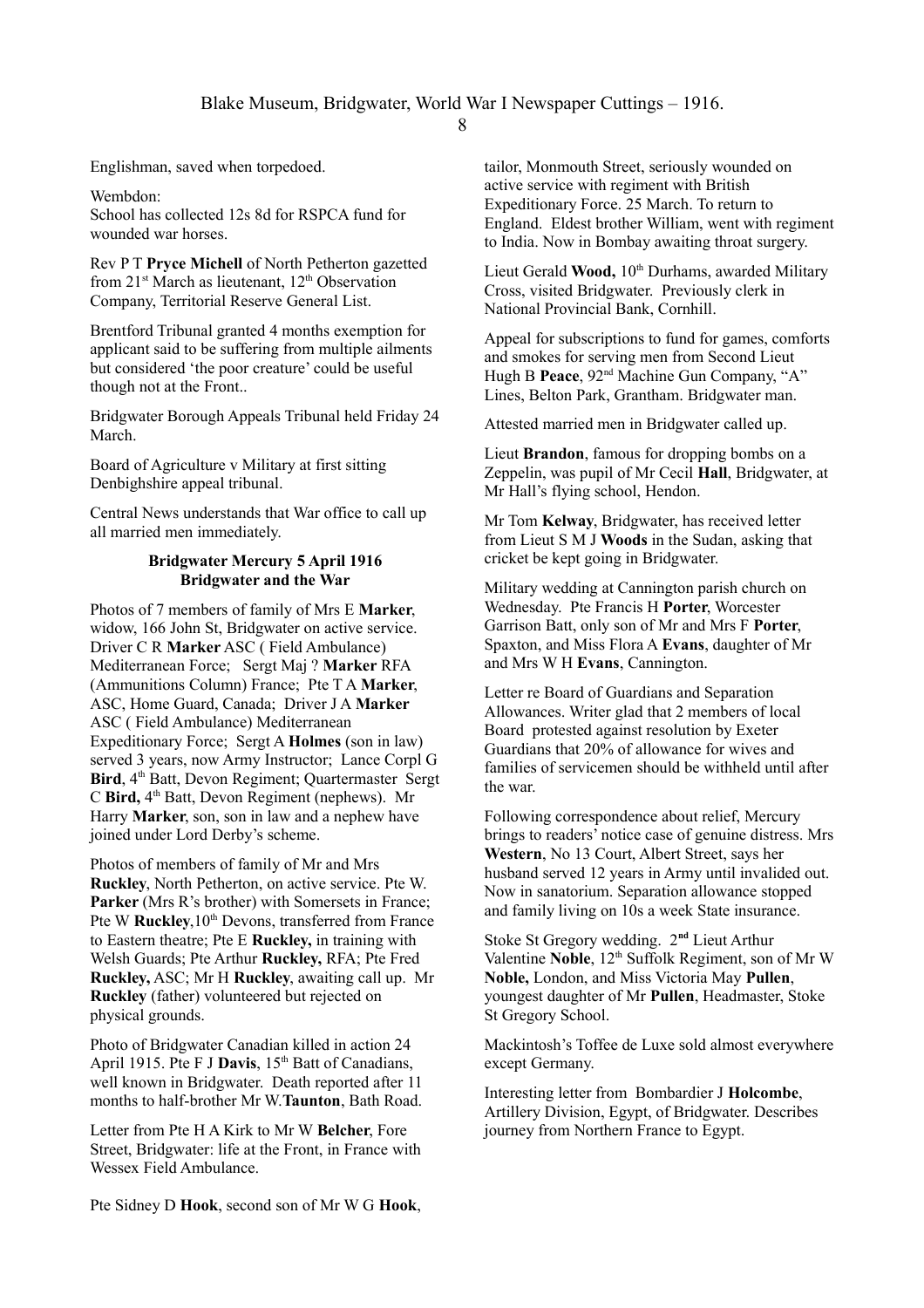#### **Bridgwater Mercury 12 April 1916 Bridgwater and the War**

Photos of family members of Mr James **Thorne**, 2 Liberty Place, Bridgwater, on active service. Sapper W **Thorne**, RE, Bedford; Driver Sidney **Thorne**, Wessex ASC, Codford; Bombardier A J **Thorne**, Anti Aircraft Section, France; Gunner J **Thorne**, RFA, Salonika (sons); Driver C **Williams**, ASC Codford; Pte B **Smith**, Devons, Salonika (sons in law); Lance Corpl J **Norrish**, Devons, Salonika; Driver W **Thorne**, ASC, Aldershot; Sapper S **Clements**, RE, France; Sergt M **Curtis**, RE, France; Corpl J **Langdon**, Mounted Military Police, Colwyn Bay (nephews). Another son-in-law, Gunner Wm **Hancock**, Royal Artillery Garrison, in France.

Photos of members of **Sparks** family, Bridgwater on active service. Gunner H **Sparks**, RFA, Mediterranean Expeditionary Force, Driver E **Sparks**, Wessex Army Service Corps, Codford, sons of Mr and Mrs Michael **Sparks**, St John Street, Bridgwater; Gunner Lot **Sparks**, Royal Garrison Artillery, British Expeditionary Force, brother of Mr Michael **Sparks**, 26 Angel Crescent, Bridgwater; J C **Sparks**, Royal Naval Division, Crystal Palace, son of Lot Sparks; Pte C **Sparks** ASC Mediterranean Expeditionary Force, son of Mr C **Sparks**, Friarn Street, Bridgwater; Driver H **Baker,** ASC, Fovant Camp, son of Mr Wm **Baker**, Rhode Lane and nephew of Mr Michael **Sparks**.

Account by Corpl G **Gillson** on active service with South African Infantry, Egypt, received by father, Mr **G Gillson**, 19 Bristol Road, Bridgwater. Describes how enemy was driven from desert stronghold.

607 MT Company, ASC, left Bridgwater at short notice at midnight on Monday. Commander Maj **Raymond**.

Letter to Mr Edwin **Wadmore**, Headmaster, Wembdon School, from former pupil, R A **Pepperall**. Has gained commission, competing with ex- public school boys.

Letter from Sergt A **Pike**, Huntworth, Bridgwater, at Front with Royal Sussex.. Encloses letter from regimental Sergt Maj of another regiment in which Bridgwater men on active service.

Mrs **Gill**, 8 Kimberley Terrace, Bristol Rd, received news of her husband. Letter from Corpl G **Chilcott** describing wounding of Pte Wm **Gill**, Somerset LI. Postcard from Pte **Gill** at Woolwich War Hospital.

Letter to Miss L **Smith**, Halesleigh, Wembdon Rd, from Pte W G **Bailey**, Coldstream Guards, describing lucky escape with minor injuries from shelling of

dugout. Mother, Mrs **Bailey**, 29 Polden St, received official communication from War Office.

#### **Bridgwater Mercury 19 April 1916 Bridgwater and the War**

Photos of family of late Mr C **Chilcott** of Stogursey who are or were on active service. Sapper A **Heal,** Wessex Engineers (son in law); Pte S R W **Chilcott,** son, South Wales Borderers, killed at Dardanelles 28 June 2015; F J **Chilcott**, son, HMS *Gloucester*, Dardanelles; Driver G J **Chilcott**, son; Staff Sergt H T **Chilcott**, son, Somerset Light Infantry, Driver Henry **Rossiter**, ASC, Winchester (brother in law of Chilcotts).

Photos of family of Mrs F **Rossiter,** widow, No 4 Court, Albert St, Bridgwater, on active service. Driver S **Rossiter**, Welsh Division RE (son); Pte Bert **Rossiter**, 2/5 Somersets in Burma (son); Pte William **Anthony**, Wessex ASC (nephew).

Extract from letter to Mr H J **Rudman**, Headmaster, West St School, from son, Pte F C **Rudman**, 1/10 Middlesex Regiment, stationed at Lucknow, India.

Letters from Bridgwater men in Balkans and 2/5th Somersets in Burma, complaining that they have been forgotten in the distribution of parcels from home.

Letter from T W **Bucklee**, Rector, Church of the Epiphany, Sedan, Kansas, March  $26<sup>th</sup> 1916$ , son of Mrs **Rowberry**, the Limes, Berrow Road, Burnhamon-Sea regarding his sons Corpl Thomas E **Bucklee**, Canadian Contingent, and William John **Bucklee**, Mechanical Transport.

Advert: White's Military Emporium, Bristol, War Office Contractors, for all military men's supplies.

Advert: "Tactics" or "Can Britain be invaded", new war game approved by Lord Kitchener.

#### War news:

Escape of British merchant steamship Duendes from German submarine. Siege at Kut; German losses at St Eloi.

Heavy shelling on British front. Cabinet and War Council meeting.

Shelling of German occupied railway stations and Rombach factories.

German ship in North Sea hit by French aircraft. No infantry action by Germans for 6 days on Verdun front.

2 aircraft, including 1 British, reported brought down by Berlin.

Russian defeat of Turks near Trebizond.

German activity in Dvinsk, Russia.

Italian attack on Austrian cave batteries, Zagonila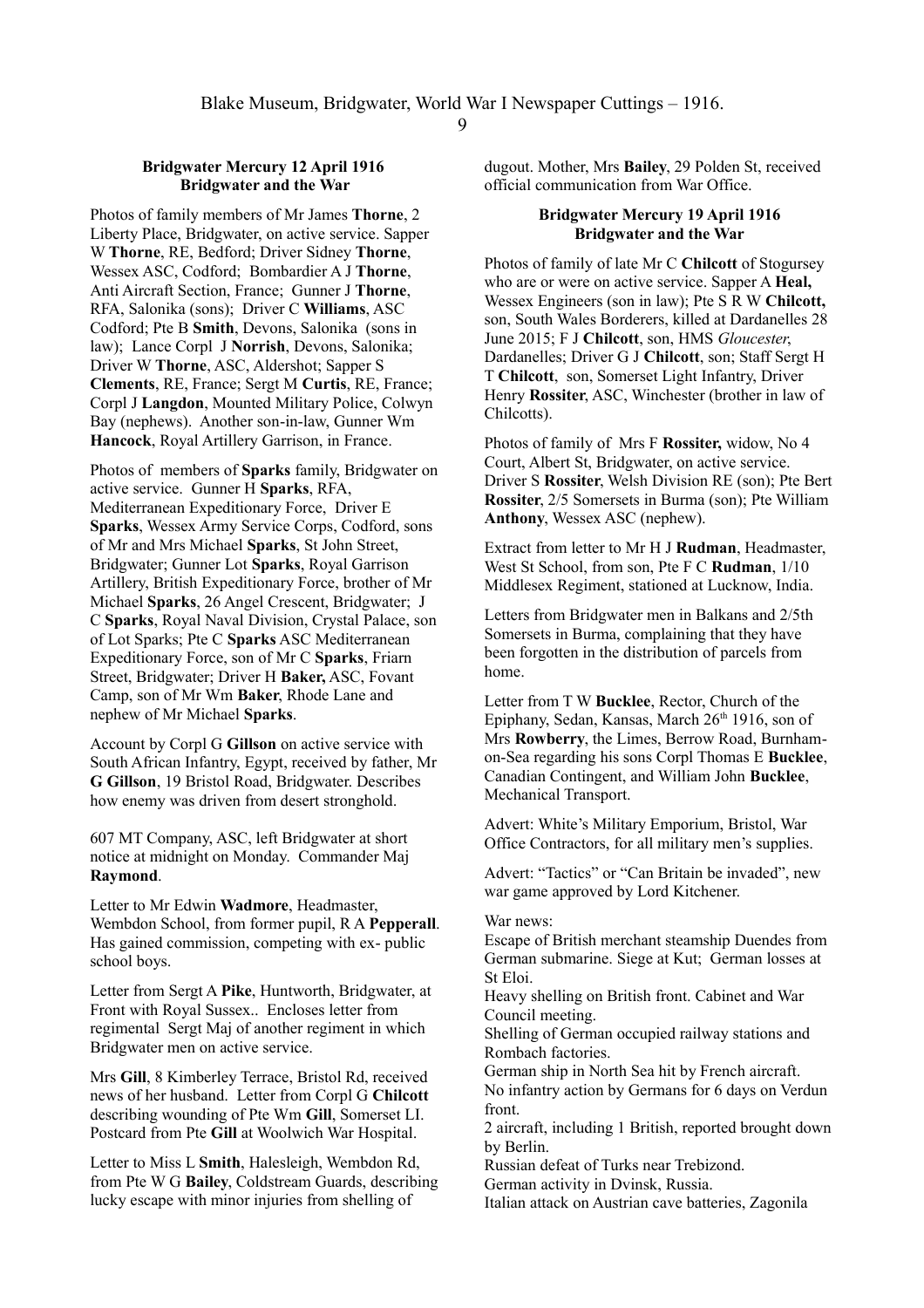Playa.

Final Note to Germany on submarine difficulty from President Wilson.

Advert: Pte **Swift** 8/4 040221 ASC claims asthma cured by Veno's Lightning Cough Cure. Wife, Kew Gardens, Surrey, says it enabled him to join up.

# **Bridgwater Mercury 26 April 1916 Bridgwater and the War**

Letter from Bridgwater man with Company of RE in Salonica on behalf of Bridgwater men. Complaining of lack of comforts and recognition from home.

Photo of Signaller Pte Percy William **Baker,** 20, Dorset Regiment, killed in action in Mesopotamia, 21 March. Son of Mr and Mrs WC **Baker,** Maunsel Lodge, North Newton.

Lieut **Nash**, Somerset Light Infantry, succeeds Lieut F M **Gillmore** as recruiting officer, Bridgwater.

Letter from soldier in Egypt to Miss Winnie **Rodgers**, pupil, St John's School, Bridgwater. Thanks for gifts, mostly given to Indian soldiers. Describes the wonders of Egypt.

Anzac Day being celebrated today (Tuesday). King to attend memorial service, Westminster Abbey. Has sent message to Gov Gen of Commonwealth of Australia and Gov of NZ.

Dutch steamship *Berkelstroom* sunk by 2 U Boats on Monday. Crew saved, landed in England.

German "Toekomst" claims Dutch vessel *Tubantia* most likely sunk by Belgian warship as England have sold Belgium fleet of men-of-war.

Weekend of personal attacks on Mr **Lloyd George** and campaign against Minister of Munitions by former friends and political supporters.

Secret sessions of both Houses of Parliament today (Tuesday) for facts and figures of recruiting situation.

# **Bridgwater Mercury 3 May 1916 Bridgwater and the War**

Photo of Capt Edward Bush **Hartnell** (London Mounted Brigade, Field Ambulance RAMC. Death after brief illness, Cairo. Medical practitioner, Bridgwater. Widow, daughter of Dr E M **Grace**, Gloucester County cricketer, brother of WG **Grace**. 2 children.

Photo of Pte Wm Henry **Passmore**, Wiltshire Infantry, killed in action in Mesopotamia. Son of Mr and Mrs Charles **Passmore,** 16 Halesleigh Road, Bridgwater.

Bridgwater men with Gen Townshend's forces in defence of Kut, surrendered. Went with Somersets to Persian Gulf from India.

Pte D **Galley**, Monmouth St, Pte R **Turner**, Barclay St; Pte A **Irish**, Union St; Pte J H **King**, and Pte W **King**, son and nephew of Councillor J **King**, Polden St; Pte Lionel Graham **Burnell**, son of Mr Albert **Burnell**, Taunton Rd. (Photos of 5 of men in 10 May issue.)

### **Bridgwater Mercury 10 May 1916 Bridgwater and the War**

Photos of Bridgwater men with General Townshend's forces which surrendered to Turks after Battle of Kut. Pte L G **Burnell**, Pte A **Irish**, Pte J H **King**,' Pte W E **King**, Pte R **Turner**. Pte D **Galley**'s photo in next issue.

Group photo footballers in Egypt. All except 2 from Bridgwater. Drivers **Thyer**, **Porter**, **Valentine**, **Bevan**, W **Davey**, (sent photo, son of Mr Robert **Davey**, West St); Farrier Staff Sergt **Pitman**; Wheeler Staff Sergt **Howe**; Driver **Tapper**, Staff Sergt Maj P **Kendal**, formerly Hon Sec Bridgwater RFC; Corpl J **Thomas**; Driver W **Thomas**; Corpl Binding; Drivers **Stacey, White**, **Searle**, **Selway.**

Letter April 19<sup>th</sup> from Sergt **Dennison**, 3/5 Somerset LI. All are safe following German submarine attack.

Memorial service at St Mary's Church, Bridgwater, Thursday afternoon, for late Captain E B **Hartnell**, killed on active service in Egypt.

2 former local residents killed in action with the Canadian Expeditionary Force on Wed April 19th: Pte Ernest **Giles**, son of late Mr WJ **Giles** and Mrs **Giles**, formerly of The Plough, Holford; Pte Lionel Vernon **Varmen**, son of Mr and Mrs Wm **Varmen**, Church Villa, Bawdrip.

Corpl **Parsons**,  $1/5$ <sup>th</sup> Somersets (attached to 2<sup>nd</sup> Dorsets) died of disease in Kut. From Minehead. Brother PC G M **Parsons**, Bridgwater Borough Police Force.

Letter from Driver W **Davey**, ASC in Egypt, to father Mr Robert **Davey**, West St, Bridgwater about weather and beer.

Photo of Gunner J W **French**, RFA, who has died of wounds. Widow and 4 children at 29, Union St, Bridgwater.

Account of 200 mile route march in Burma by Bridgwater man on active service with 2/3 Somersets "B" Company.

Thank you letter for cigarettes from Bugler James Manchip, Somerset LI, Meerut, India,to Mr T W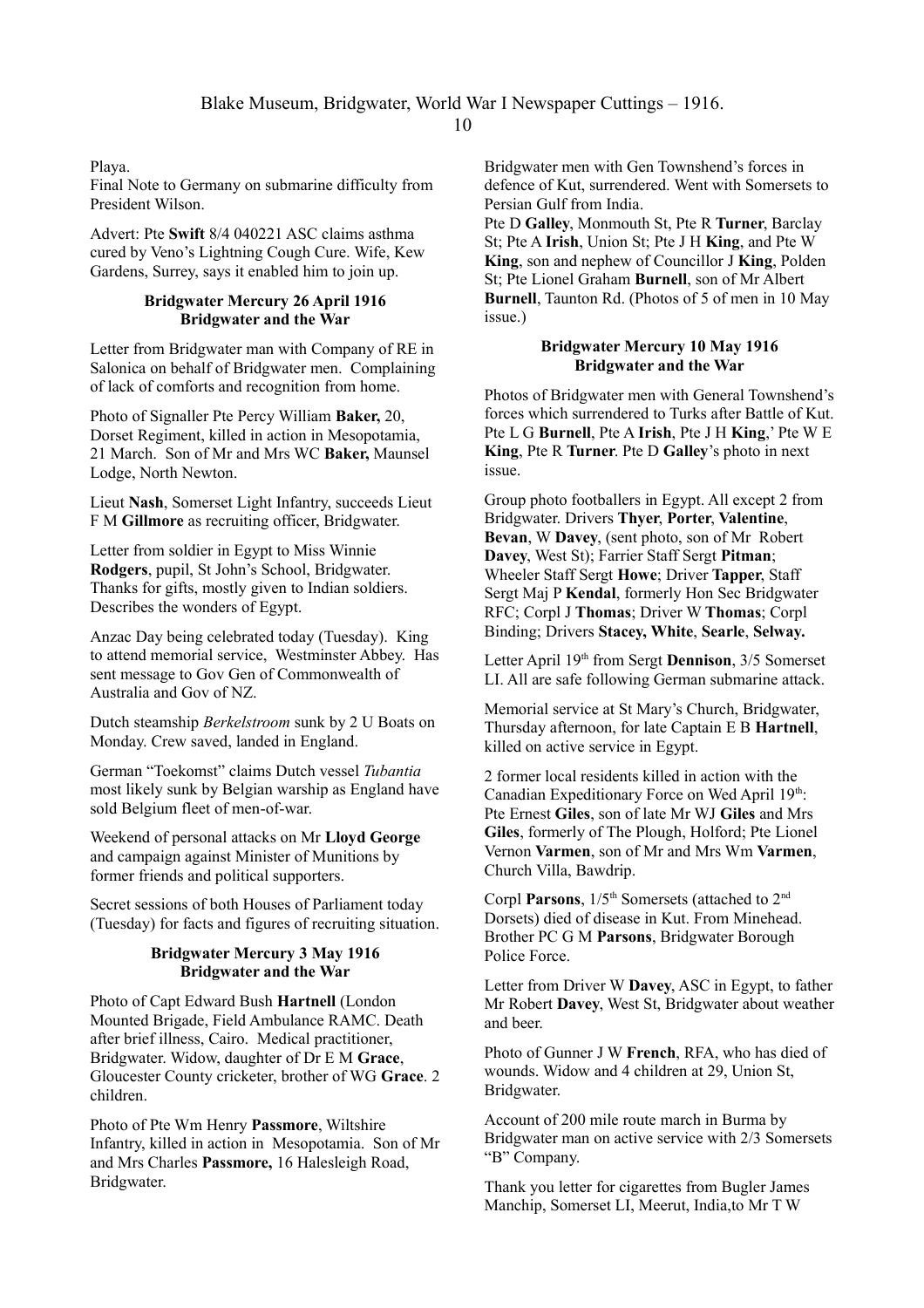**Markham**, tobacconist, High St and Fore St, Bridgwater.

Next Tribunal will probably need 2 sittings to consider applications for exemptions by large number of married men.

# **Bridgwater Mercury 17 May 1916 Bridgwater and the War**

Photos of 3 local men killed in action: Pte T W **Woodward**, 22,Warwick Regiment, son of Mr and Mrs T **Woodward**, 2 West St ; Pte E **Giles**, 28, Second Contingent, Canadians, youngest son of late Mr W J **Giles** and Mrs **Giles**,(formerly at The Plough Inn, Holford; Pte **Varmen**, almost 30, same Batt and Machine Gun Section, youngest son of Mr and Mrs William **Varmen**, Church Villa, Bawdrip.

Photo of Corpl **Galley,** Monmouth S at Kut (photo not available last week). Lance Corpl Vaughan **Nichols,** son of Mr and Mrs Alfred Nichols, Claremont House, Burnham, believed to have been at Kut. No news since 26 Nov. 3 more sons on active service: Spencer, somewhere in France, Ray, assistant range commandant, Grantham and youngest, West Somerset Yeomanry, now transferred to Machine Gun Corps, Grantham.

Photo of Sergt Willie Robert **Legg**, 20, Oxford and Bucks LI, killed in action, Mesopotamia. Son of Mr and Mrs W R **Legg**, 42 Polden Street, Bridgwater.

Sergt Alfred **Pike,**25, Royal Sussex Regiment,has died of wounds in France. Youngest son of Mr and Mrs C **Pike,** Huntworth Lane, Bridgwater. Enlisted 1914, badly wounded. Returned to France 4 Feb this year. Parents received stoical letter written in casualty station.

# **Bridgwater Mercury 24 May 1916 Bridgwater and the War Cutting missing from the collection**

# **Bridgwater Mercury 31 May 1916 Bridgwater and the War**

Photos of members of family of Mr and Mrs Eli **Hubbard**, Newton Rd, North Petherton, in military service. Sergt of bomb throwers Fred **Hubbard**, Somersets, France, son; Ernest **Hubbard**, Army Service Corps, recently discharged on physical grounds, son; First Class Petty Officer Willie **Hubbard**, HMS *Inflexible*, Dardanelles, now on torpedo boat destroyer, son; Sergt **Dunford**, Territorials at Winchester, son in law; Jack **Hubbard**, Somersets, Burma, grandson; Driver S **Hubbard**, ASC, Salonika, nephew.

Photo of Sergt Alfred **Pike,** 25, Royal Sussex Regt, youngest son of Mr and Mrs C **Pike**, Huntworth

Lane, Bridgwater. Death in France reported May  $17<sup>th</sup>$ issue.

2 letters received from local men in Salonica and Egypt giving opinions of conscientious objectors.

Letter from Corpl A J **Holman**,  $1/1$ <sup>st</sup> West Somerset Yeomanry,Nasrieh Hospital Cairo re death of Capt E B **Hartnell** (B Mercury May 3<sup>rd</sup>). Regrets unaware they were in same hospital. Describes double funeral with Viscount **Quenington**, Glos Hussars, MP, Tewkesbury.

Letter from Driver J **Murch**, ASC, Salonica, son of late Mr Chas and Mrs **Murch**, Bridgwater. Describes Salonica and the surrounding countryside.

Report of rugby football match in Cairo by Staff Sergt Maj P **Kendal** of Bridgwater. Local ASC v East Lancs RAMC. Plea for more jerseys and footballs from home.

Army aeroplane pilot lost bearings and landed in Pawlett on Monday evening.

# **Bridgwater Mercury 7 June 1916 Bridgwater and the War**

**Lord Kitchener** and staff aboard HMS Hampshire drowned last night when mined or torpedoed west of Orkneys.

Photos of Mr H **Rich**, father formerly with army in India, and members of his family who were or are on active service. Pte George **Rich** with Somersets, Winchester; Pte Harry James **Rich**, Welsh Regiment, Dardanelles ; Gunner Frederick Henry **Rich**, joined Somerset RHA, invalided out after 4 months; Pte Arthur Wallace **Rich**,18, transport driver, Somersets, Plymouth.

Contrary to German reports, rout of German battleships, cruisers, destroyers and 1 submarine in North Sea battle. Successful Russian offensive on eastern front. Failure of German flanking movement east of Meuse.

Victory for British fleet off Jutland.

Hindenburg sunk.

German naval fortress Wilhelmshaven to be closed to the public except by application for temporary visits in cases of utmost urgency.

Photo of Lance Corpl Harry **Van Trump**,  $22<sup>nd</sup>$  Royal Fusiliers, killed in action 23rd May. Son of Alderman and Mrs **Van Trump**, The Elms, Taunton Road Tributes by officers.

Lieut Col RA **Sanders** MP in command of British Forces, Elmenieh Camp, Egypt.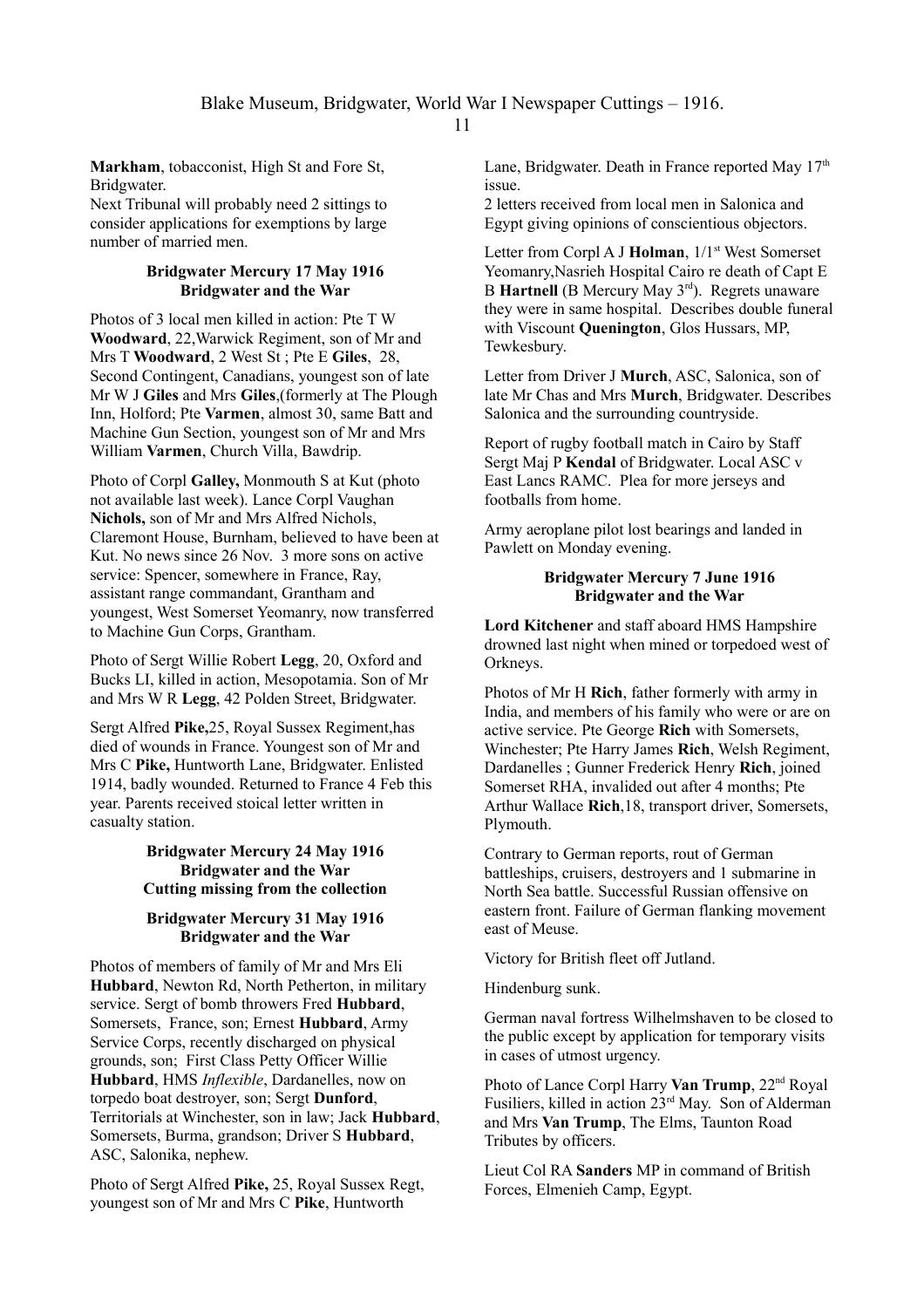Request for spare mouth organs from Bugler **Phillips (7392)** D Company, 6th Batt. Somerset LI, BEF.

Death of Lance Corpl W **Sealey**, 'B' Company, 2nd Welsh Regiment, son of Mr and Mrs E Sealey, Spaxton. Returned home Feb 1915 following nervous breakdown. Returned to regiment just before last Christmas. Driver George **Sealey**, brother on active service, Salonica.

Death of Shapwick Sergeant A **Lavington**, Coldstream Guards, shot by sniper, trying to rescue comrade 24 April. Mother Mrs Lye, widow.

Lieut Commander A G **Peace**, son of late Mr Alfred Peace, JP, Penlea, awarded DSO for services in Gallipoli Peninsula. Brother of Maj A H **Peace**, ASC.

Former Bridgwater Drill Instructor Quartermaster Sergeant T **Horler**, Somerset LI, awarded DCM for meritorious service in France.

Benefit performance at Bijou Theatre for tobacco and cigarettes for Bridgwater men with Somersets at Front. Goods forwarded by Mr T W Markham, tobacconist. Has received thank you letters from**:**  Sergt **Howell**, Pte S **Carver**, **Anon** and Lance Corpl **E F Lewis**, Somersets, France.

Letter from **Pte Howard Kitch** to parents Mr and Mrs W H Kitch, Blake House, Bridgwater describing life at Front in France.

Local men feared lost in great naval fight in North Sea on board ill fated vessels. Cook's mate 1<sup>st</sup> Class Albert George **Mead**, 21, on board HMS *Defence*. 1 of 3 serving brothers. Parents Mr and Mrs AT Mead, 162 Parkstone Terrace, Taunton Rd, Bridgwater. Michael **Kennedy**, artificer on board HMS *Indefatigable*, native of Stogursey. Wife and 2 children, 50, Alfred Terrace, Taunton Rd. Edward **Burke**, 17, on HMS *Indefatigable*. Parents 30 West St, Bridgwater.

Local men feared lost. Leading Seaman John **Woollen**, 27, married last July, son of Mr James Woollen, North Newton, on board HMS *Indefatigable.* **Harold House**, 18, son of Mrs West, Compass, North Petherton, on board HMS *Queen Mary*.

Local men safe**:** Algernon Leslie **Dowdeswell**, clerk, Paymaster's Department, HMS **Marlborough.** First Class Signaller H A **Ballinger,** HMS *Warspite*. Lieut Chas. **Routh**, on board HMS *St Vincent*, parents Dr RHF and Mrs Routh, Bridgwater. George **Beatty**, formerly on HMS **Queen Mary,** recently transferred. Lucky escape for Tom **Graddon**, son of Mr and Mrs Graddon, High St, Stogursey. Servant to Rear Admiral Sir Robert K **Arbuthnot**, HMS *Defence*. At home on leave when ship was lost.

Son of Mr Walter **Warren**, Ship Lane, Combwich, on board HMS *Marlborough*. Torpedoed but returned to port. Hope that news of his safety will arrive.

Wireless operator Reginald **Croad,** 17, son of Mr and Mrs James Croad, 39, Northfield, Bridgwater**,** slightly wounded during naval battle. Transferred to HMS Destroyer *Broke*, which returned to port crippled. Has written with account of battle to mother from Newcastle hospital.

Mr Edwin **Bryant**'s scheme for sending bread from his bakery weekly to PoWs in Germany. 2 consignments per week to 58 prisoners in different internment camps.

Derby recruits left Bridgwater in batches last week.

Mr Harry **Seward** killed in action in German East Africa, 11 March. Youngest son of Mr G U Seward, formerly grocer, High St, Bridgwater, now in Wiltshire.

Mr S **Redwood**, Bath Road, Bridgwater, Quartermaster on torpedoed Dominion line steamer *Englishman,* safe.

Capt A H **Wade Gery** RGA awarded Military Cross.

Extract from letter from Pte Fred Hancock, Somersets, to wife, Market St, Bridgwater. Describes battle.

Lieutenant William H **Halliley**, 35, 2<sup>nd</sup> in command HMS *Nomad*, lost in Jutland fight. Elder son of Mr and Mrs C B **Halliley**, Burnham. Leaves widow and infant son.

Rev PT **Pryce Michell**, North Petherton, gazetted as lieutenant, 12<sup>th</sup> Observation Co, Territorial Reserve General List.

Reuters explains why German fleet was recently moved.

Zeppelin shot down off coast of Jutland.

HMS **Warspite** came home although damaged, contrary to German propaganda.

### **Bridgwater Mercury 14 June 1916 Bridgwater and the War**

Press Bureau official telegram received at Mercury Office, announcing drowning of **Lord Kitchener** when HMS Hampshire went down off the Orkneys. Flags at half mast and sporting event cancelled.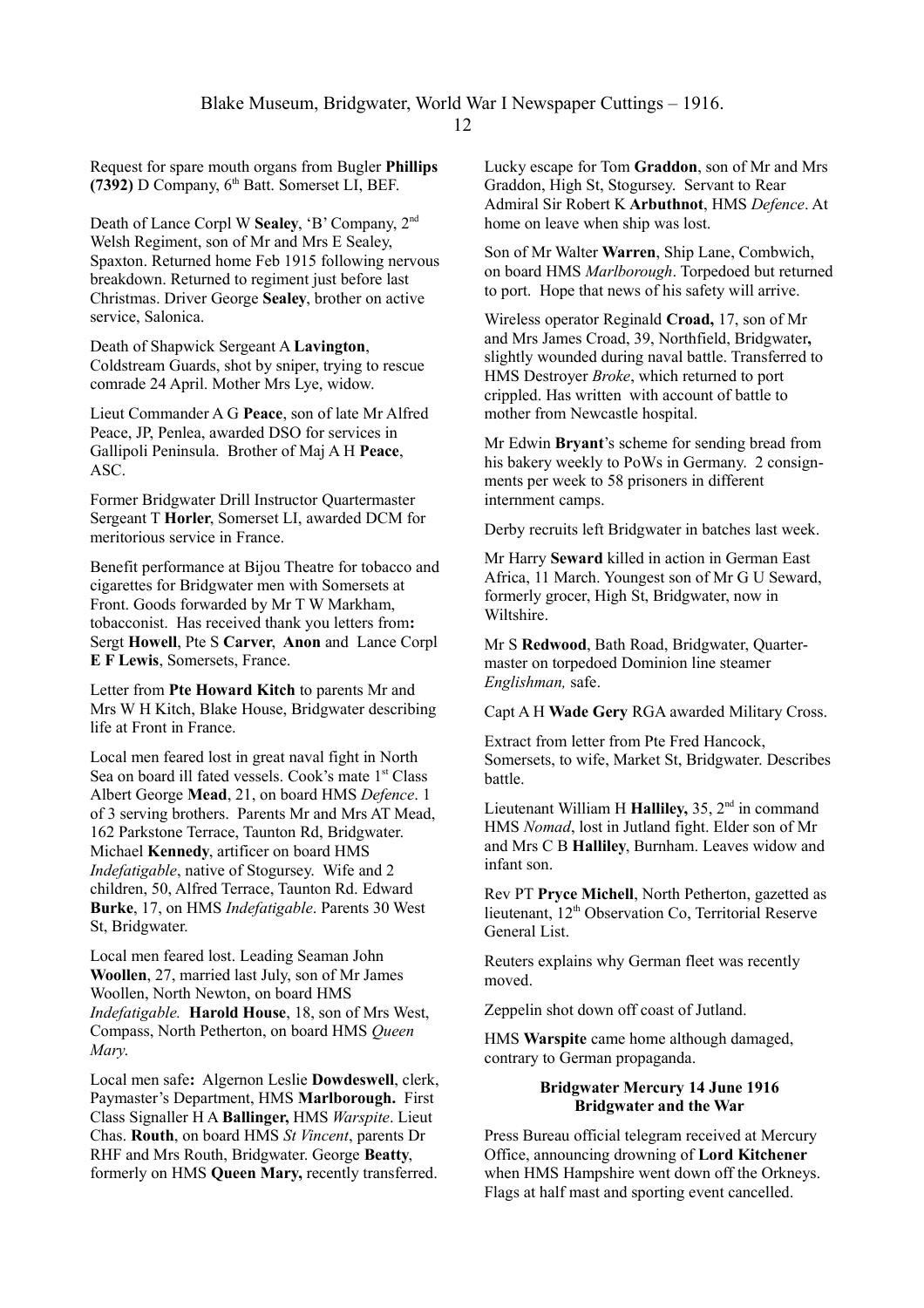Report of memorial service to **Lord Kitchener** at St Mary's Church.

Photo of Sergt A **Lavington**, Coldstream Guards, formerly of Shapwick. Death reported in 7 June issue.

Photo of Lance Corpl W **Sealey,** 2nd Welsh Regiment. Death reported in 7 June issue. Son of Mr and Mrs E Sealey, Spaxton.

Pte Ernest Marles, 10<sup>th</sup> Canadians, son of Mrs **Marles**, 18 Dampiet St, escaped death thanks to Bible in his side pocket torn to pieces by German shrapnel shell. .

Photo of Lieut B P K **Greenhill**, 35, lost with HMS *Hampshire.* Recently succeeded to the Knowle Hall Estate near Bridgwater.

Photos 2 of Bridgwater men killed in the great naval battle. Albert George **Mead**, 21, son of Mr and Mrs A T Mead, 162, Parkstone Terrace, Taunton Road. Youngest son on HMS *Hercules* safe. Edward **Burke**, 17. Son of Mr and Mrs E Burke, 30 West St, Bridgwater. Deaths also reported in 7 June issue.

Mr E **Flexen**, master at Dr Morgan's School, Bridgwater, wounded in right arm serving in France.

Lucky escape for Wm Henry **Bishop** who joined Royal Naval Division last year. Invalided home 10 days before HMS *Hampshire* was sunk. Parents lived at 7 Edward St, Bridgwater.

Letter to Rev C E **Pizey**, rector of Huntspill, from son, Midshipman Mark **Pizey**, 17, of HMS *Revenge* describing experiences in great naval battle.

Death of Douglas **Preece**, foreman stoker, HMS *Lion*, battle off Jutland. Believed to have died after boiler explosion. Son in law of Mr James **Davis**, Hill House, Middlezoy.

Boy-telegraphist Thomas Henry **Morris**, grandson of Mr T **Morris**, Taunton Rd, Bridgwater, on HMS *Valiant* in naval battle, which escaped with no casualties.

Death of Lieut A M Stanley **Burn**, A M I C E reportedly from ptomaine poisoning, Bombay, India, 7 th June. Came to Bridgwater about 1907, articled to Borough Surveyor's office.

Letter from Algernon Leslie **Dowdeswell** to parents Mr and Mrs **Dowdeswell**, Alexandra Rd,Bridgwater. Describes naval fight on board HMS *Marlborough*.

Mr J **Pippin**, school attendance officer, suggested that his wife Mrs **Pippin** be appointed attendance officer pro tem, in the event of his being called up. Committee decided to recommend this.

Acknowledgement of 'smokes' sent to local men in India by Mr **Sharkey,** Queen St, Bridgwater with proceeds from sale of his war poems: Sergts C T **Culverwell**, C **Wiltshire**, E **Porter**; Corpls A **Owens**, A **Tottle**; Lance Corpls J H **Barbour**, A **Chedzey**; Ptes C A **Frampton**, E **Cook**, E **Chorley**, R **Popham**, H **Frost,** J **Burridge**, W **Pepperall**, E **Bell**, C **Edney**, T **Dudderidge**, G **Preece**, T **Rugg**, W **Letherby,** B **Shakespere**, R **Williams**; Buglers J **Haste**, S **Pitman**.

Letter from Engine Room Artificer Harold Wm Cary, son of Mr and Mrs Wm **Cary**, Chedzoy, near Bridgwater. Describes great naval fight in North Sea. Serving on flotilla leader destroyer *Marksman*.

Somerset Appeal Tribunal held at Shire Hall, Taunton, on Saturday June 10.

Poem written by Driver E W J Bishop, RFA,  $10^{th}$ Div, on active service.

### **Bridgwater Mercury 21 June 1916 Bridgwater and the War**

Photos of 6 members of family of Mrs **Colman**, 131, St John St, Bridgwater, on active service. Driver Henry **Shapter,** Wessex Engineers, Christchurch; Driver Edward **Shapter**, RFA, Salonica Pte Wm **Shapter,** Somerset LI, India (sons); Driver Alfred **Colman,** RFA, Salonica (stepson); Driver Chas **Hockey,** Royal Horse Artillery, France (son in law); Bugler Bert **Stone**, Somerset LI, India (nephew).

Local men lost in naval battle: Photo of Herbert Michael **Kennedy**, 32, chief electrician on board HMS *Indefatigable*. Wife at 50 Alfred Terrace, Bridgwater. Parents Mr and Mrs **Kennedy**, Hillside, Cockwood, Stogursey. Photo of Leading Seaman John **Woollen**, 27, HMS *Indefatigable*. Son of Mr James **Woollen**, North Newton. Married last July. First Class Stoker George James **Palmer**, 22, HMS *Defence*. Son of Mr and Mrs George **Palmer**, Church Rd, Wembdon, native of Nether Stowey., also lived at Fiddington. Charles **Pittey**, Royal Marines, of Chilton Polden went down with HMS *Defence.* Joined Royal Marines with brother before war.

Capt R J A **Henniker**, West Riding Regiment, mentioned in despatches for gallant and distinguished conduct in the field. Son of late Mr J G **Henniker**, JP, Catcott.

Miss Edith Violet **Pearce**, Queen Alexandra's Military Nursing Service, awarded Red Cross Decoration. At present in East Africa. Daughter of Mrs **Pearce,** 2 Park Rd, Bridgwater.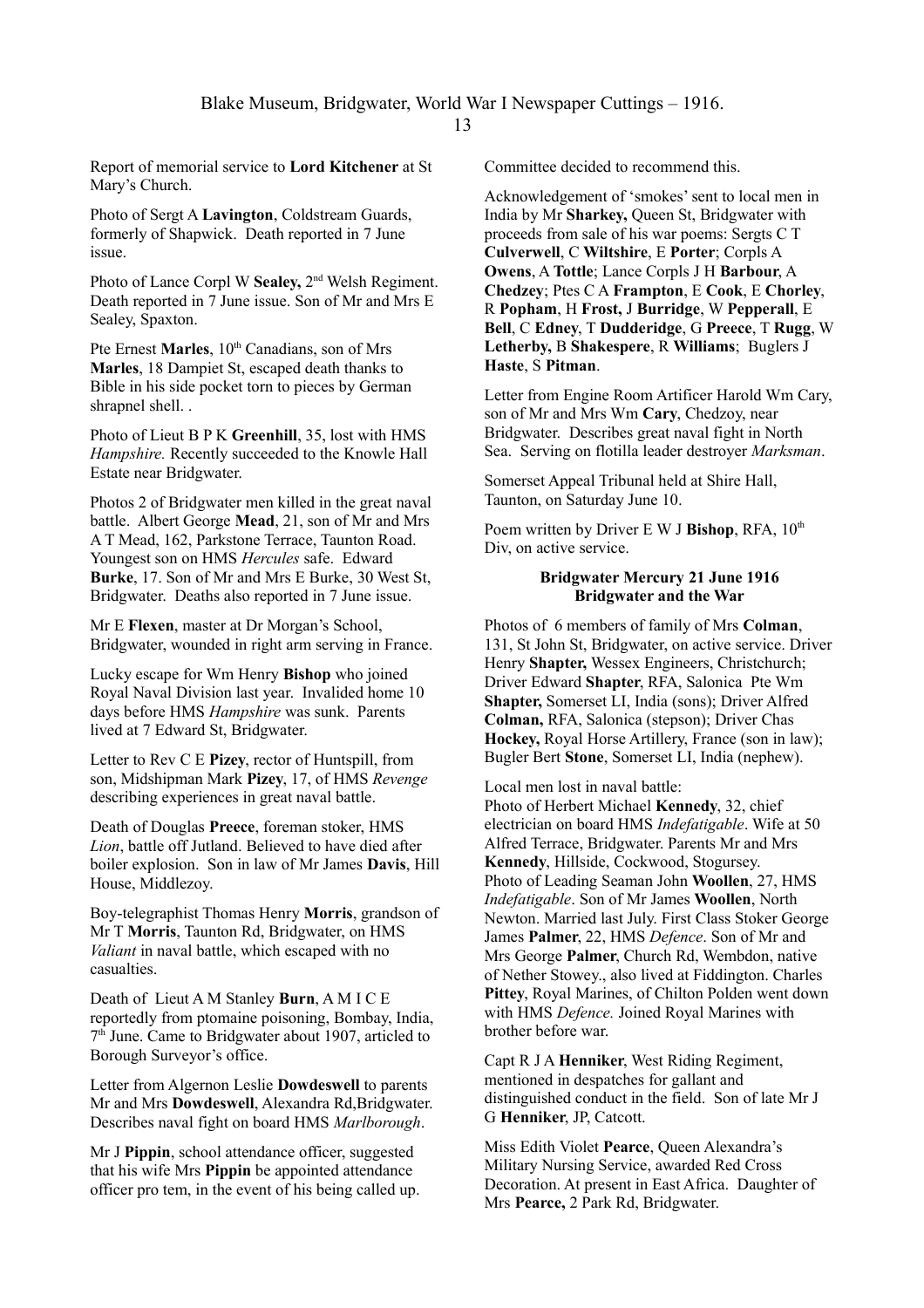Letter of thanks for cigarettes sent by Mr **Markham** to Somersets in France from Sergeant A W **Howell** to Master C **Hickman**, pupil at Mr Brian **Norris**'**s** School. Letter from Pte H **Parsons**, also Somersets in France, to Mr **Markham**, acknowledging receipt of cigarettes received by Bridgwater boys at Front after fundraising by proprietors of Bijou Theatre.

Photo of Sergt Maj E **Porter,** Royal Flying Corps. Letter to mother with news of Distinguished Conduct Medal.

Lieut S W **Bell** presumed killed. Served with Canadians in France. Parents Rev and Mrs W N **Bell** of Charlynch.

Capt R P **Acland**, Canadian Infantry, in recent list of wounded officers. Only son of Mr F **Acland**, formerly of Bridgwater, Deputy Minister of Labour in Canada. Brother of Mr **Acland**, stationer, North St, Bridgwater.

Sympathy for Mrs **Tudgay**, widow, and family of Othery, on death of Pte Alfred **Tudgay**, with the Canadians.

Pte Albert **Spriggs,** 1<sup>st</sup> Canadian Expeditionary Force, 24, believed killed in action. Son of Mrs Elizabeth **Spriggs**, widow, 110 Bristol Rd, Bridgwater.

Account of recent naval battle by Algernon Leslie **Dowdeswell**, HMS *Marlborough*, now transferred to HMS *Oak*. In letter to parents Mr and Mrs **Dowdeswell**, 3 Alexandra Rd, Bridgwater.

### **Bridgwater Mercury 28 June 1916 Bridgwater and the War**

Pte E **Venning**, 6<sup>th</sup> Leicesters recommended for DCM. Son of Mr John Henry **Venning**, well-known former Bridgwater resident.

Letter from Sergt W **Allen**, 7<sup>th</sup> Somerset LI, to father Mr H **Allen**, Parkstone Terrace, Bridgwater. Describes being under shellfire for 5 days and nights. Also encloses poem he has written.

Bridgwater man listed as missing, C **Burge**, Machine Gun Corps.

Mr and Mrs **Bradbury**, 25, Blacklands, Bridgwater, informed officially that son Pte Jack **Bradbury**, 24, Gloucester Regiment, wounded in action with the Expeditionary Force, 23 May.

Postcard received by Mr W J **Sharkey**, Queen St, Bridgwater, from Pte T Evans, 1<sup>st</sup> Somerset LI, France, resident of Cannington. Thanks for gift of cigarettes.

Photo of Seaman Harold **House**, 18, son of Mrs West, Compass, North Petherton. Went down with HMS **Queen Mary** in recent naval battle.

Death of Lieut S W **Bell,** with Canadians in France, reported in last issue, confirmed. Son of Rev W A Bell, rector of Charlynch, and Mrs Bell.

Reported taken prisoner at Kut el Mara: Members of Somerset LI, attached Dorsetshire Regiment, J **King**, W **King**, D **Galley**; Somerset LI, attached Oxfordshire and Buckinghamshire Regiment, R **Turner**; Dorsetshire Regiment H **Creedy** and H S **Callum**.

Regimental Sergt Maj Henry **Tucker,** RFA, mentioned in despatches for distinguished conduct in the field. Othery man.

Mrs Rosa **Baker**, Old Basin, Somerset Bridge, learned of death in action of her son Pte Douglas Henry Baker, 25, 8<sup>th</sup> Battalion, Somerset LI. Well known Bridgwater footballer.

Letter from NCO to bereaved mother of Pte Alfred **Tudgay,** 3rd Canadian contingent. Death in action announced in last issue.

G **Conduit** of Bridgwater, Royal Welsh Regiment, in list of wounded published today.

Letter from Sapper A **Heal,** Wessex Engineers, serving in Salonika, thanking Mr G **Merritt** and Mr H **Creedy** on behalf of local men for gifts of cigarettes and tobacco. Brother and H **Bowyer**, serving in another unit of Wessex Engineers, also thank friends for similar gifts.

Letter of thanks for vegetables to Editor from L G **Preston**, CB, RN on behalf of Fleet Mine-Sweeping Flotilla.

Capt H C Hicks, formerly Liberal candidate Bridgwater division, reported slightly wounded, in hospital in France.

Letter from Pte F Woodley, RMLI, HMS *Duke of Cornwall* to Mr W J Sharkey, thanking him for parcel of cigarettes, bought with proceeds from his poem. Some Somerset lads aboard, but he is only one from Bridgwater. Hoping to have another 'bump' at the German fleet.

Mr Sidney **Guntripp**, Cossington, has received official news that his son Pte George W **Guntripp**, Royal Berkshire Regiment, is in hospital at Rouen, suffering from 'gunshot wound and shock (shell).'

At sports held in Warminster in connection with South Camp of 21<sup>st</sup> Wessex Divisional Train, several local competitors successful. Officials included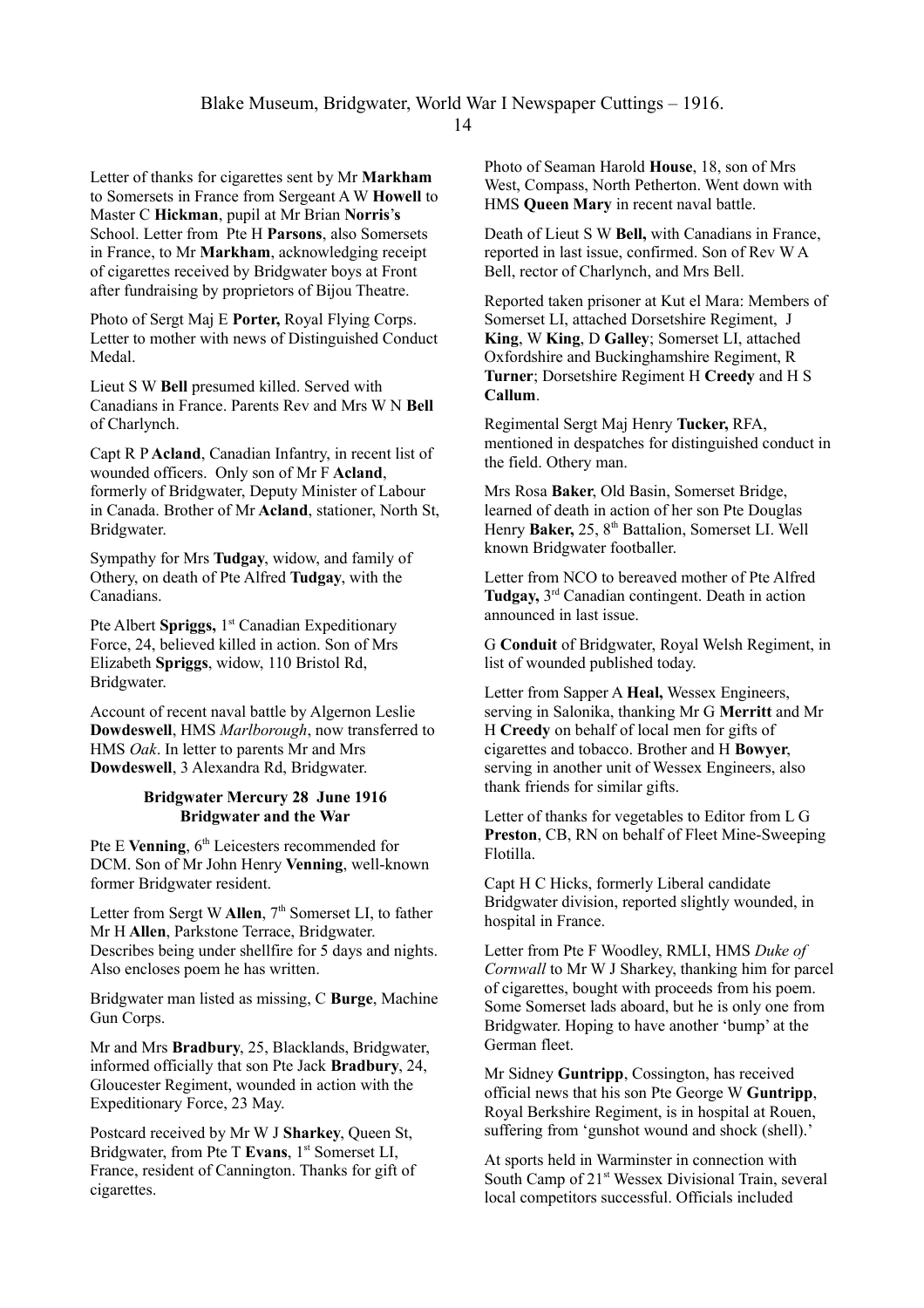Major A H **Peace**, Lieut CLM **Langham**. In 100 yards race for NCOs Corporal **Hellier**, Headquarters Company, tied for first prize. Driver C **Creedy,** Bridgwater, won second prize in pillow fight on pole; also in winning tug of war team along with Corporal **Burge**, Bridgwater. Corporal **Burge** also in tug of war (dismounted) winning team and wrestling on horseback.

#### **Bridgwater Mercury 5 July 1916 Bridgwater and the War**

Photo of Pte Douglas Henry Baker, 8<sup>th</sup> Somerset LI, reported killed in action in France, announced fully in previous issue. Well known member of Bridgwater Albion Rugby Football Club. Son of Mrs Rosa **Baker**, Old Basin, Somerset Bridge. Another son also in Army.

Photo of Pte Alfred **Tudgay**, 3<sup>rd</sup> Canadian Contingent. Death on Western Front early June reported in previous issue. Son of Mrs **Tudgay**, Othery.

Photo of Pte E **Venning** , 6th Leicesters in France, mentioned in despatches, now recommended for DCM. Has been sniper for 6 months. Son of Mr J H **Venning**, formerly of Bridgwater.

Parents of late Lieut. Sydney W Bell, 90<sup>th</sup> Winnipeg Rifles, received letter of sympathy from Capt R W **Fiske**,. Extract printed here. Death announced in earlier issue. Biographical details this issue.

Acknowledgement with thanks for cigarettes from Pte H **Pitts**, 6<sup>th</sup> Somerset LL received by Mr W J **Sharkey,** Queen St, Bridgwater. Extract from letter.

About 100 Puriton men now serving as volunteers. 4 sons of Mr Wm **Webber**, Fair View. Harold, Donald and Leonard joined London Fusiliers (Kitchener's Army) early in War. Lance Corpl Harold **Webber** killed in action in trenches in France early in campaign. Donald **Webber** and Leonard **Webber** given commissions. Stanley **Webber**, another son, joined last December. Promoted to corporal. Serving with Royal Engineers in France as motorcyclist. Letter from Lieut Leonard **Webber** describing life at front.

# **Bridgwater Mercury 12 July 1916 Bridgwater and the War**

Photos of 3 sons of Mrs **Anglin**,18 West St, Bridgwater, all feared killed in action. Sergt Joe Anglin, 1<sup>st</sup> Battalion Somerset LI, killed 4 March 1915. Pte Jack **Anglin**, 26, and Corporal Pat **Anglin**, 19, Somersets, killed 2 July 1916. 2 more sons under military age. A condolence letter reprinted here. Also letter from Pte B **Walford** , A' Company,

1 st Somerset LI, dated 5 July, with account of deaths.

Mrs **Caple**, 23 Mount St, Bridgwater, informed 3 of her 5 serving sons now missing. Pte Robert Francis **Caple**, 24, 1<sup>st</sup> Somerset LI, at start of big advance. Also missing Pte Wm Jas **Caple**, 30, Grenadier Guards and Lance Corpl Harry **Caple**,20, Welsh Fusiliers. (Further news 9 Aug issue.)

Second Lieut Douglas **Routh**, 21, 8<sup>th</sup> Battalion Somerset LI, severely wounded in great attack. Son of Dr and Mrs R H F **Routh**, Malvern House, Taunton Rd, Bridgwater.

Air Mechanic William Charles **Manning**, nearly 26, Foster's Court, Silver St, victim of flying accident, Whitstable, Saturday July 8. Member of Royal Flying Corps. Son of Mr Samuel **Manning**, cabinet maker, Devonshire St, Bridgwater.

Lance Corpl W **Roman**, (Rattler Roman) Somersets, well known Bridgwater and county footballer, seriously wounded in arm and leg. In Cheltenham Hospital.

Lieut Leonard **Webber** (letter from Front printed in previous issue), gazetted to  $11<sup>th</sup>$  Devons, died in French hospital from wounds sustained in battle.

2 sons of Mr and Mrs Fredk **Lewis**, Gloucester Place, Friarn St, Bridgwater, wounded in big advance. Lance Corpl E F **Lewis**, Pte H J **Lewis**,19, both of 1st Battalion Somerset LI. 3rd son, Lance Corpl W J **Lewis**, also with Somersets in big advance, not heard from for 2 weeks. 4th son, Pte Ernest George **Lewis**, gassed and invalided from Front 1915, died 29 October, Bridgwater Hospital.

Pte Fredk Wm **Ballam**, 8<sup>th</sup> Battalion Somerset LI, in hospital at Almondsbury near Bristol. Accidental bayonet wound to leg in France. Mother at Southgate Terrace, Bridgwater.

Letter of sympathy on death of son, 14 June, to Rev W A **Bell**, Charlynch, from Lieut- Col commanding Canadian LI Battalion. Refers to Lieut S W **Bell**'s gallantry.

Details of death of Brigadier General **Prowse** given by wounded soldier in Lancashire hospital.

Local ASC man's death in list of casualties.

Pte Tom **Hurley**, Somersets, wounded in foot in recent fighting, in French hospital. Formerly played for Bridgwater Albion Football Club. Father lives in Halesleigh Rd, Bridgwater.

Ernest **Britton**, Bailey St, and Clifford **Mole**, Union St, both 10, prosecuted for interfering with telegraph wires belonging to Gt Western Railway Co,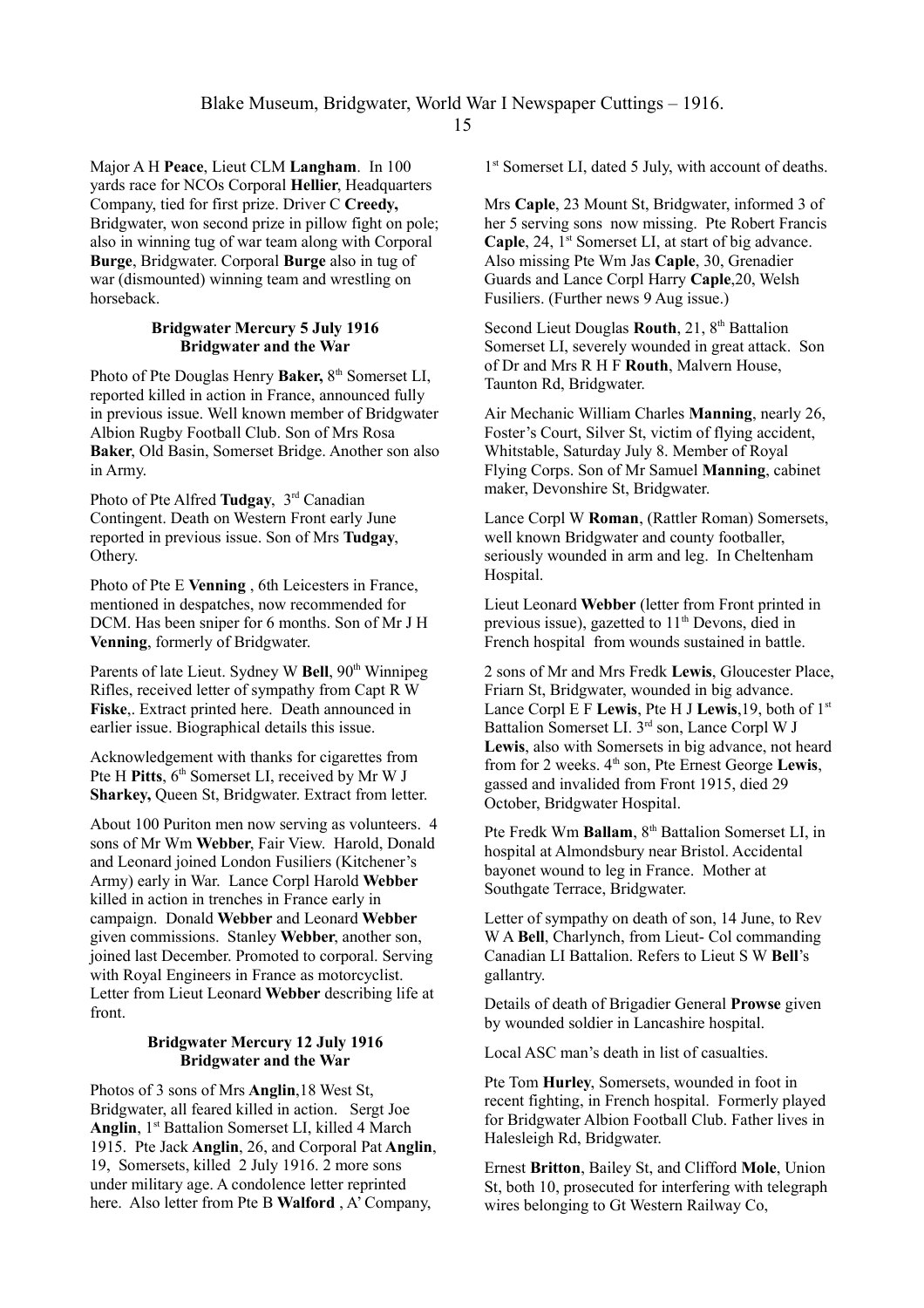Bridgwater Without, 18 June. Ran away from police constable and railway officials. Claimed they thought railway officials were German spies. Mothers fined 10s each.

### **Bridgwater Mercury 19 July 1916 Bridgwater and the War**

Photo of Royal Marine Charles John **Pittey**, 21, of Chilton Polden, lost with HMS *Defence* in Battle of **Jutland** 

Photo of Lieut Leonard Webber, 11<sup>th</sup> Devons. Death announced in previous issue. Brother Mr W **Webber,** Glentworth Villa, Wembdon Rd, rushed to France and was with deceased just before he died.

20 wounded soldiers have arrived at Bridgwater Hospital, accommodated in new wing.

Account of part played by  $1<sup>st</sup>$  Battalion Somerset LI in the great advance by Lance Corpl E F M **Lewis,** wounded and now home on leave at Gloucester Place, Friarn St. 2 brothers Pte Jesse **Lewis** and Pte Harry **Lewis** wounded. Jesse in Bristol hospital. Harry, with minor wound, still in France.

Good news in letter from Vaughan **Nicholls**, Expeditionary Force at Kut under General Townshend , now PoW in Turkey. Son of Mr Alfred **Nicholls**, formerly of Bridgwater, now Burnham.

Letters to Mr W J **Sharkey**, Queen St, Bridgwater, thanking him for cigarettes bought with proceeds from poems and sent to local men serving with British Forces in Salonica. In previously published letters, complaint that they had been 'forgotten by those at home'. Latest correspondents include Driver W H **Day,** with ASC, HT Salonica, Driver P V **Gillson**, T H **Brawley**, S L **Harris**, C I **Stockham**, H **Merrick**, Lance Corpl H F **Way,** Driver C E **Marker**, W **Bradfield**, T **Herbert**, H **Warren**, F **Hill**, J **Hurley.**

Death of Pte Clement **Knight**, Somerset LI, announced by War Office. Son of Mr James **Knight**, Gurney St, Cannington.

Interesting letter from Pte W J **Young**, ASC, Salonica, to Mr and Mrs **Fry**, Moorlynch Farm, Moorlynch, describing local customs in Greece.

Pte Norman C **Fletcher,** Sherwood Foresters, attached to French howitzer battery of regiment, has written to his father Mr W **Fletcher**, The Willows, Bridgwater. Wounded in knee during the recent big attack. Now in No 2 Canadian hospital, France.

No further news of 2 sons of Mrs **Anglin**, 18 West St, Bridgwater. Feared both Pte J **Anglin** and Lance Corpl Pat Anglin killed in action. Mrs **Anglin** and

family thank many friends for expressions of condolence.

Sergt Joseph **Pitman**, 1<sup>st</sup> Battalion Somerset LI, 27, feared killed in action during British advance. Parents at Lake Wall, Westonzoyland. Another son Corpl Bert **Pitman**, also of Somersets, seriously wounded some time ago and now in Taunton Hospital. Several interesting letters published earlier in Mercury.

Sergt Robert J **Rymer**, Grenadier Guards, 24, another Stogursey man killed in action. Brother serving in Army Ordnance Corps. News brought in letter from Corpl J S **Nurse**, same regiment. Letter printed.

Pte W **Hill**, Somerset LI, severely wounded, during recent big advance. In hospital in France. Son of Mr Wm **Hill**, 55 Bailey St, Bridgwater. 5 more sons in Army.

Charles **Smith**, labourer, 34, Enmore, appeared before Bridgwater County Police Court on Friday for failing to present self to nearest recruitment office under Military Service Act. Fined 40s and handed over to military escort.

# **Bridgwater Mercury 26 July 1916 Bridgwater and the War**

Photos of 6 members of Bridgwater family involved in war effort. Mr George **Locker**, 2 Blacklands, 30 years a Royal Marine, a pensioner involved in munitions work; Gunnery Instructor G **Locker**, Royal Marines, HMS *Berwick*; Pte W Locker, DCLI, Egypt; Driver P **Locker,** ASC, wounded at Mons, invalided home from Salonica; Pte F **Locker,** 14th Gloucesters (Bantams), wounded, in hospital in France; First Class Stoker E **Saunders** (son in law) lost in HMS submarine early in war.

Photo of Sergt Robert J **Rymer**, 24,Grenadier Guards, of Stogursey. Death at Front reported in last issue.

Photos of 3 soldier sons of Mrs James **Knight**, Gurney St, Cannington. Pte Clement **Knight**, Somerset LI, fatally wounded July 1 during great advance; Pte Edwin **Knight**, Army Veterinary Corps; Pte Frank **Knight**, MT, ASC, now in London.

More wounded arrived for treatment at Bridgwater Hospital on Thursday. Generosity of townsfolk and concerts to entertain the servicemen.

Sergt W G **Frampton**, RFA, awarded Military Medal for distinguished service under shell fire. Son of Mr W **Frampton**, fireman, well known native of Bridgwater.

Another cheerful letter to Mr Alfred **Nicholls**, late of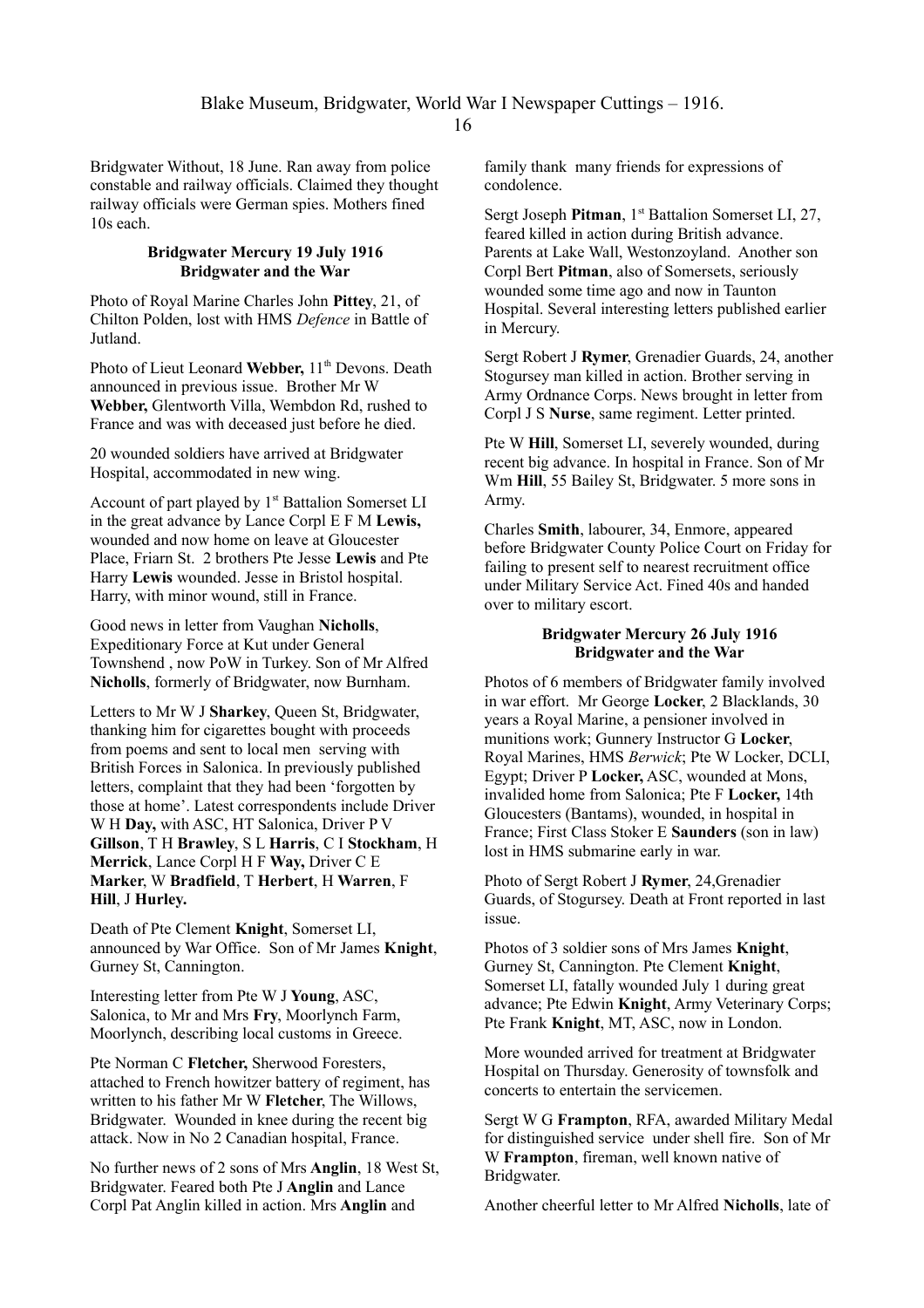Blake Museum, Bridgwater, World War I Newspaper Cuttings – 1916.

17

Bridgwater, now of Burnham, from son Vaughan **Nicholls**, PoW after Kut.

Mrs **Walford,** No 4 Court, Market St, Bridgwater, has learnt of the death of her son Pte B **Walford**, 22, A Company, 1st Somerset LI. Wounded during great advance. Father Charles **Walford**, and uncle also serving in Army. Condolence letter from Pte **Walford** to Mrs **Anglin** on loss of 2 sons printed in 12 July issue.

Pte W **Hill**, Somerset LI, reported severely wounded in previous issue, has died of his wounds. Son of Mr Wm **Hill** , 55 Bailey St, Bridgwater. 5 brothers in Army.

Mrs M J **Howe**, 23 Redgate St, Bridgwater, received official information on Wednesday of death of her son Bombardier F J **Howe**, RFA, in action in France on July 25. Letter from Lieut A **Corbet** giving particulars of his death. Died day before 23rd birthday.

Mrs **Anglin**, 18 West St, has received official news of death of two sons, Pte J **Anglin** and Lance Corpl Pat **Anglin**. Has now lost 3 sons in the War. Sergt Joe **Anglin** killed March 1915. See tribute to Pat **Anglin** 23 Aug.

Letter to Mercury from Pte C E **Briffett** of Bridgwater, Lewis Gunner, B Company, 1<sup>st</sup> Somerset LI, at the Front. Condolences to Mrs **Anglin** and all who have lost loved ones in the War.

Miss Elizabeth **Pope**, daughter of Mr and Mrs **Pope**, West St, Bridgwater, slightly injured in accident at Munitions Factory, Coventry. Miss **Cooper,** daughter of Mrs **Hooper,** Moat Lane, Bridgwater suffered from shock. About a dozen Bridgwater girls working there.

Acknowledgments received in past week by Mr W J **Sharkey**, Queen St, Bridgwater, of gifts of cigarettes bought with proceeds of sale of his war poems. Extracts of letters from Pte O Caple, 6<sup>th</sup> Somerset LI, from Combwich, and Pte F **Bryant**, 7<sup>th</sup> Somersets.

Letter of thanks for football sent to local men by Mr **Sharkey** (as above) from Staff Sergt Major P **Kendal,** ASC, Egyptian Expeditionary Force.

Death from wounds at Front of Harry **Packer,** formerly of Burtle, lately of British Columbia, where he went to work with Reg **Norris**, also of Burtle. Both joined up. Buried in military cemetery in marked grave.

Lieut Vaughan **Tilley**, Somerset LI, son of Mr W T S **Tilley**, East Compton, reported wounded and missing. Grandson of Mrs **Brown**, Hamp Rise, Bridgwater.

Capt Robert Hugh **Wade-Gery,** RGA, of Cannington killed 18 July, in charge of siege battery. Awarded Military Cross March 1916.Third son of Mr and Mrs A S **Wade-Gery**, Cannington, Bridgwater. Married to Gladys Margaret **Taylor**. Well known Bridgwater and Somerset rugby player. (Photo in 9 Aug issue.)

Mr and Mrs W **Ridler-Rowe**, Harford House, Stogursey, informed their son Rifleman Robert **Ridler-Rowe**, 25, 9<sup>th</sup> Battalion, Queen Victoria Rifles, missing since 1 July. First went to Front in France 14 November 1914, invalided home with frostbite. Returned to Front this year.

Mr Harold Joseph **Potts**, son of Mr Harry **Potts,** veterinary surgeon, Newberry House, Wembdon, awarded commission as Lieutenant, 23rd London (East Surrey) Regiment.

Amendment to Defence of Realm Regulations by Order of Council 10 May. Public to notify military authorities or neighbourhood PC on finding bomb, projectile, fragment thereof, any article from enemy aircraft or vessel.

Mrs Howe of **Moorlynch** has received acknowledgment and thanks from treasurer of National Committee for Relief in Belgium for sum of £1 16s raised by village and schoolchildren on Belgian Day.

Admiral **Beatty**'s wife's sister recently visited the widow of Leading Stoker Douglas H **Preece** who lost life in Battle of Jutland on board HMS *Lion*. Mrs **Preece**, of Middlezoy, now at Coronation Rd, Highbridge.

Town Hall enrolment evening for members Bridgwater and District Company, 1st Battalion Somerset Volunteer Regiment. 90 enrolled.

Report by Sir Douglas Haig of advance on the Somme.

Somerset Appeal Tribunal met on Saturday to hear claims from Taunton Borough and rural districts.

Somerset Appeal Tribunal met on Tuesday to hear claims from Bridgwater and District.

# **Bridgwater Mercury 2 August 1916 Bridgwater and the War**

Photos of 6 Bridgwater soldier brothers, sons of Mr William **Hill**, 55 Bailey St, Bridgwater. Pte Isaac Hill, Somerset LI; Pte Bert **Hill**, Royal Irish; Pte Sidney Hill, Royal Welsh Fusiliers; Pte Ernest **Hill**, Worcesters; late Pte W **Hill**, died in hospital in France of wounds received on July 1; Pte Levi **Hill**, Somerset LI.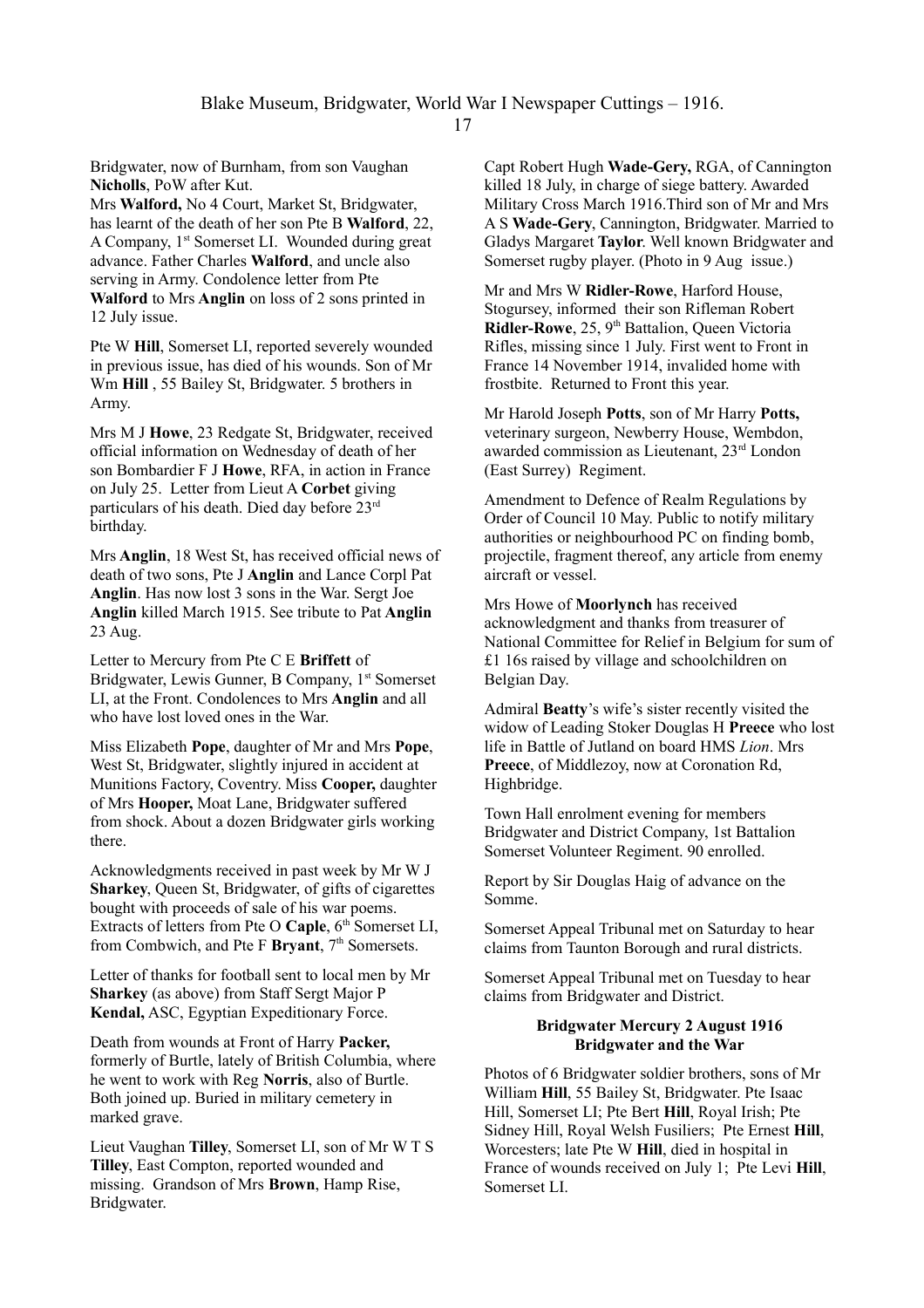Photo of Bombardier F J **Howe**, RFA, killed in action in France 29 June, the day before 23rd birthday. Son of Mrs MJ **Howe**, 23 Redgate St, Bridgwater.

Photo of Pte B **Walford**, 22, 'A'Company, 1<sup>st</sup> Somerset LI. Death from wounds reported in previous issue. Son of Mr and Mrs **Walford**, No 4 Court, Market St, Bridgwater. Father also in Army.

Photo of Harry **Packer** of Burtle. Died of wounds received in action in France. Widowed mother still lives in Burtle. Went to Canada a few years ago with Reg **Norris**, also from Burtle.

Photo of Rifleman Robert **Ridler-Rowe**, 25, 9<sup>th</sup> Battalion, Queen Victoria Rifles, missing in action since 1 July. Son of Mr and Mrs W **Ridler-Rowe**, Harford House, Stogursey.

Local poet, Mr W J **Sharkey**, Queen St, Bridgwater, has used proceeds from sale of poems to send cigarettes and other comforts to local men at Front or PoWs.

Lance Corpl W G **Bonney**, 23,Somerset LI, missing in action after engagement 1 July. Son of Mrs **Bonney**, 25 Polden St, Bridgwater. Letters home have been printed in Mercury.

Sergt Thomas **Chilcott**, 39, Somerset LI killed in action 1 July. Son of late Mr C **Chilcott**, Stogursey. 3 other brothers serving country, one in Navy. Brother Pte Simon **Chilcott** killed 28 June 1915.

Letter from Lieutenant HJ **Gunner** at Front regarding Pte Robert Francis **Caple**, Somerset LI, to his sister Mrs Date, 40, West St. Also official notification that he is missing, possibly wounded and taken prisoner. 3 sons of Mr and Mrs **Caple**, 34 Mount St, Bridgwater missing. 2 more sons serving in Army.

Bridgwater men wounded: Corpl G **Gillson** 3rd South African Infantry, now at King George's Hospital, London, son of Mr and Mrs **Gillson,** Bristol Rd, Bridgwater; Sapper Harry **Phillips**, South Midland Engineers and licensee Fountain Inn, West Quay, Bridgwater, now in Netley Hospital (brother of late Sergt 'Coggan' **Phillips**, another brother Tom, in Army); Sapper John **Wright**, Royal Engineers, now in hospital in Newport, husband of Mrs Wright , Wellington Rd, Bridgwater.

Death of Lance Corpl Charles **Dudderidge**, 30, Wessex Engineers, from pneumonia and appendicitis in Salonika. Eldest son of Mr Chas **Dudderidge**, Hamp Crescent, Taunton Rd, Bridgwater. Married. Brother Thomas, with Somerset Territorials in Egypt. (Photo and further details 16 Aug issue.)

Several outdoor functions for wounded soldiers at Bridgwater Hospital.

Death of Lance Corpl Walter **Roman**, 'Rattler Roman', Somerset LI, in Cheltenham Hospital. Badly wounded early in British offensive. Brilliant rugby football career. Father Mr Geo **Roman,** West St, Bridgwater. 4 more sons serving: Harry, George and Wm **Roman** in France, Clifford **Roman** in England.

Somerset LI and Devonshire Regiment heavily engaged in Sir Douglas Haig's advance.

Death in action of William **French**, Devon Regiment. Son of Mr and Mrs Sam **French**, Dodington. Brother Reginald **French**, Somerset LI, severely wounded twice, now in hospital in North of England. (Photo of Wm **French** in Aug 9 issue.)

#### Local men killed in action:

Pte S **Woolley**,28, 8th Battalion Somerset LI, July1 killed by shell at beginning of advance. Native of Puriton, living lately Bridgwater. Parents Mr and Mrs **Woolley**, Chedzoy, Bridgwater. (Photo in Aug 9 issue.)

Pte Frederick **Hurley,** 19, Essex Regiment. Son of Mr Frederick **Hurley** and grandson of Mr Henry **Hurley,** 15 Hamp St, Bridgwater, killed in action, France. Father in 25<sup>th</sup> year in Army.

Corpl Harry Biffen, 33, 8<sup>th</sup> Battalion Somerset LI, formerly of West St. Severely wounded at end of 1914, returned to Front August 1915.

Sergt Joseph **Pitman**, 1<sup>st</sup> Battalion Somerset LI killed in action during advance. Son of Mr and Mrs **Pitman**, Lake Wall, Westonzoyland. (Photo and testimonial in 9 Aug issue.)

Somerset Appeal Tribunal met on Saturday 29 July.

English newspapers now prohibited in Germany, indicating progress of Allied advance.

Translated despatch from Max Osborn to *Vossische Zeitung* admitting that the outcome of the war is in question.

Naturalised German, Sir Edward **Speyer,** sits on Privy Council. Allegiance questioned.

#### **Bridgwater Mercury 9 Aug 1916 Bridgwater and the War**

Brother of Lieut F M **Gillmore** killed at Front. Lieut **Gillmore**, former recruiting officer Bridgwater, now also at Front.

Photo of Capt RE **Wade Gery**. Death reported in 26 July issue.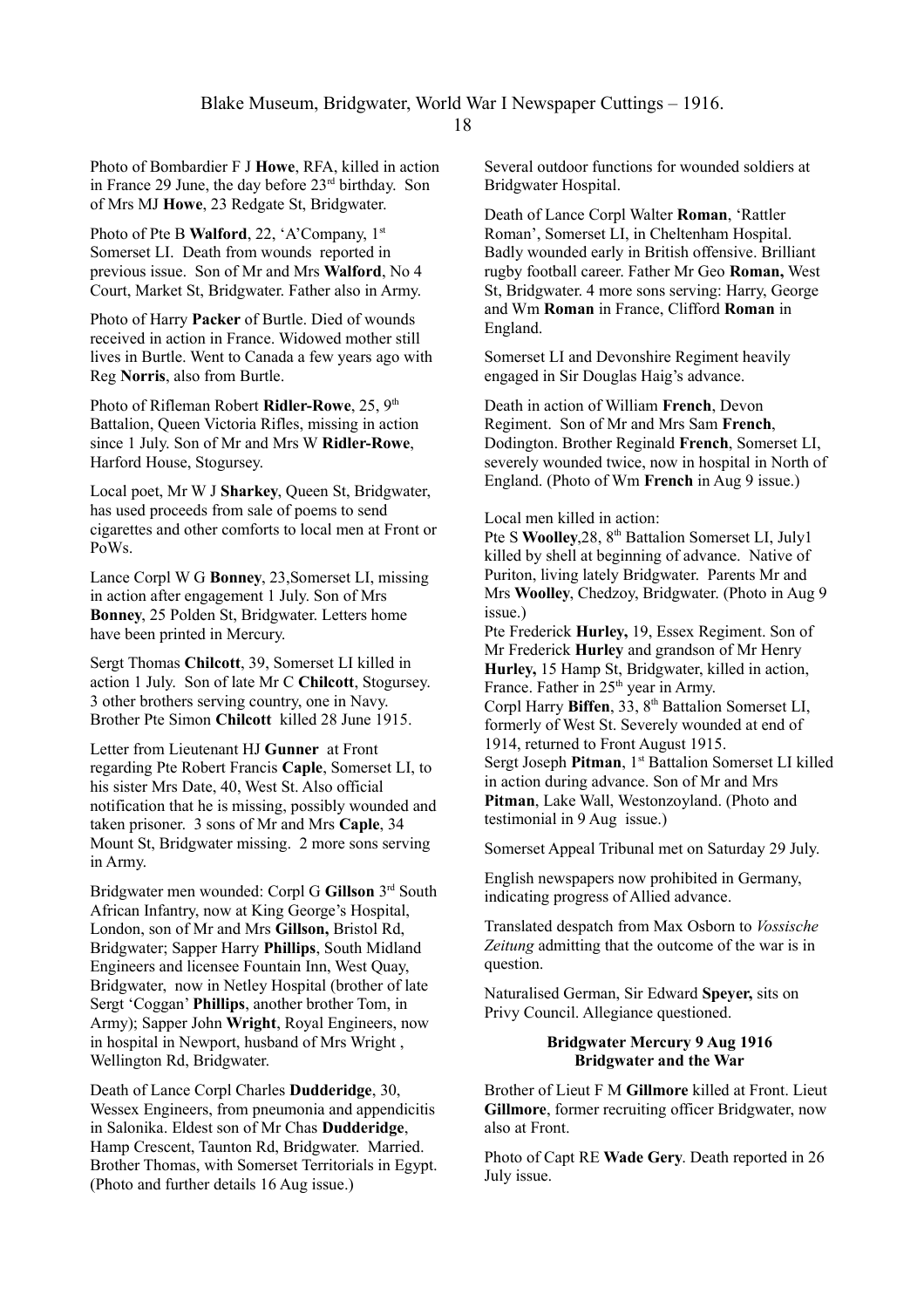Photo of Pte Wm **French**. Death reported 2 Aug issue.

Photo of Pte S **Woolley**. Death reported 2 Aug issue.

DSM awarded to Albert Victor **Cornish**, RN, for services with Expeditionary Forces in Cameroons on HMS *Cumberland*. Now in Egypt. Son of late Capt W H and Mrs **Cornish**, Combwich.

Photos of 3 serving sons and son in law of Mrs **Prew**, 30 Edward St, Bridgwater. Air Mechanic Harry **Day**, son in law, France; Pte Alfred **Prew**, 8<sup>th</sup> Somersets, France; Lance Corpl Arthur **Prew**, Royal Engineers, France; Driver Frederick **Prew**, Army Service Corps, Warminster.

Lieut Col R A **Sanders**, MP Bridgwater Division, on short leave from Egyptian front.

Mr Geo Herbert **Watts**, West Quay, Bridgwater, informed of death in action of son Pte Alfred Jas **Watts,** 27, Shropshire LI.

Wounded soldiers at Bridgwater Hospital entertained at Agapemone, Spaxton. Successful fundraising by Mrs C J **Symons**, Octavian House, Taunton Rd, for 12 deckchairs for hospital grounds.

Report of funeral of Lance Corpl W **Roman**. (Photo) Death reported 2 Aug issue.

Photo of Sergt Joseph Pitman and testimonial from commanding officer. Death reported 2 Aug issue.

Bridgwater doctor, Capt Penrose **Williams**, RAMC, Royal West Kent Regiment, awarded DSO for service in France.

More news of sons of Mr and Mrs **Caple**, 34 Mount St, Bridgwater. Pte Robert F **Caple**, Somerset LI, PoW in Germany; Corpl Henry **Caple**, Welsh Fusiliers killed in action; Pte Wm Jas **Caple**, Grenadier Guards, missing 10 months. (See also report in July 12 issue.)

Lieut A C **Saxton**, King's Own Scottish Borderers, killed leading Company in advance 30 July. Letter from company commander to his widow describing brave actions. Son in law of Mr C N **Bramfield**, Pightly House, Spaxton.

Extract from interview given by General **Joffre**, French Commander in Chief. Unity of Allies leading to victory.

Somerset Appeal Tribunal held Saturday 5 Aug, Wellington and Yeovil districts.

Complaint that Prince **Albert of Schleswig Holstein** and **Duke of Albany** fighting for Germans, despite family receiving annual allowance from us.

Lord Kitchener had shortly before death put on record views regarding treatment of Germans after the War.

3 officers dismissed as result of heatstroke casualties, including 19 deaths, amongst Territorials crossing Sind Desert.

Comparison of farming in Germany and Britain by Assistant Secretary, Board of Agriculture, showing that average German is not poorly nourished.

# **Bridgwater Mercury 16 August 1916 Bridgwater and the War**

Photo of Lance Corpl Chas **Dudderidge** , Wessex Engineers. Letter from comrade in same hospital in Salonika.. Death reported in 2 Aug issue. Son of Mr Chas **Dudderidge**, Hamp Crescent, Taunton Rd, Bridgwater.

Exeter Record Office has told Mrs **Bonney**, 25, Polden St, Bridgwater, that there is no information about her missing son, Corpl W G **Bonney**. First reported missing in 2 Aug issue. (Possibly Lance Corpl, as in heading.)

Stanley **Masding** gazetted sub-lieutenant Monmouthshire Regiment. Son of Mr W H J **Masding**, Durleigh Rd Bridgwater.

Lieut LH **Palmer**, 1<sup>st</sup> Somersets, wounded in action. Son of Mr W H Palmer, North Petherton. See also Aug 23 issue.

Pte E **Doble,** Loyal North Lancashire Fusiliers, wounded in action 8 Aug. In hospital in France. Eldest son of Mr George **Doble,** Bath Rd, Bridgwater.

### **Bridgwater Mercury 23 August 1916 Bridgwater and the War**

Photos of 7 members of Bridgwater family of Mr Charles **Parker,** 18 Polden St, Bridgwater, on active service. Pte Charles Henry **Parker**, Somersets, France (son); Gunner James **Parker,** Royal Garrison Artillery, Gosport (son); Thomas **Locke**, mate on minesweeper (son in law); Driver J G **Ball**, Wessex ASC (son in law); Driver C **Hooper,** Wessex ASC, Wareham (son in law); Pte F **Turner,** Territorials, India (son in law); Thomas **Locke** AB, HMS *Exmouth* (grandson).

Photo of 2**nd** Lieut D E **Sully**, killed in action, Western Front, 9 Aug. Grandson of late Mr G B **Sully**, JP, Bridgwater and Burnham and of late Mr **Farthing**, farmer, Nether Stowey and Thurloxton. **Tribute** 

Awards for bravery in the field in London Gazette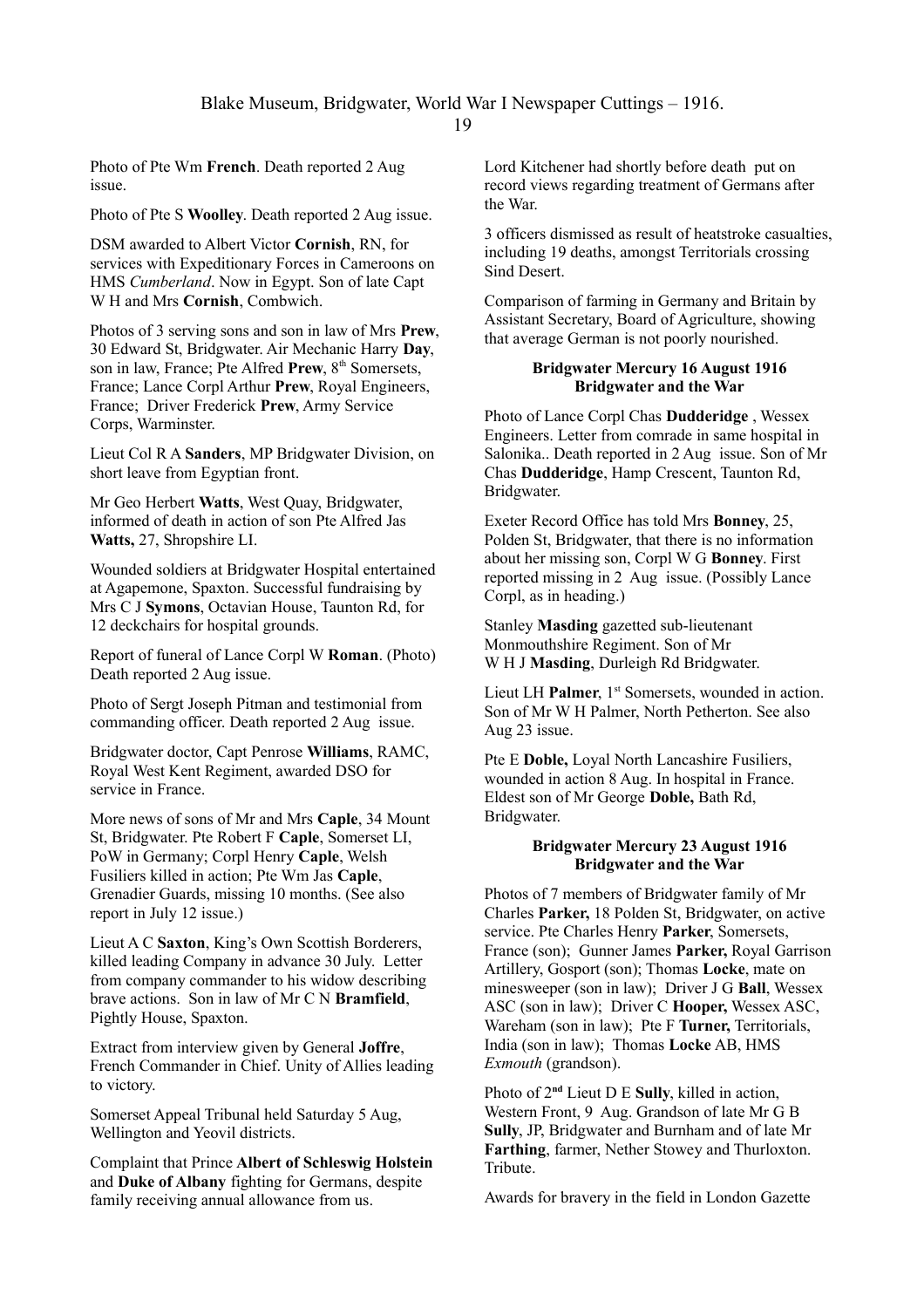this week include MC for Capt P P **Acland**, Canadian Infantry. Son of Deputy Minister of Labour, Canada ,formerly of Bridgwater, and nephew of Mr T Acland, stationer, North St.

Photo of Jesse **Ware**, 42, Royal Naval Reserve, native of Dunball, captured first Turkish flag in Mesopotamia. On view in Mercury office. Recently invalided home. Interviewed by Mercury.

Photo of Rifleman C L **Tippetts**, 20, 1/12<sup>th</sup> London Regiment (The Rangers). Official notification of death in action Thurs 20 July. First spell in trenches. Letter to mother Mrs S **Burton**, Stawell, from regiment chaplain.

Capt Lionel **Preston**, RN, CB, formerly of Wembdon, awarded Legion of Honour by French govt.

Lieut Col R A Sanders MP returns to Egyptian Front, Fri 25 Aug.

Tribute to late Corpl Pat **Anglin** in letter from Lieut J W **Power**, Thurloxton Manor, to mother Mrs **Anglin**, West St, Bridgwater. See also 26 July.

Further details of DSO awarded to Capt **Penrose Williams**, Bridgwater. First reported in 9 Aug issue.

16 young women left Bridgwater on Monday to take up work making munitions in Coventry. 9 more expected to leave shortly. 24 left for Ilminster to replace men at lace works.

Deaths of two more Bridgwater men in action 8 Aug. Pte Edward **Senior**, 37, 1<sup>st</sup> Somersets in France, gassed. Son of Mr and Mrs James **Senior**, Bath Rd, Bridgwater. Another son in Royal Engineers. Letter from Pte J **Ritchings**, same battalion. Photo 30 Aug issue.

Pte Arthur Tom **Ford**, 36, 1<sup>st</sup> Somerset LI. Son of Mrs Ford, 16 Court, West St, Bridgwater. 2 more sons on active service. Leaves widow and 5 children. Photo in 30 Aug issue.

Lance Corpl Stanley **Graddon**, 6<sup>th</sup> Battalion Somerset LI, wounded in France. Son of Mr and Mrs Graddon, High St, Stogursey. News in letter from battalion officer to fiancee, Miss **Villis**. Now in hospital, Leeds.

Lieut L H **Palmer**, 1<sup>st</sup> Somersets, wounded and gassed in France. Now in London hospital. Son of Mr W H **Palmer**, auctioneer, Bridgwater. See also 16 Aug issue.

Lieut S M J **Woods**, famous Somerset cricketer and Rugby footballer, home on sick leave with malaria.

Grateful acknowledgements of 'smokes' from local

residents serving at Front. Sent with proceeds of sale of poetry by Mr W J Sharkey, Queen St, Bridgwater.

# **Bridgwater Mercury, 30 August 1916 Bridgwater and the War**

Photo of late Pte Arthur Tom **Ford**, 36, Somerset LI. Death in action announced 23 August issue.

Photo of Pte Wm **Hurford**, Somerset LI, killed by shell August 18. Son of Mrs **Hurford,** No 4 Court, Albert St, Bridgwater. Letter from 2**nd** Lieut T D V **Beck**, Somersets, to mother.

Corpl Leslie **Trotman**, 25, attached to a Gloucester regiment, killed in action. Elder brother serving in France. Youngest son of Rev H **Trotman**, formerly Baptist minister, Bridgwater.

Mr Leslie **Vine**, Inns of Court OTC, gazetted as 2nd Lieut, Royal Flying Corps. Son of Mr H **Vine**, Fore St, Bridgwater.

Son of cousin of Messrs **Reed and Reed,** Solicitors, Bridgwater (Mr E E B **Reed**, solicitor, London) had leg amputated following wound in Mesopotamia. Another son killed in 'Great Push'. Third son at Front and fourth likely to go soon.

No 7605 Rifleman Victor V **Lear**, 39th Coy, Machine Gun Corps, BEF, France, Hon Sec, Bridgwater Thursday Association Football Club, would like to hear from serving members and information about members who have been killed.

2 **nd** Lieut (Temp Lieut) W H **Tamlyn**, Wessex Divisional Engineers, to be promoted to temporary Capt. Son of Mr W H **Tamlyn**, Auctioneer, Bridgwater.

Photo of Pte Edward Senior, Somerset LI. Death by gas poisoning at Front reported in Aug 23 issue.

# **Bridgwater Mercury 6 Sept 1916 Bridgwater and the War**

Photos of members of family of Mrs M **Kingston**, Somerset Bridge in service. Pte W **Kingston**, Royal Defence Corps, Pte G **Kingston**, Somersets, at Front (sons); Pte R **Kingston**, Royal Berks Regiment, Sapper E **Kingston**, Royal Engineers, at Front (grandsons); Pte J **Cottingham**, Lancers, discharged following wound and leg amputation at Front (son in law).

Photo of Pte Clifford **Shaddick**, 22, Somerset LI, killed in action. Son of Mr and Mrs **Shaddick**, 136, Bristol Rd, Bridgwater. Information in letter from Lieut. H **Frampton** to his mother.

Thank you letters for 'smokes' to Mr W J **Sharkey**,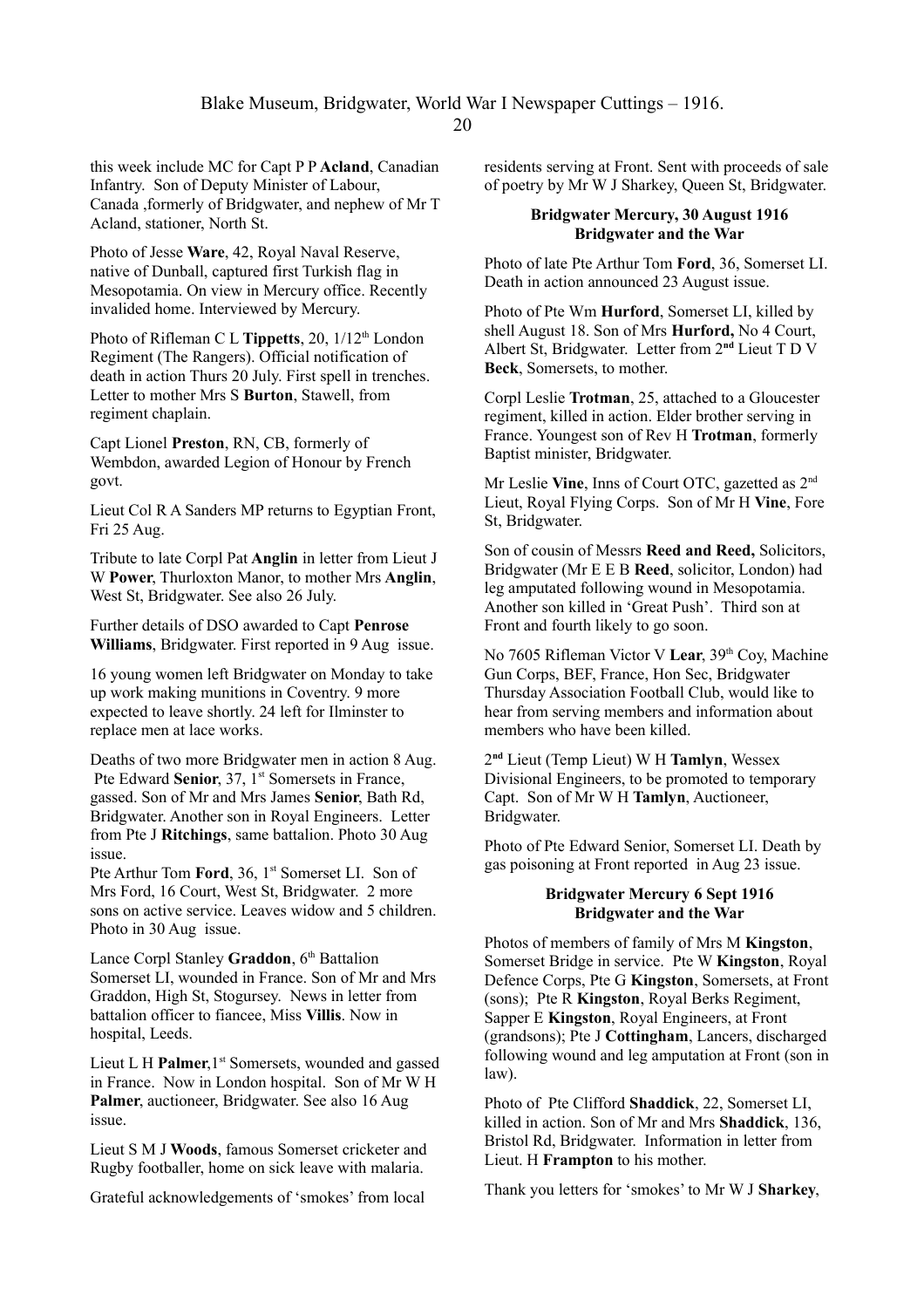Queen St , Bridgwater, from local men at Front: Chas **Hockey**, St John St, Bridgwater (incl poem), F **Bradshaw,** West St, Bridgwater, F **Walker**, Cannington.

Pte Charles **Staple**, 22, Somerset LI, killed in action July 1. Son of Mr and Mrs **Staple**, Lyng. Nephew of Mr and Mrs C **Miller**, Outwood Lyng. Letter from regiment officer.

10 more wounded soldiers arrived at Bridgwater Hospital.

Pte L **Hill**, Somerset LI, died of wounds a few weeks ago. Letter to mother Mrs L **Hill**, 55 Bailey St, Bridgwater, from comrade at Front, Pte W **Adams**, wounded and in hospital at Birkenhead.

Tributes to Sergt W 'Coggan' **Phillips**, Bridgwater, sent to widow, 51 Barclay St, from an officer and a Lance Corpl from Bridgwater. Report of death 2 Aug.

Lance Corpl Alfred **Huntley**C , 22, Somerset LI, died from wounds received in action. Second son of Mr and Mrs Herbert **Huntley**, Beach Restaurant, Weston super Mare.

Pte William Alfred **Woodbury**, 17, Somerset LI, died in hospital in Newport from severe wounds and gas poisoning. Native of Fiddington. Parents Mr and Mrs Alfred **Woodbury,** 17 Silver St, Bridgwater. Funeral took place at Bristol Rd cemetery Monday 4 Sept.

Local casualties in official lists of wounded past few days: Pte T **People**, Somersets; Pte A H **Sprouting**, Dragoon Guards; Pte H **Holder**, Somersets; Pte E F **Longney**, Somersets; Pte W **Norris**, Somersets; Gunner H J **Sparks** RFA; Sapper J A **Wright**, RE. Pte C R **Warner**, Oxford and Bucks LI, reported missing, now reported missing and believed killed.

Military Appeals Tribunal held at Burnham on Wednesday.

# **Bridgwater Mercury 13 September 1916 Bridgwater and the War**

Photo of Pte Howard Chas **Staple**, 22, Somerset LI, killed in action July 1.Report in 6 Sept issue.

Photo of Pte W A **Woodbury**. Report of death and funeral in 6 Sept issue.

Tom **Phillips**, well known local footballer, among wounded men who arrived in Bristol on Thursday 8 Sept . Brother late Sergeant W **Phillips**. Another brother wounded recently.

Eight more wounded soldiers arrived at Bridgwater Hospital Friday 9 Sept. Concert given at Hospital on Friday evening.

More thank you letters for 'smokes' received by Mr W J **Sharkey**, Queen St, Bridgwater, from local men at Front: H T **Cornish** (Bridgwater) C **Parker**, Somersets (Bridgwater) Corpl H **Gully**, Cavalry Regt (Bridgwater)W D **Carter**, Wilts Regt (Bridgwater) Lance Corpl C **Mountstephens**, Somersets (Broomfield) E **Bishop** and F **Parsons** (Broomfield) H **Wyatt,** Yeomanry (Creech).

Another military aeroplane landed near Puriton on Friday 9 Sept, third in 6 months. Broken propeller on landing. Mechanics came from Bristol. Took off Saturday morning. Spectators took pieces of propeller as souvenir.

Pte F **Hancock**, Somersets, wounded in arm and leg, in hospital in Birmingham. Cheerful letter to wife, Market St, Bridgwater.

Sapper Robert George **Chick**, 21, Royal Engineers, died of wounds at Base Hospital. Son of Mr and Mrs T **Chick**, 106, Chilton St, Bridgwater. 3 more sons serving.

German proposal to stop all relief food to Belgium.

# **Bridgwater Mercury 20 September 1916 Bridgwater and the War**

Information received by Mr Wm **Chick**, King Square. Son Pte W J **Chick**, Somerset LI, wounded at Front and in military hospital abroad.

Photo of Sapper Robert George **Chick**, 21, whose death was reported in 13 September issue.

Photo of Robert James **Cockram**, 27, 4702, Somerset LI, died from cholera in India. Son of Mr and Mrs **Cockram**, Farrindton, North Petherton, informed by Capt J E **Stephenson** of death. Letter printed. Eldest brother Driver W H **Cockram**, in France. Another brother Lance Corpl **Cockram**, on HMS *Impregnable*, wounded last year.

More thank you letters and postcards for 'smokes'to Mr W J **Sharkey**, Queen St, Bridgwater from PoWs and men at Front: Pte H **Marchent**, Scots Guards, Stowey resident , Pte H **Furzer**, Kingston resident, PoWs Germany; H **Bowley**, P C **Parker,** P **Authers,** Pte E **Biddiscombe**, Coldstream Guards.

Pte Reginald **Gardener,** 21, Gloucester Regiment, well known resident of Westonzoyland, awarded Military Medal for bravery as battalion runner during attack and capture of German trenches,22-23 Aug 1916.

Loss of second son by Mr and Mrs H E **Margetts**,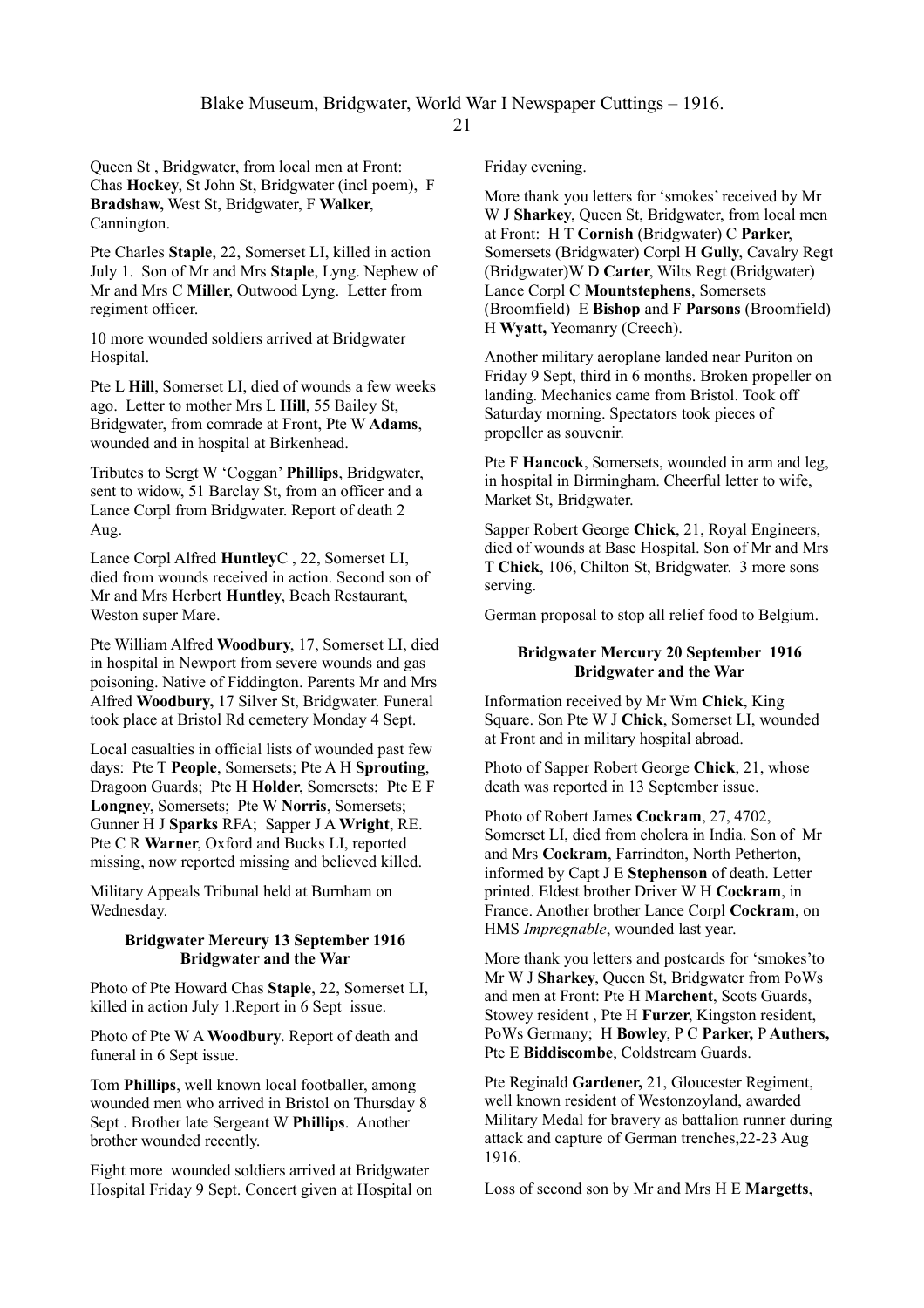Moira Cottage, Bath Rd, Bridgwater. Pte Henry Edward **Margetts**, Somerset LI (Signal Section) killed 3 September at Front. Letter from Sergt H **Carter**, Wilts Regt, printed. Other son Lance Corpl W **Margetts**, killed in action, Neuve Chapelle.

Death in action of Pte Fredk Gordon **Best**, 19, London Scottish Regt. Son of Mr and Mrs F J **Best**, Bromley, Kent, formerly of Bridgwater.

Local casualties in official lists past week: KILLED W **Hurford** (Bridgwater) C **Shaddick** (Bridgwater) Somerset LI. DIED OF WOUNDS J J S **Bowles** (Bridgwater) Royal Welsh Fusiliers (attached Welsh Regt); W **Roman** (Rochdale) Somerset LI. DIED C **Duddridge** (Bridgwater) Royal Engineers. MISSING S C **Chappell** (Bridgwater) Royal Fusiliers.

WOUNDED Lance Corpl J S **Graddon** (Bridgwater) Somerset LI; Pioneer T **Summerhayes** (Bridgwater) Royal Engineers; Lance Corpl J E **French** (near Bridgwater) Coldstream Guards; Lance Corpl HR **Romford** (Bridgwater) King's Royal Rifle Corps; E **Miller** (Edington) Wiltshire Regt.

#### **Bridgwater Mercury 27 September 1916 Bridgwater and the War**

Photo of Pte Ernest **Biddiscombe,** Coldstream Guards, wounded for third time, leg amputated. One of 7 brothers in Army, sons of Mr and Mrs J **Biddiscombe**, Chilton St, Bridgwater.

Ernest **Bawden**, son of Mr and Mrs **Bawden**, Westonzoyland, reported killed in action in letter from comrade.

Sergt Maj F **Shepherd**, 38,Welsh Regiment, wounded in shoulder 13<sup>th</sup> September. Wife and children near Pontypridd. Son of Mrs **Shepherd**, Ridgway, Stogursey.

Corpl George **Roman**, Coldstream Guards, in hospital at Richmond with shrapnel wounds. Brother late Corpl 'Rattler' Roman. Son of Mr George **Roman**, West St, Bridgwater.

Pte Harold Fry **Wilkins**, Duke of Cornwall's LI, in hospital in Fulham with shrapnel wounds. Son of Mr and Mrs **Wilkins**, 22 Rosebery Ave, Bridgwater.

Pte Henry **Dingley**, Devonshire Regt, wounded, not known how seriously. Wife Mrs **Dingley**, 132 Bristol Rd.

Pte Ernest William **Turner**, 20, Welsh Regiment, severely wounded. . Left foot amputated, gunshot wounds to right leg and arm. In hospital at Rouen. Letter from sister in charge to parents Mr and Mrs

Henry **Turner**, 18 Albert St, Bridgwater. 2 serving brothers Driver Henry **Turner**, RFA, Pte Arthur **Turner**, Somersets, India.

Photo of Lance Corpl L A H **King** , 1<sup>st</sup> Battalion, Somerset LI, missing since 1 July battle. Son of Rev and Mrs L H King.

Mrs **Milton**, 118 Chilton St, has unofficial news from another Bridgwater soldier in Somersets that her husband, Pte Joseph John **Milton**, 40, Somerset LI, has been killed in action. Leaves 9 young children.

Letter from Sergt W **Allen**, Somerset LI, to wife, 31 West St, Bridgwater describing heavy fighting, his near shave and death of Reg **Brooks**.

Photo of Pte Ambrose **Binding**, 24, 9<sup>th</sup> Battalion Somerset LI (attached to Devons) officially missing after 4 September engagement. Returned to France last July following treatment for wounds. 3 brothers in Army. 2 at Front, one of whom slightly wounded recently. Third brother in ASC training. Parents Mr and Mrs H **Binding**, Lime St, Stogursey.

Confirmation of death of 2 local brothers in letter from Sergt W **Allen**, Somerset LI, Bridgwater man. Lance Corpl Charles P**orter** 39, and Pte Tom **Porter,** 37, Somerset LI. Wife of Lance Corpl **Porter** received official confirmation last Tuesday. 5 children. Wife of Pte **Porter**, Rhode Lane Bridgwater, 2 children, has not yet received official confirmation. Sons of Mr and Mrs **Porter,** Enmore Rd, Goathurst.

Pte Reg **Brooks**,34, Somerset LI (Lewis Gun Section) killed by sniper during Sept  $16<sup>th</sup>$  advance. Parents Mr and Mrs Jas **Brooks**, 14 West St, Bridgwater received news in letter from Sergt W **Allen**, Somersets, whose wife lives at 31 West St, Bridgwater.

Stretcher Bearer Henry Watts **Cash**, ambulance section, Gloucester Regt, believed killed at Front . Wife and 4 children at 'Uplands' Wembdon Rd, Bridgwater. Letters from Stretcher Bearer Frank **Ballinger**, son of Mr Frank Ballinger, cycle agent, Eastover. Also mentions Sergt **Crossman**, Newtown, Bridgwater, same Company, wounded during same action.

Telegram from War Office to Mr R Y **Foley** JP, Highlands, Dodington that son Lieut H A **Foley**, Somerset LI, admitted to Red Cross Hospital severely wounded in thigh. Lieut G R **Foley**, same Battalion, recovered from wound and returned to Front on Wednesday. Pte E B **Foley,** British Columbia Regiment (Canadian Contingent) removed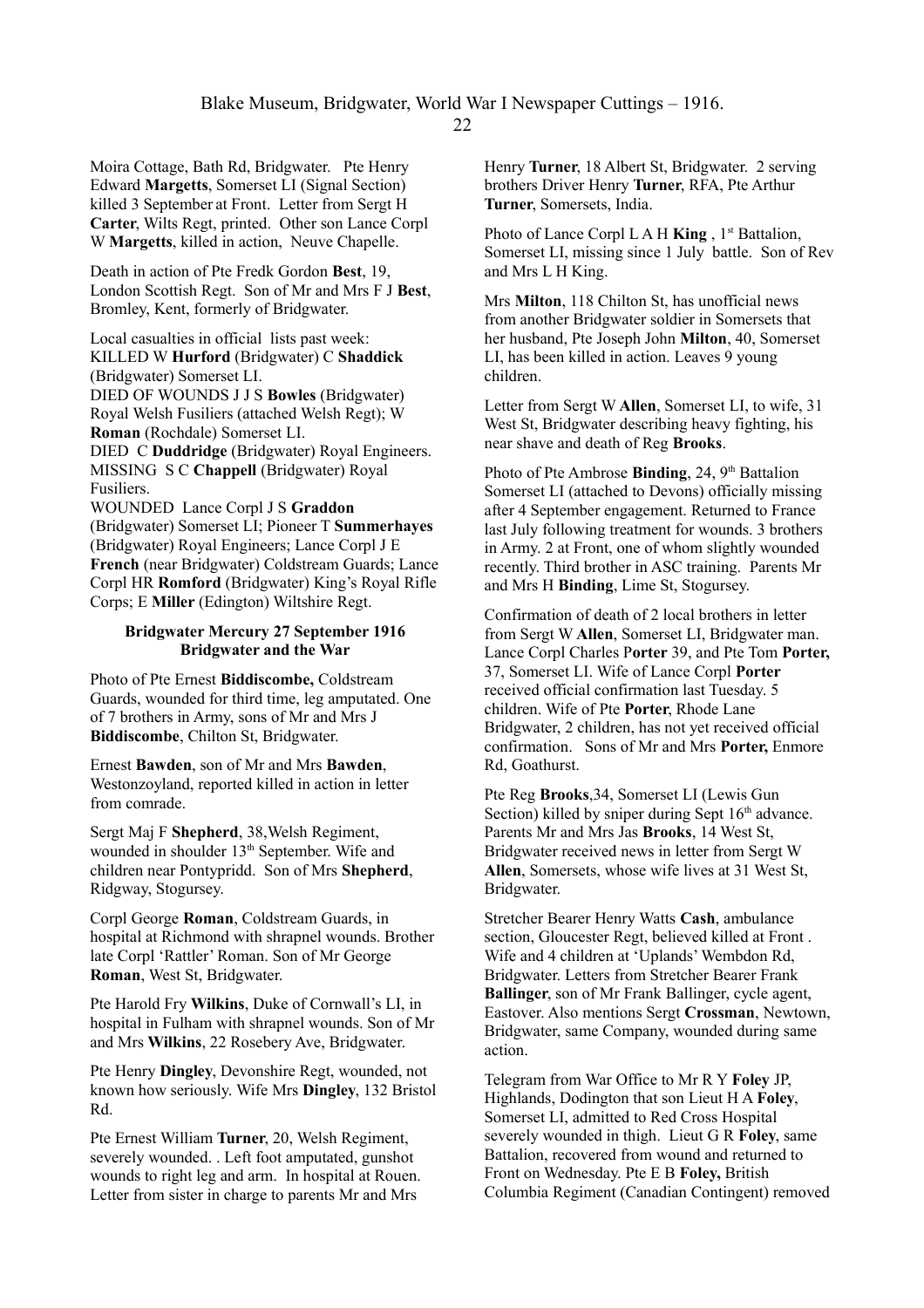from Germany with other disabled PoWs, interned at Murren, Switzerland.

Gunner C E **Bond**, MGC, driver of one of the 'Tanks' creating havoc on Western Front. Son of late Mr George **Bond**, well known Bridgwater tradesman.

Collection for Egg Fund on Fair Day today. Weekly collection of eggs to supply troops has been going on for many months under direction of Bridgwater VAD.

Local casualties in official lists past week : KILLED Pte C R **Warner** (Bridgwater) Oxford and Bucks LI. DIED OF WOUNDS Pte W **Woodberry** (Bridgwater) Corpl W **Webber** (Charlynch) Somerset LI. PREVIOUSLY REPORTED WOUNDED,NOW DIED OF WOUNDS Sapper RG **Chick** (Bridgwater) Royal Engineers; Pte E **Senior** (Bridgwater) Somerset LI. MISSING Pte C **Dymond** (North Petherton) Somerset LI. **WOUNDED** Members of Somerset LI: Lance Sergt A **Bolwell** (Highbridge); Pte A F **Cavill** (Spaxton); Lance Corpl S **Giblett** (Burnham; Pte G F **Hull**  (Bridgwater); Pte A **King** (Combwich); Lance Corpl W B F **Lloyd** (Burnham); Pte E J **Patch** (Bridgwater); Pte G **Pole** (Catcott); Lance Corp C C **Selway** (Somerset Bridge); Pte W **Slocombe** (Highbridge); Pte V **Symes** (Chilton Polden; Pte F **Timewell** (Bridgwater); Pte C **Walford** (Bridgwater); Lance Sergt A E **Wynn** (Burnham); Pte E T **Gunningham** (Bridgwater); Lance Corpl A **Body** (Highbridge); Lance Corpl R G J **Hulford** (Bridgwater);Pte S **Hamber** (Bridgwater). Pte A R **Cox** (Bridgwater) Gloucester Regiment; Pte M **Davey** (Bridgwater) South Wales Borderers; Lance Corpl W **Hill** (Bridgwater) Duke of Cornwall's LI; Pte A W **Turner** (Bridgwater) Royal Army Medical Corps. WOUNDED (SHELL SHOCK) Pte C **Kirk** (Bridgwater) Somerset LI.

Telephone message about Zeppelin raids on London exhibited in Mercury office window.

### **Bridgwater Mercury 4 October 1916 Bridgwater and the War**

Photo of Pte Frank **Stone**, 30, Oxford and Bucks LI, formerly of  $6<sup>th</sup>$  Somersets, died  $31<sup>st</sup>$  August of enteric fever, Mhow, India. Letter to sister Mrs F **Duck** from sister in charge, hospital. Fourth son of Mr Charles **Stone**, Steart Bay.

Local men arrived home after serving with Somersets

in India: Corpl **Facey,** Lance Corpl **Dibble**, Lance Corpl **Fowler**, Bugler **Manchip**, Pte **Harwood**, Pte **Lavis**, Pte F **Haysham**. To report to Taunton on 29 Oct.

Gunner William Henry **Wright**, 21, RFA, died of wounds 25 September. Mrs L **Wrigh**t, mother Bristol Rd, Bridgwater, earlier informed of dangerous condition and operation in 5<sup>th</sup> General Hospital Rouen. (See further report and photo 11 Oct issue.)

Lieut Vincent MH **Coates** has won Military Cross while attached to Royal Fusilier Regt as medical officer. England and Bridgwater Town Rugby player. Wife nursing wounded soldiers at Bath. Eldest son of Dr C M **Coates**, Hopecote, Combe Down, Bath.

Acknowledgments of gifts of cigarettes to Mr W J **Sharkey**, Bridgwater, from local soldiers: H **Cornish** (Bridgwater) B **Harris** (Bridgwater) W J **Baker** (Broomfield) H **Speed** (Broomfield). Extracts from H Speed's letter printed.

Photo of Lance Corpl Chas **Porter**, 39, Somersets, whose death in action was reported in 27 Sept issue. Widow and 5 children, 5a Bath Rd, Bridgwater. Parents at Enmore Rd. Unoffficial report in same issue that brother Pte Tom **Porter** also killed in action.

Lance Corpl W J **Lewis**, Somerset LI, wounded at Front for second time. Of 4 serving brothers Pte Ernest George **Lewis** died in Bridgwater Hospital from gas poisoning last year, Lance Corpl E F M **Lewis** and Pte HJ **Lewis** have both been wounded 3 times. Sons of Mr and Mrs F **Lewis**, Gloucester Place, Friarn St, Bridgwater.

Lance Corpl J S **Nurse**, Grenadier Guards, wounded by shrapnel 25 Sept, in hospital, Manchester. At Front without leave 14 months in heavy fighting. Mother Mrs **Nurse,** 42, Bristol Rd.

Sergt WK **Broad**, London Regiment, in hospital at Rouen with gunshot wound in head received 24 Sept. Brother Pte H B **Broad**, Queen's Westminster Rifles, in training. Father Mr WB **Broad**, Elmgrove House, Victoria Rd, Bridgwater.

Pte C P **Bray**, Somersets, well known resident of Bridgwater wounded, no details. Lost wife, another well known resident, a few weeks ago.

Following 27 Sept report, more news of Pte E W **Turner**, Welsh Regt, in letter to parents Mr and Mrs Henry **Turner**, 10 Albert St, Bridgwater, from hospital chaplain at Rouen. Cheerful, making progress but dangerously ill.

Local casualties in official lists past week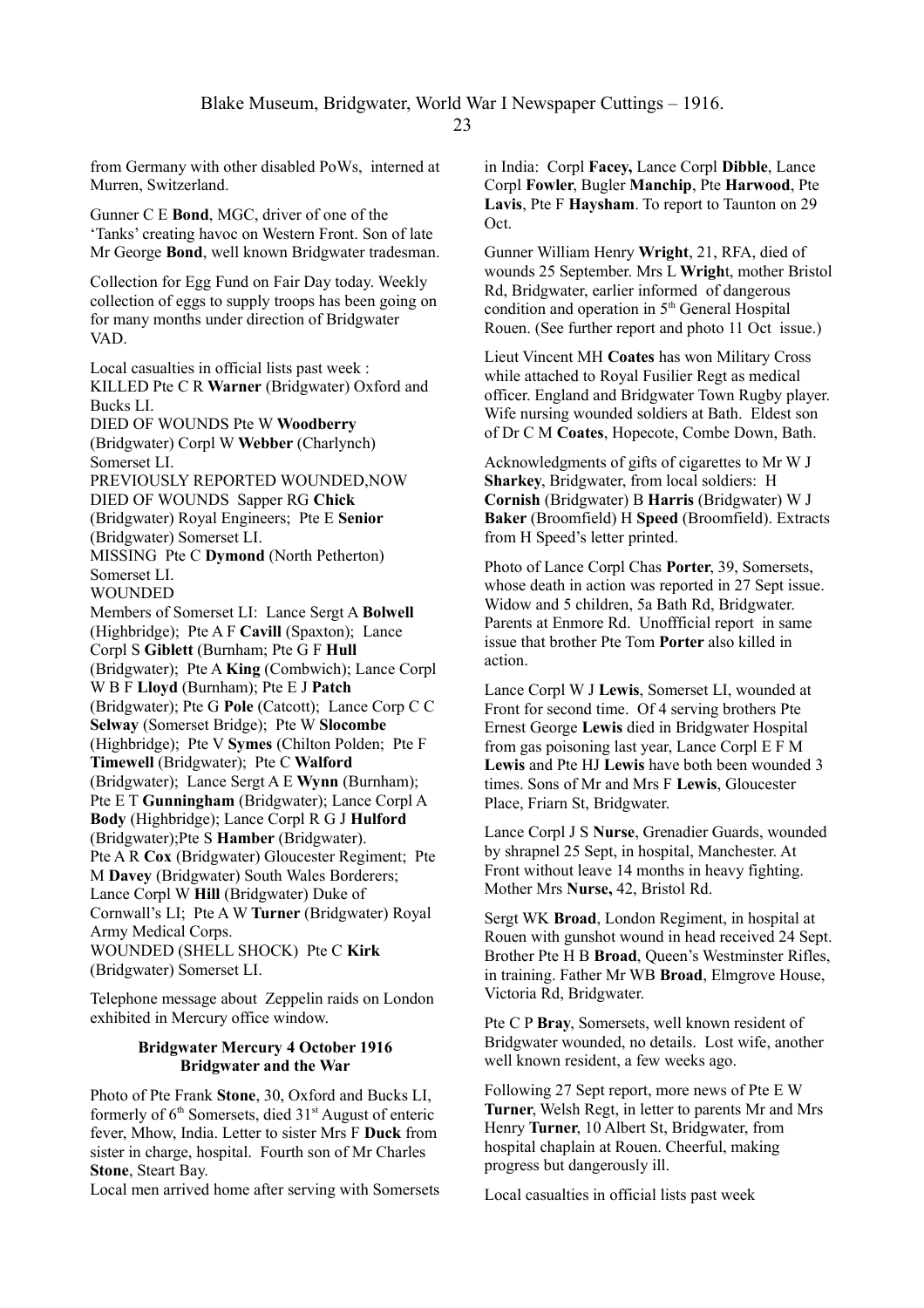Blake Museum, Bridgwater, World War I Newspaper Cuttings – 1916.

 $24$ 

KILLED Pte H E **Margetts** , Lance Corpl C **Porter** (Bridgwater) Somerset LI. **WOUNDED** 

Members of Somerset LI: Pte E C **Charman** (Brent Knoll); Pte J S **Beck** (Burrowbridge); Pte E W **Brewer** (Bridgwater); Pte W J **Chick** (Bridgwater); Pte F **Hancock** (Bridgwater); Lance Sergt W **Tozer** (Brent Knoll); Corpl A E **Whitehouse** (Highbridge). Sapper EF **Turner** (Bridgwater) Royal Engineers.

Bridgwater Rural District Tribunal held Friday 29 Sept.15 applications.

### **Bridgwater Mercury 11 October 1916 Bridgwater and the War**

Photo of Pte Joseph John **Milton**, 40, Somerset LI, officially confirmed killed in action 17 September. Widow Mrs **Milton**, 118 Chilton St, Bridgwater, 9 young children.

Photo of Pte Ernest **Bawden**, 23, Somerset LI, killed in action 17 September 17. Son of Mr and Mrs Herbert **Bawden**, Westonzoyland. Letter from 2**nd** Lieut **Collier** Somersets, printed. Also letter of sympathy from King and Queen. 3 brothers in Army. George **Bawden**, Army Service Corps; Fred **Bawden**, East Anglian Cycle Corps; Charles **Bawden** recently joined colours.

Photo of Gunner William Henry **Wright**, 21, RFA, died of wounds 25 September as reported in 4 October issue. Only son of Mrs L **Wright**, shopkeeper, Bristol Rd, Bridgwater. Letter from chaplain, No 5 Hospital, Rouen.

Lieut C T **Rennie** , 22, Leicester Regiment, killed in action on 25 September. Son of Dr George **Rennie**, Sydney, NSW, and late Mrs Grace E **Rennie**, daughter of Mr GB **Sully**, JP, Bridgwater and Burnham. He and brother E Clement **Rennie**, commissioned last November.

Mr Victor **Head**, Bridgwater, eyewitness of destruction of last Zeppelin.

Pte Charles **Lockyer**, 20, died of wounds received in action. Son of Mr and Mrs Frank Lockyer, Middlezoy.

Mrs William **Davis**, also of Middlezoy, mourns the loss of brother Pte E Bawden, of Westonzoyland. Death reported in this issue.

Transport column of 19 motor cars arrived in Bridgwater on Sunday 8 October, left on Monday, proceeding overseas.

Mrs **Pearce**, Bridgwater, has learnt that her son Pte E W **Pearce**, Grenadier Guards, was buried by bursting shell and wounded in left leg and ankle. Suffering

from shock, in Northern General Hospital, Leeds.

Capt P P **Acland**, Canadian Expeditionary Force, wounded a second time. Son of Deputy Minister of Labour, nephew of Mr Thos **Acland**, stationer, North St, Bridgwater.

Local casualties in official lists past week

DIED OF WOUNDS Pte J **Chalker** (Bridgwater) Gloucester Regt.

MISSING Pte A **Binding** ( Stogursey) Somerset LI, attached Devon Regt.

WOUNDED 2**nd** Lieut G R **Foley**, Pte S **Ayres**, Somerset LI; Pte H J **Martin** (Bridgwater) King's Royal Rifle Corps; Pte H **Dingley** (Bridgwater) Devonshire Regt. WOUNDED SHELLSHOCK Pte S **Palmer** (Bridgwater) Somerset LI; Pte S **Brookling** (Bridgwater) Hampshire Regt.

PREVIOUSLY REPORTED WOUNDED NOW REPORTED PoW Pte R **Young** (Highbridge) Somerset LI.

PREVIOUSLY REPORTED MISSING NOW REPORTED PoW Pte R F **Caple** (Bridgwater) Somerset LI.

Bridgwater Rural District Tribunal sat for 6 hours, Friday 6 Oct. Agriculturalists' position discussed. Protests against exemptions for single men.

# **Bridgwater Mercury 18 October 1916 Bridgwater and the War**

Photo of Pte F **Baker**, 25, Somerset LI, reported wounded and missing since engagement 8 August. Son of Mr and Mrs A **Baker,** 61 Bailey St, Bridgwater. Another son, Sapper Albert **Baker,** Royal Engineers, at Salonica.

Photo of Pte Horace **Day**, 29, Somerset LI (Machine Gun Company), reported killed in action during big advance 16 September. Widow Mrs H **Day**, formerly of Pawlett, now at Sloway Lane, West Huntspill. Extract from Lieut **Stanbury'**s letter printed.

Photo of Gunner W C **Young**, 22, RFA, killed in action in France 1 October. Eldest son of Mr and Mrs F J **Young**, 39, Albert Street, Bridgwater. Younger son serving in Mesopotamia, having been wounded serving at Gallipoli. Extract from Major A S **Barnwell**'s letter printed.

Photos of Arthur George **Norris** and Archie **Norris.** Both in Canada on outbreak of war. Arthur with Canadians, missing since 12 April. Archie returned to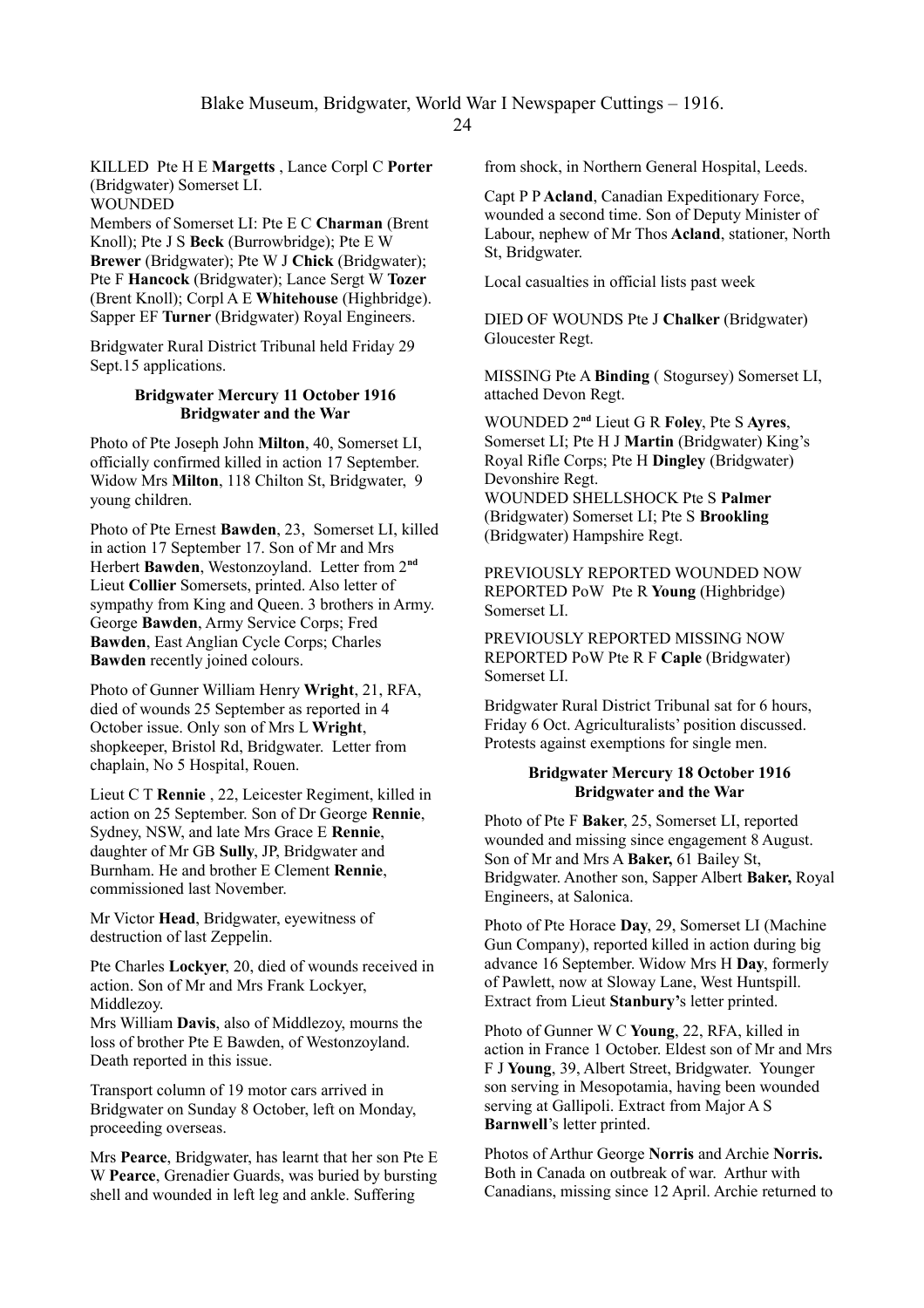England, joined Somerset LI. Reported wounded. Sons of Mr Alfred **Norris**, Catcott.

Lieut Col R A **Sanders**, MP for Bridgwater, appointed commander of British Forces, Kharga, Egypt.

More thanks from Somerset PoWs and Bridgwater men for gifts bought with proceeds of war poems by Mr W J **Sharkey**, Queen St, Bridgwater. Extracts from messages: T E **Owen**s (Weston) Kriegs Gefangenen Lager Camp, Germany; L **Wall** (Blackford) Munster, Westfalen, Germany; Pte A **Hutchings** (Bridgwater) British Expeditionary Force, Mesopotamia; Driver J C **Parrish** (Bridgwater).

Mrs **Porter,** Rhode Lane, Durleigh, officially informed that husband, Pte T W **Porter,** Somerset LI, missing since engagement 3 September. Extracts from letters from Sergt **Allen** and Lieut **Humphries**. Brother Lance Corpl C **Porter**, Somersets, officially reported killed.

Mr and Mrs **Palmer**, 3 Valetta Place, Bridgwater, informed that son Corpl T **Palmer**, Coldstream Guards, wounded and in South African General Hospital, France.

Extract from letter from Pte G **Male**, H Company,  $14<sup>th</sup> Division. Somerset LI, paying tribute to Pte H$ **Western**, (St Audries) killed in action.

The Great Somme film being screened at Bijou Theatre this week. Special matinee for wounded soldiers at Bridgwater Hospital and Workhouse inmates.

'In Peace and War' at Empire Theatre, tale of 2 half brothers one naturalised German, in war on opposite sides and in love with same woman. German loses out in love.

Local casualties in official lists past week: KILLED Members of Somerset LI: Pte J **Bird** (Bridgwater) Pte R **Brooks** (BridgwaterI, Pte H **Day** (Bridgwater) Pte H **Habberfield** (Bridgwater) Pte J **T Milton** (Bridgwater).

MISSING Pte S **Staveley** (Bridgwater) Duke of Wellington's Regiment.

WOUNDED Pte E **Pearce** (Bridgwater) Grenadier Guards; Driver W **Baker** (Bridgwater) RFA; Pte B **Fender** (Bridgwater) Pte R G **Turner** (Bridgwater) Lance Corpl E **Pepperall** (Highbridge) Somerset LI; Pte J **Hill** (Bridgwater) Duke of Cornwall's LI; Pte H **Biffen** (Bridgwater)Welsh Guards; Pte E W **Turner** (Bridgwater) Welsh Regt; Pte W J **Palmer** (Bridgwater) Grenadier Guards.

### **Bridgwater Mercury 25 October 1916 Bridgwater and the War**

Photo of Pte C **Lockyer**, 20, son of Mr and Mrs Frank **Lockyer**, Middlezoy whose death from wounds received in action was reported in 11 October issue.

Photo of Pte George **Payne**, 20, Coldstream Guards, reported missing 29 October 1914. Son of Mr and Mrs Henry **Payne**, Burton, Stogursey. It is hoped that he is a PoW in Germany.

Grateful letters received in past week by Mr W J **Sharkey** for cigarettes purchased with proceeds of sale of war poems: Pte H **Cross**, Guards Brigade (Bridgwater); Thomas **Hughes** (Bridgwater); Sergt Major W V **Channon,** Somerset LI, India; W **Crossman**, (Bridgwater) Salonika; T **Dyte**, W **Criddle** (Bridgwater).

Temporary Lieut Vincent Middleton **Coates** RAMC awarded Military Cross for extreme bravery under shellfire. Well known in Bridgwater, English International Rugby player.

Letter to secretary, Ladies' Sewing Meeting, St Mary's Church, Bridgwater, from Second Lieut Cyril L M **Langham**, ASC (Horse Transport Co) requesting warm clothing for detachment. Son of Rev and Mrs J J **Langham**, The Vicarage, Bridgwater.

Photo of Pte T A **Geen**, 28, Coldstream Guards, killed in action 26 September. Son of late Mrs **Geen**, Friarn St, Bridgwater. Sister Mrs **Sweeting**, Hillgrove Avenue, officially informed.

Force commanded by Lieut Col R A **Sanders**, MP, fought Senussi in Dakhla Oasis, Egypt on 17 October. Took 45 prisoners.

Extracts from letter from Sergt W D **King**, Mesopotamia Expeditionary Force, to father Councillor J King. In hospital at Amara. Gives news of Bridgwater men, prisoners of Turks, part of Kut garrison. Brother Joe and cousin Will not aboard hospital ship carrying exchanged prisoners after Battle of Kut but news of them from W **Moody**, Dorsets. Reference to other Bridgwater men, not part of prisoner exchange: **Galley**, **Nicholls**, Monmouth House, Monmouth St, Graham **Burnell**, Taunton Rd, Irish.

Capt W T **Harris**, Royal Scots, severely wounded at Salonika. Extract from letter to parents Mr and Mrs ET **Harris**, Spaxton, describing the battle. 5 soldier brothers. Youngest, Corpl John Alexander **Harris**, Devon Regt, died of wounds in France 26 October 1914. Group photo of military family in *Mercury* a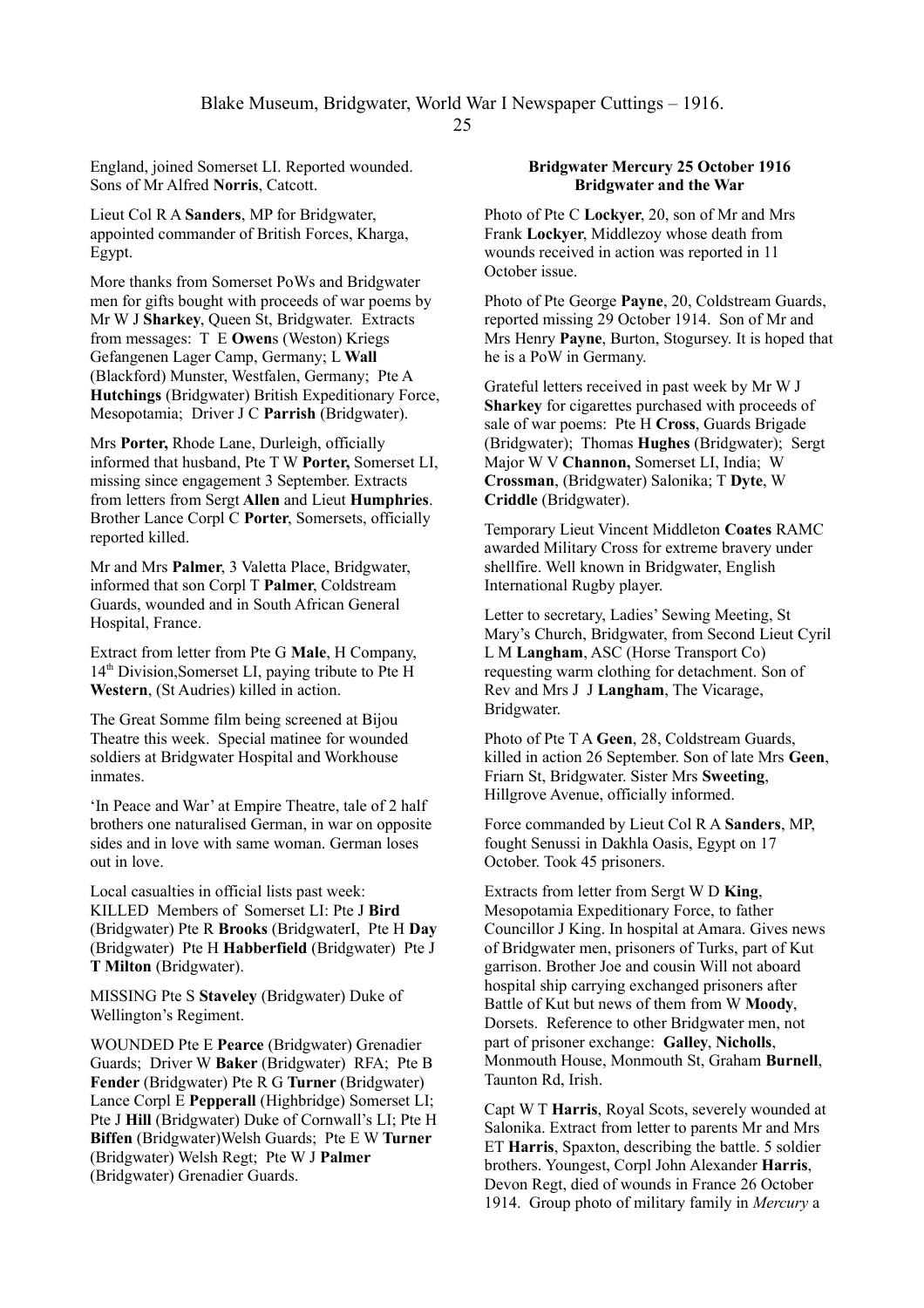couple of years ago.

Sidney Chas **Chappell**, 25, Sportsman's Battalion, Royal Fusiliers, killed in action 31 July. Son of Mr Chas Chappell, Taunton Rd, Bridgwater.

Local casualties in official lists past week

KILLED Pte E **Bawden** (Westonzoyland) Somerset LI.

WOUNDED AND MISSING Pte F **Baker** (Bridgwater).

MISSING Pte H W **Cash** (Bridgwater) Gloucester Regt.

WOUNDED J **Stoker** (Burnham) Yeomanry; Pte LJ **Farthing** (Burnham) Devonshire Regt; Pte E **Biddiscombe** (Bridgwater); Lance Corpl G **Roman** (Bridgwater); Lance Corpl T **Palmer** (Bridgwater) Coldstream Guards;

Members of Somerset LI: Lance Corpl H **Ballam**  (Bridgwater), Pte AC **Bray** (Bridgwater), Pte T **Jeanes** (Bridgwater), Pte A W **King** (Bridgwater), Pte F G **Stagg** (Bridgwater), Pte WE **Storey** (Bridgwater), Pte W **Chidgey** (Bridgwater), Pte H J **Mansfield** (Bridgwater), Pte A O **Norris** (Bridgwater), Pte J **Salvidge** (Highbridge), Pte WF **Toogood** (Bridgwater), Pte G **Russell** (Bridgwater), Pte HF **Wilkins** (Bridgwater), Pte W **Banwell** (Bridgwater).

# **Bridgwater Mercury 1 November 1916 Bridgwater and the War**

Letter dated 24 October from Westonzoyland's Pte R G **Richards**, Somerset LI, describing life at Front.

Husband of Mrs **Reynolds**, Huntspill, Sergt Norman J **Reynolds**, Somerset LI (former Headmaster, West Huntspill Council School) previously reported wounded and missing. War Office now states presumed killed in action. Leaves wife and children. Well known locally.

More thanks from local serving men for cigarettes from Mr W J **Sharkey** bought with proceeds of sale of war poems. Extract from letter from Driver H E **Bond**, ASC, BEF. Letters also from Corporal A H **Biddiscombe**, Somerset LI, India; Corpl R J **Woollen**, Driver **Smith**, Salonika.

Mrs C **Jeanes**, Bradley, Ashcott, writes asking for any information about her son Corpl T **Jeanes** (30543) Somerset LI, reported wounded on 16 September.

Canadian Record Office reports that Corpl Wm John **Stone**, 28,Canadian Contingent, posted as missing since 15 September now believed killed. Eldest son of late Mr and Mrs Henry **Stone,** Hope Inn, Taunton Road, Bridgwater.

Photograph found on battlefield near Albert, published in the 'News of the World' was of Mrs Harold **Tyson** 7 St Mary St, Bridgwater. Returned to her as it was taken by a friend killed in action.

Local casualties in official lists past week

MISSING Pte L A J **Rowles** (Bridgwater) London Regt; Pte T W **Porter** (Bridgwater) Somerset LI. WOUNDED Capt H J **Tanner**, Somerset LI; Pte H **Biffen** (Bridgwater) Welsh Guards; Pte C **Coles** (Stogursey) Welsh Guards; Regt Qmtr Sergt R **Hearn** (North Petherton) Royal Sussex Regt; Pte R **Styles** (Highbridge) Gloucester Regt; Lance Corpl J H **Nurse** (Bridgwater) Grenadier Guards; Pte G E **Green** (Bridgwater) Welsh Guards. PRISONER OF WAR Pte A W **Edwards** (Bridgwater) Somerset LI.

### **Bridgwater Mercury 8 November 1916 Bridgwater and the War**

Photo of Gunner Clifford **Burge,** 25, King's Royal Rifles, reported missing 27 March. No further news. Son of Mr and Mrs Dan Burge, Honeybere, Kilton. Wife and child.

Two more Bridgwater men killed in action: Mrs **Norris**, 30 Blacklands, informed eldest son Pte Walter Edwin **Norris**, almost 23, London Regt, killed 16 September. Mrs **Storey**, 15 Barclay St, informed of death of husband Pte Frederick George **Storey**, 22, Somerset LI. Son of Mr Joseph **Storey**, 18 Angel Crescent, Bridgwater. Brother also serving in Army. Cousin Pte Wm **Storey**, Somerset LI, recently wounded. Letter from 2**nd** Lieut WE **Marler** printed.

Lance Corpl F C J **Groves**, Somerset LI, in military hospital, seriously wounded. Son of Mr and Mrs James **Groves**, Chilton Polden.

No further news of wounded and missing Corpl T **Jeanes** (20543) Somerset LI., despite last week's letter from his mother being seen by Exeter Record Office. (His number printed as 30543 in previous issue.) War Office asked to look into case.

Harry **Hawkes**, 18, of Barclay St, seaman gunner on '*Marina*', home on leave, interviewed about his escape from torpedoed liner.

More thank you letters and postcards to Mr W J **Sharkey** for cigarettes purchased with proceeds from sale of war poems.: E J **Vickery**, signals section BEF; Pte S **Carver**, Somerset LI BEF (Bridgwater); Corpl WC **Styles** (Highbridge); Lance Corpl W E **Hughes** , Somerset LI, India (Bridgwater); Pte J **Bale,** Somerset LI, India (Bridgwater); Corpl W **Palfrey**, RE, BEF (Cannington); P **Cahill**  (Highbridge).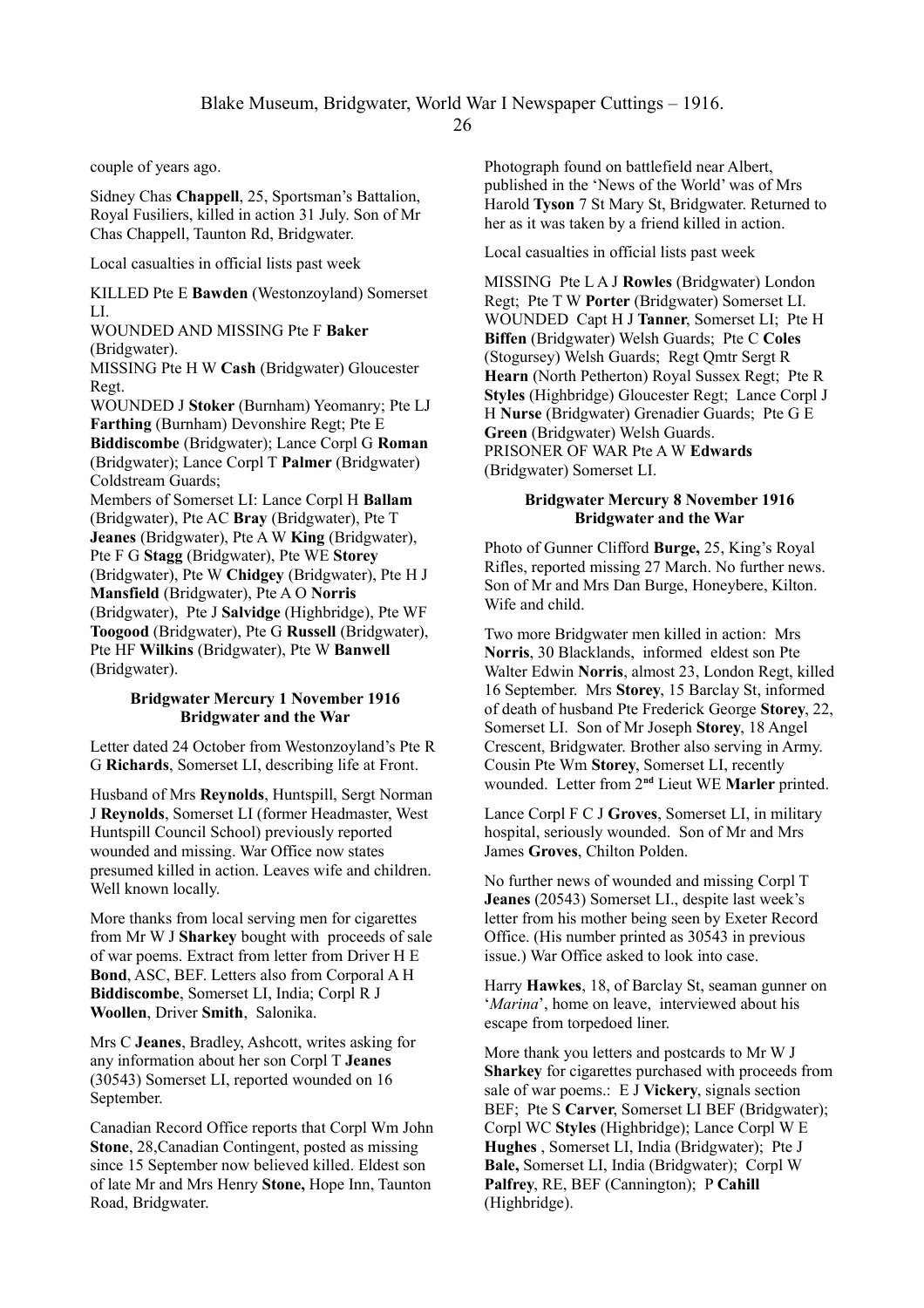Extracts from letters of Pte **Carver** and Pte **Bale**.

Mr and Mrs **Hill**, 55 Bailey St, Bridgwater, informed that son, Pte Isaac **Hill**, DCLI, wounded in both legs, in Southport Hospital where not recovering well. Brother Wm **Hill,** Somersets, died of wounds in France in July. 4 more brothers in Army.

Particulars of death of Pte T A **Geen,** Coldstream Guards, in letter from chaplain to his fiancee, Miss **Bramble**, London. Printed here.

2 **nd** Lieut (temporary lieutenant) E A H **Churchill** promoted to lieutenant 6 September. Son of Mr EH **Churchill**, Wembdon.

Councillor J **King** has received official information that his son Pte J H **King**, taken prisoner at Kut is PoW at Baggshe. In fair health. Letter from brother Signaller **King** printed 25 October.

Mr F W **Derrick**, formerly member of local Voluntary Aid Attachment, appointed lance corporal, RAMC, after only a fortnight's training at Codford Training Centre.

Local casualties in official lists past week

PREVIOUSLY MISSING, KILLED Pte S C **Chappell** (Bridgwater) Royal Fusiliers. DIED OF WOUNDS C A **Cock** (Burnham) RFA; Pte C **Lockyer** (Bridgwater) Gloucester Regt; Pte S **Webb** (Walton near Bridgwater) Somerset LI; Pte G E **Penfold** (Bridgwater). MISSING Pte F E P **Dawson** (Burnham) Norfolk

Regt; Pte B **Harris** (Bridgwater) , Pte R **Hill** (Bridgwater) Pte W **Viner** (Bridgwater) Somerset LI.

PREVIOUSLY MISSING, NOW WOUNDED AND POW Pte C H **Martin** (Burnham) Gloucester Regt. WOUNDED Sergt W K **Broad** (Bridgwater) London Regt; Pte W G **Perry** (Bridgwater) Dorsetshire Regt; Pte G W **Codman** (Burnham) Queen's Royal West Surrey Regt; Pte H F **Berryman** (Highbridge) London Regt.

### **Bridgwater Mercury 15 November 1916 Bridgwater and the War**

Photos of **Hawkes** brothers of Barclay St, Bridgwater. Harold Hawkes, 18, seaman gunner saved from torpedoed liner '*Marina*'. Bert **Hawkes**, RAMC. Lance Corpl Clifford **Hawkes**, Royal Engineers.

Photo of late Pte Frederick George **Storey,** 22. Death reported in last week's issue. Married last July before leaving for Front,. =Widow at 15 Barclay St, Bridgwater.

'

Letter from J **Rossiter,** Bridgwater soldier, to Mr and Mrs John **French**, the Shrubbery, Union St, Bridgwater. Account of death of son Gunner John Wills **French**, RFA, in Mesopotamia.

Lieut J **Vale**, Dorset Regt, awarded Military Cross for gallantry. Son of Mr J L **Vale**, Court Farm, Cannington.

More thanks from local men to Mr W J **Sharkey**, Queen St, Bridgwater, for cigarettes bought with proceeds of sale of war poetry: Pte J **Manchip**, Somerset LI, Burma (Bridgwater); Pte W **Sparks**, Gloucester Regt, BEF (Bridgwater); Pte F **Crossman** (Bridgwater); Sapper Clifford **Long**, Royal Engineers (Burnham); Driver **Stone** and Driver J **Smith** (Bridgwater). Extract from letter printed.

Mrs **Porter**, Rhode Lane, Durleigh, has received official notice of death of husband, Pte T W **Porter**, 37, Somerset LI, on the day that he was earlier officially reported as missing. Brother Lance Corpl C Porter officially reported killed about the same time. Extract of letter from Sergt W Allen, Somerset LI.

Military announcement of arrival and billeting of 103 men and 116 horses of the ASC in Bridgwater next Friday.

Local casualties in official lists past week PREVIOUSLY REPORTED MISSING NOW KILLED Pte W H **Western** (Bridgwater) Somerset LI.

DIED OF WOUNDS Gunner W **Wright** (Bridgwater) Royal Horse Artillery.

PREVIOUSLY REPORTED WOUNDED NOW WOUNDED AND MISSING: Pte H **Dingley**  (Bridgwater) Devonshire Regt.

MISSING Pte R G **Young**, (Burnham) Somerset LI.

# WOUNDED

Members of Somerset LI: Pte H G **Bowden**  (Westonzoyland)Pte E **Coggins** (Bridgwater) Lance Corpl H G R **Dight** (Bridgwater) Pte W J **Smith**  (Broomfield)

Pte H **Barnes** (Burnham on Sea) Pte E **Hendy**  (Bridgwater) Pte R A **House** (Bridgwater) Pte C **Small** (Bridgwater)Lance Corpl W **Squires**  (Bridgwater)Lance Corpl V **Howe** (Bridgwater). Gunner C E **Bond** (Bridgwater) Machine Gun Section; Pte W C **Farthing** (Burnham) Gloucester Regt.

WOUNDED, SHELL SHOCK Pte H **Parsons** (Bridgwater) Somerset LI.

Company Sergt Major Fred **Davis**, Somerset LI,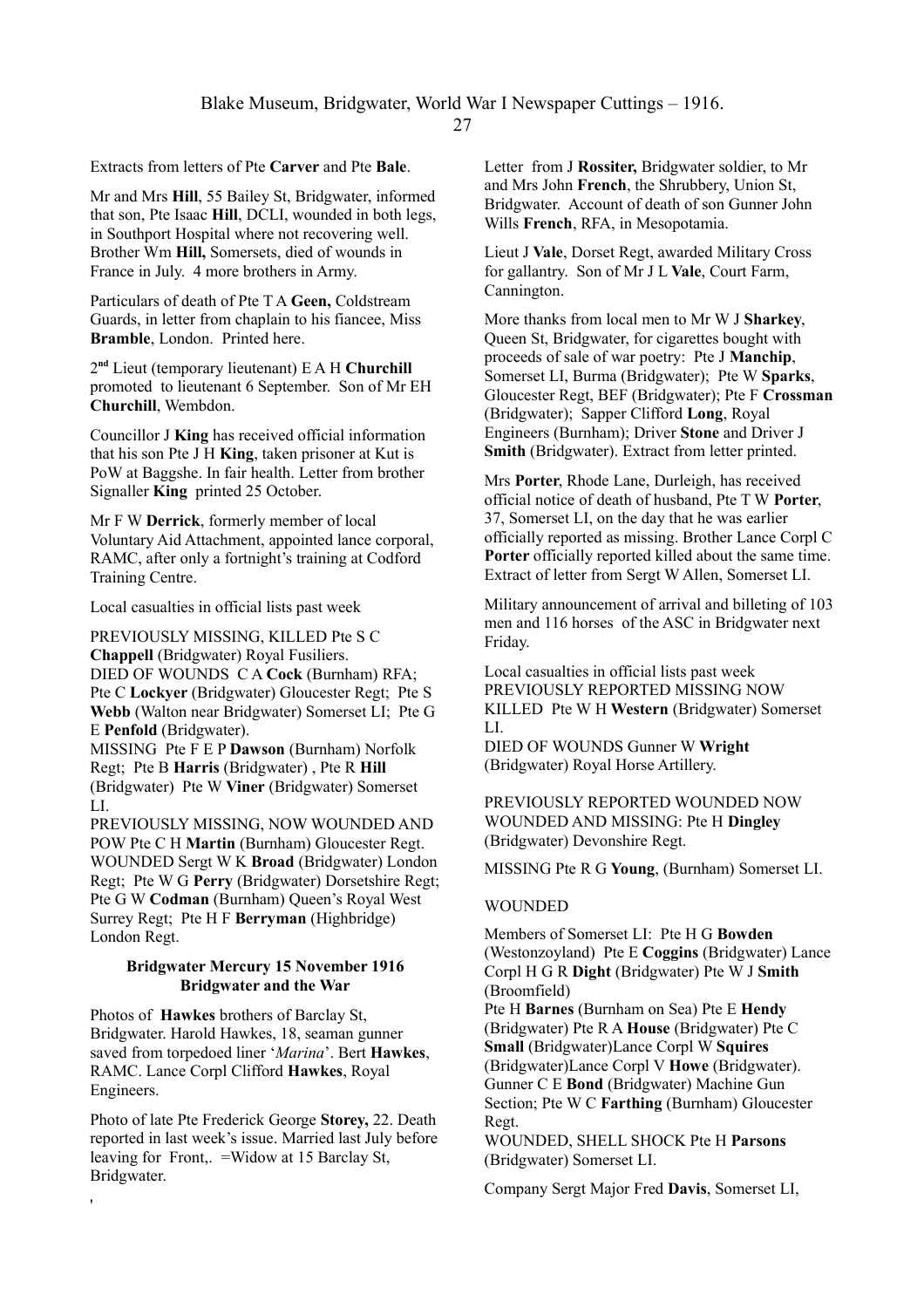awarded DCM for bravery in action in Mesopotamia. Formerly Castle Cary and Shepton Montague district postman.

# **Bridgwater Mercury 22 November 1916 Bridgwater and the War**

Photo of Pte Frank **Baker**, Somerset LI. Parents Mr and A **Baker**, 61 Bailey St, Bridgwater received official news of death in action. First reported wounded, then wounded and missing.

Photo of Pte W **Saunders**, 18, Somerset LI, awarded DCM for conspicuous gallantry. Son of Mr and Mrs James **Saunders,** 103 Albert St, Bridgwater. Joined up under age 1914.

Troops expected to be drafted to Bridgwater in about a fortnight. Public and empty buildings being prepared to accommodate.

Local casualties in official lists past week KILLED Gunner W **Young** (Bridgwater) RFA; Pte F **Storey** (Bridgwater) Somerset LI. PREVIOUSLY REPORTED WOUNDED NOW KILLED Pte W E **Norrish** (Bridgwater) London Regiment.

MISSING Pte F H **Crowe** (Burnham) Norfolk Regt.

WOUNDED Pte W G **Duddridge** (Bridgwater) Lancashire Fusiliers; Pte A **Foster** (Bridgwater) Coldstream Guards; Pioneer R **Payne** (Bridgwater) Royal Engineers; Pte E **Jenkins** (Bridgwater) Somerset LI; Pte A J **Tambling** (Bridgwater) Coldstream Guards; Pte G **Batty** (Bridgwater) London Regt.

# **Bridgwater Mercury 29 November 1916 Bridgwater and the War**

Photo of Pte Austin **Hayman**, 26, Somerset LI, killed in action. Mrs **Hayman**, 37, Northgate, Bridgwater, received news in letter from Front. 2 young children. Letter printed. Brother also at Front.

Death at home, Bailey St, of Pte Fred **Hobbs**, 29, Devonshire Regt. Invalided home 9 months ago suffering from serious wounds and exposure. Third son of Mr Wm **Hobbs**.

Mr and Mrs Tom **Webb**, Back St, Stogursey, received news that son, Gunner Cyril **Webb**, 23, RGA, has been gassed and is in hospital in France.

Mr and Mrs **Binding**, Lime St, Stogursey, officially informed of death in action of son Pte Ambrose **Binding**, Somerset LI. Previously reported missing. 3 more sons in Army.

Mr and Mrs HG **Winslade**, Parsonage Farm, Lyng,

officially informed of death in action on 11 November of son Pte Francis Charles **Winslade**, Canadians. 2 more sons serving in Army.

Mr and Mrs Fred **Tapscott**, Fieldside, Wembdon Rd, received news that youngest son Pte Wilfred **Tapscott,** Australians, has been wounded and is in Cheltenham Hospital. Extract from Wilfred's letter printed.

Letters and postcards received by Mr W J **Sharkey,** Queen St, Bridgwater, thanking him for cigarettes purchased through sale of war poems: Pte E S **Pole**, Somerset LI, Burma; Driver F W **Burge**, Field Ambulance, Mesopotamia; Pte Clifford W **Haste**, Somerset LI (attached Hants Regt) Mesopotamia; Sergt FR **Scott**, Somerset LI, Burma. Extracts from **letters** 

About 1,500 troops to be billeted in Bridgwater will arrive soon. Accommodation has been prepared.

New Lighting Order to come into force in Bridgwater.

Pte C P **Bray**, reported wounded and missing in the official casualty list, previously reported as wounded. Lost his wife recently. Well known resident of Bridgwater.

Local casualties in official lists past week

KILLED Sergt A G **Hurley** (Bridgwater) Middlesex Regt; Pte H **Gulliford** (Burnham) Somerset LI. PREVIOUSLY REPORTED WOUNDED AND MISSING NOW REPORTED KILLED Pte F **Baker,** Bridgwater.

MISSING Pte A J **Bartlett** (Bridgwater) Wiltshire Regt.

PREVIOUSLY REPORTED WOUNDED, NOW REPORTED WOUNDED AND MISSING Pte C P **Bray** (Bridgwater) Somerset LI. WOUNDED Lance Corpl R **Biddicombe** (Bridgwater) Royal Irish Regt; Sapper T **Culverwell** (Bridgwater) Royal Engineers.

# **Bridgwater Mercury 6 December 1916 Bridgwater and the War**

Lieut Col R A **Sanders**, Royal Devon Hussars, MP for Bridgwater and Major (Temp Lieut-Col)F N Q **Shuldham**, West Somerset Yeomanry, Mentioned in Despatches.

Transfer of Lieut S M J **Woods**, Royal Warks Regt, to garrison battalion of Devon Regt. Seniority to take effect 22 December 1914.

Letter to Mrs **Chapple**, 1 Polden St, from son Pte Evan Jas **Chapple**, with Canadians at Front.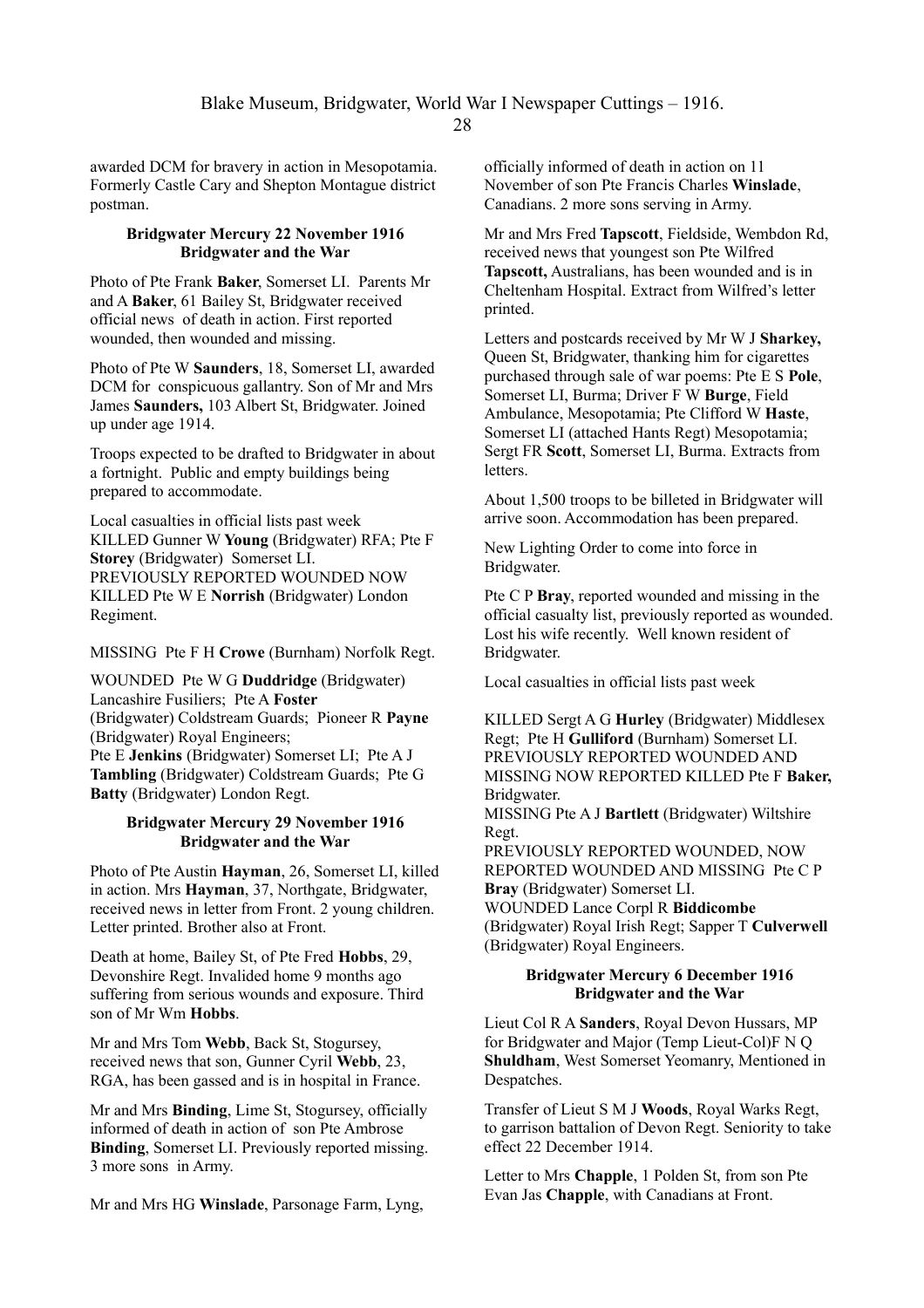Describes lucky escape from sniper.

Official news received by Mr and Mrs W **Allen**, 5 Pathfinder Terrace, Westonzoyland Rd, Bridgwater of death in action of eldest son Pte Sidney **Allen**, 29, City of London Regt.

Photo of Pte C **Kift**, 23, Somerset LI (attached to Devonshire Regt)) officially reported missing at Front since 4 September. Native of Stogursey, youngest son of Mr Charles **Kift**, now at Knowle St Giles, Chard. Brother Trooper R **Kift**, with West Somerset Yeomanry, Egypt.

Death in hospital at Salonika, 17 November, of Pte Christopher **Clarke**, 20, Royal Engineers. Parents Mr and Mrs Joseph **Clarke**, Burtle. Fiancee Miss Elsie **Heal**.

Troops to be billeted in Bridgwater have started to arrive, along with howitzer guns.

Local casualties in official lists past week KILLED Pte E G **Baker** (Nether Stowey) Somerset LI; Pte W **Creech** (Bridgwater) Somerset LI. WOUNDED Pte J **Pitman** (Bridgwater) Royal Sussex Regt.

# **Bridgwater Mercury 13 December 1916 Bridgwater and the War**

Photo of Pte C **Clarke**, 20, Royal Engineers. Death in Canadian Hospital, Salonika reported in 6 Dec issue. Son of Mr and Mrs Joseph **Clarke**, Burtle, near Bridgwater.

Photo of Pte Frederick **Jarrett**, 27, Devons. Mother Mrs **Jarrett**, Silver St, Bridgwater, received official information of death in action on 10 Nov. Sister and brother in law, Mr and Mrs **Rogers** also in Silver St.

Photo of Pte Edward John **Porter** 35, Somerset LI. Died of enteric fever, Meerut, India 4 Dec. Mother, No 18 Court, West St, Bridgwater.

Sec Lieut David Wright Jacques, 19, Queen's Royal West Surrey Regt, killed in action. Younger son of Mr and Mrs J W F **Jacques**, St Germain, Burnham, Somerset. Letter from Lieut Col Talbot **Jarvis**. Elder brother Frederick Viel **Jacques** probationary surgeon on HMS *Mischief*.. Cadet E L **Jones** appointed to temporary commission as 2nd Lieut, Royal Fusiliers.

2 **nd** Lieut Hector Fussell **Billinger**, East Lancs Regt, killed in action 23 Nov. Son of Mr and Mrs JF **Billinger**, 44 St Barnabas Road, Cambridge, native of Bridgwater. Extract from letter written to father on day he died.

More thanks to Mr W J **Sharkey**, Queen St,

Bridgwater, for cigarettes purchased with proceeds from sale of war poems. Extracts from letters of Lieut **Webber** (Puriton), Devon Regt, Signaller C **Sealey**, Somerset LI, Burma. Also postcard from Corpl H **Rainey,** Bridgwater, PoW after Battle of Mons, with thanks for biscuits sent through Mr E **Bryant**, Eastover.

Mrs **Mead,** Old Basin, Somerset Bridge, has received news of the death of her husband Pte Henry John **Mead**, Somerset LI, in London hospital with severe back wound. 3 young children.

Letter from Seaman **Jarvis** to Mr and Mrs Alfred **Forgen**, 101, Old Taunton Rd reporting that their son Seaman Walter Geo **Forgen**, Royal Naval Division, was killed about 3 weeks ago.

Meeting held on Monday evening at Chilton Polden to set up a War Savings Association. Officers appointed.

Annie **Martin**, No 2 Court, Market St, found guilty of obtaining a separation allowance by false pretences, while her husband James Martin, ASC was in hospital. Sentenced to 3 months hard labour.

Shortage of teachers aggravated by the War.

Pte H J **Davis**,29, Oxfordshire and Bucks LI, has died of wounds received in action. Son of Mr and Mrs Wm **Davis**, Meareway Lane, Shapwick,

Local casualties in official lists past week KILLED Pte H **Baker** (Meare) Gloucester Regt.).

PREVIOUSLY REPORTED MISSING, NOW REPORTED KILLED Pte A **Binding**  (Stogursey)Somerset LI. PREVIOUSLY REPORTED WOUNDED NOW REPORTED DIED FROM WOUNDS Pte W C **Farthing** (Burnham) Gloucester Regt. DIED Driver W J **Marks** (Bridgwater) ASC. PREVIOUSLY REPORTED WOUNDED NOW REPORTED WOUNDED AND MISSING Lance Corpl H **Ballam** (Bridgwater) Somerset LI. WOUNDED Pte R **Meade** (Greinton) Somerset LI; Pte A E **Ford** (Bridgwater) Cheshire Regt; Lance Corpl HC **Day** (Highbridge) Wiltshire Regt; Pte H **Hookins** (Bridgwater) Worcester Regt; Pte W **Hookins** (Bridgwater) Worcester Regt. PREVIOUSLY REPORTED BELIEVED TAKEN PRISONER AT KUT-EL-AMARA NOW REPORTED POW Pte D **Galley** (Bridgwater), Pte J **King** (Bridgwater), Somerset LI, attached Dorsetshire Regt.